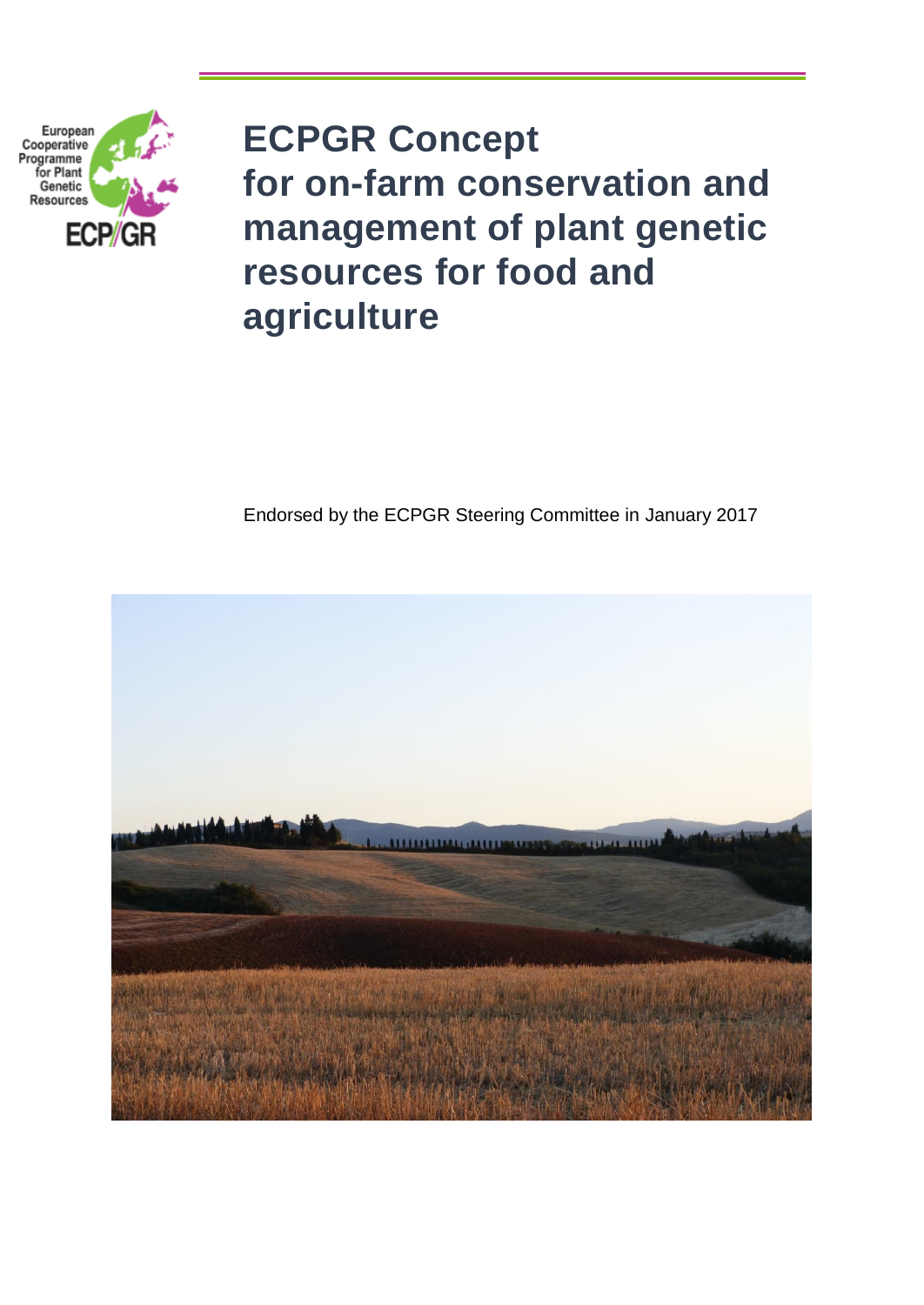ECPGR Concept for on-farm conservation and management of plant genetic resources for food and agriculture

Endorsed by the ECPGR Steering Committee in January 2017

### **Citation**

ECPGR. 2017. ECPGR Concept for on-farm conservation and management of plant genetic resources for food and agriculture. European Cooperative Programme for Plant Genetic Resources, Rome, Italy.

### **Cover illustration**

Wheat fields at the organic farm 'Floriddia', Peccioli, Pisa, Italy © L. Maggioni, Bioversity International.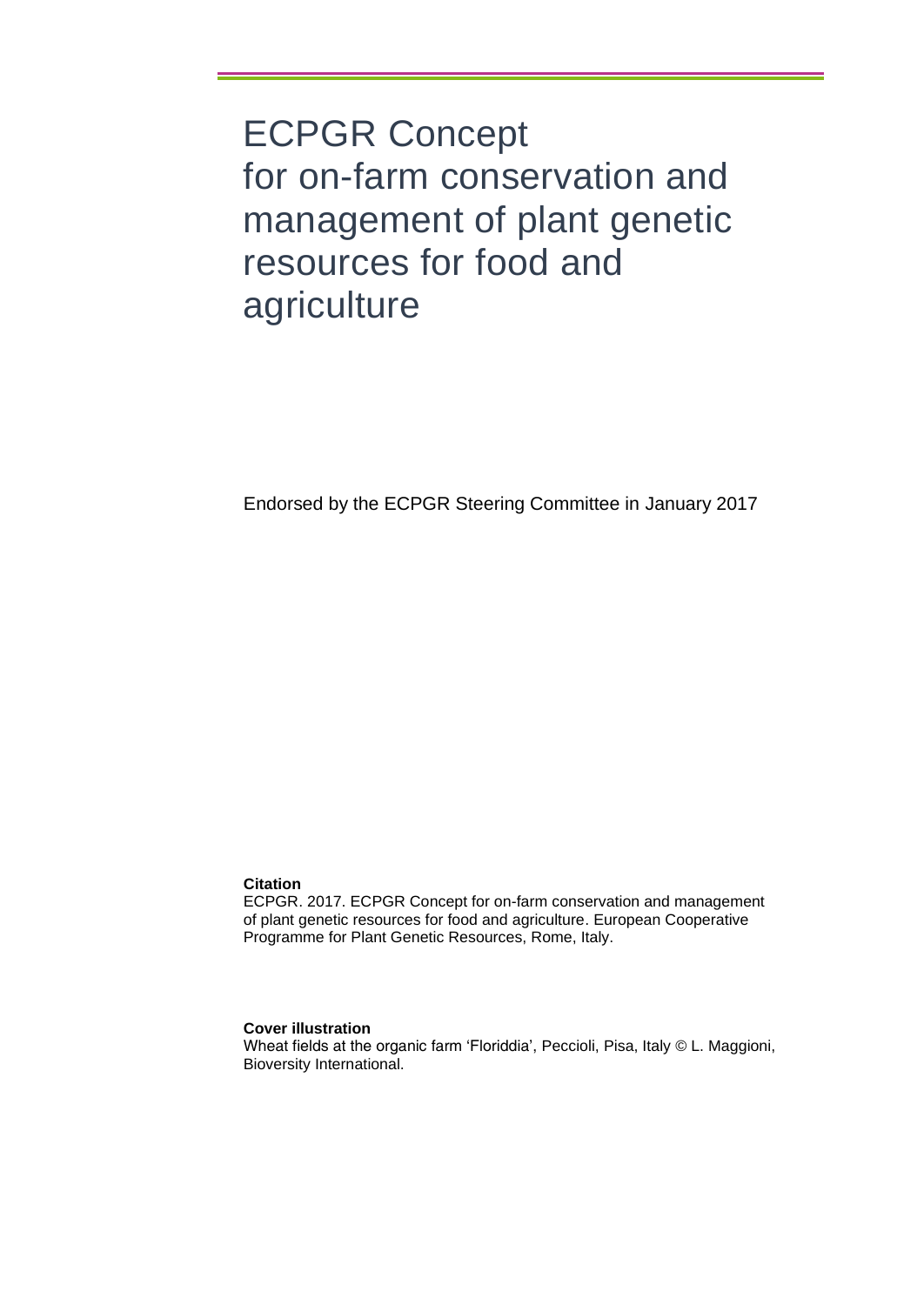### **CONTENTS**

| 1.1.        |                                                                                                       |  |
|-------------|-------------------------------------------------------------------------------------------------------|--|
| 1.2.        |                                                                                                       |  |
|             |                                                                                                       |  |
| 2.1.        | Definition of on-farm conservation and management and static vs. dynamic processes  3                 |  |
| 2.2.        | Types of material subject to on-farm conservation and management 3                                    |  |
| 2.3.        |                                                                                                       |  |
| 2.4.        | Sub-regional/national approaches to on-farm conservation and management 5                             |  |
|             |                                                                                                       |  |
| 3.1.        |                                                                                                       |  |
| 3.2.        |                                                                                                       |  |
| 3.3.        | Promote good practices for on-farm management and conservation and adding value 8                     |  |
| 3.4.        |                                                                                                       |  |
| 3.5.        | Propose legal and technical solutions to on-farm conservation obstacles 10                            |  |
|             |                                                                                                       |  |
|             |                                                                                                       |  |
|             |                                                                                                       |  |
|             |                                                                                                       |  |
| 1.1.        |                                                                                                       |  |
| 1.2.        |                                                                                                       |  |
| 1.3.        |                                                                                                       |  |
| Ш.<br>II.1. |                                                                                                       |  |
| II.2.       |                                                                                                       |  |
|             |                                                                                                       |  |
|             |                                                                                                       |  |
|             |                                                                                                       |  |
|             | VI. Identification of funding opportunities for implementation of ECPGR activities (EU and others) 23 |  |
|             |                                                                                                       |  |
|             |                                                                                                       |  |
|             |                                                                                                       |  |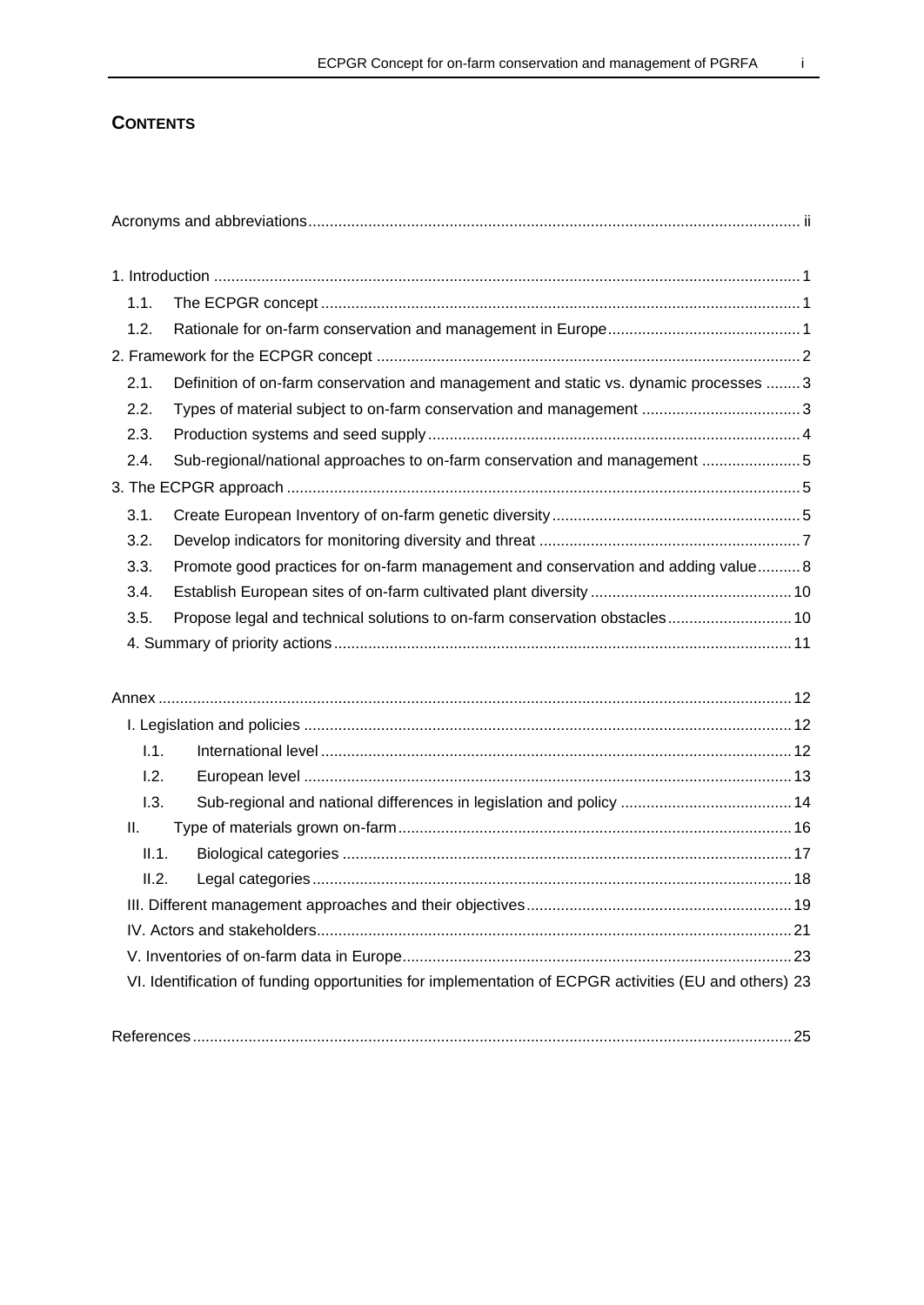# **Acronyms and abbreviations**

| <b>AEGIS</b>    | A European Genebank Integrated System                                                 |
|-----------------|---------------------------------------------------------------------------------------|
| CAP             | <b>Common Agricultural Policy</b>                                                     |
| <b>CBD</b>      | Convention on Biological Diversity                                                    |
| <b>CGRFA</b>    | FAO Commission on Genetic Resources for Food and Agriculture                          |
| <b>CTA</b>      | <b>Technical Centre for Agricultural and Rural Cooperation</b>                        |
| EAFRD           | European Agricultural Fund for Rural Development                                      |
| EC              | <b>European Commission</b>                                                            |
| <b>ECPGR</b>    | European Cooperative Programme for Plant Genetic Resources                            |
| EEA             | <b>European Environment Agency</b>                                                    |
| EU              | European Union                                                                        |
| <b>EUCARPIA</b> | European Association for Research on Plant Breeding                                   |
| <b>EURISCO</b>  | European Plant Genetic Resources Catalogue (or European Internet Search<br>Catalogue) |
| FAO.            | Food and Agriculture Organization of the United Nations, Rome, Italy                  |
| <b>GEF</b>      | <b>Global Environment Facility</b>                                                    |
| <b>GIAHS</b>    | Globally Important Agricultural Heritage Systems (FAO)                                |
| <b>GPA</b>      | Global Plan of Action for Plant Genetic Resources for Food and Agriculture (FAO)      |
| <b>ITPGRFA</b>  | International Treaty on Plant Genetic Resources for Food and Agriculture              |
| <b>IUCN</b>     | International Union for Conservation of Nature                                        |
| MAB             | Man and the Biosphere Programme (UNESCO)                                              |
| <b>MAPA</b>     | Most Appropriate Area                                                                 |
| <b>PGRFA</b>    | Plant genetic resources for food and agriculture                                      |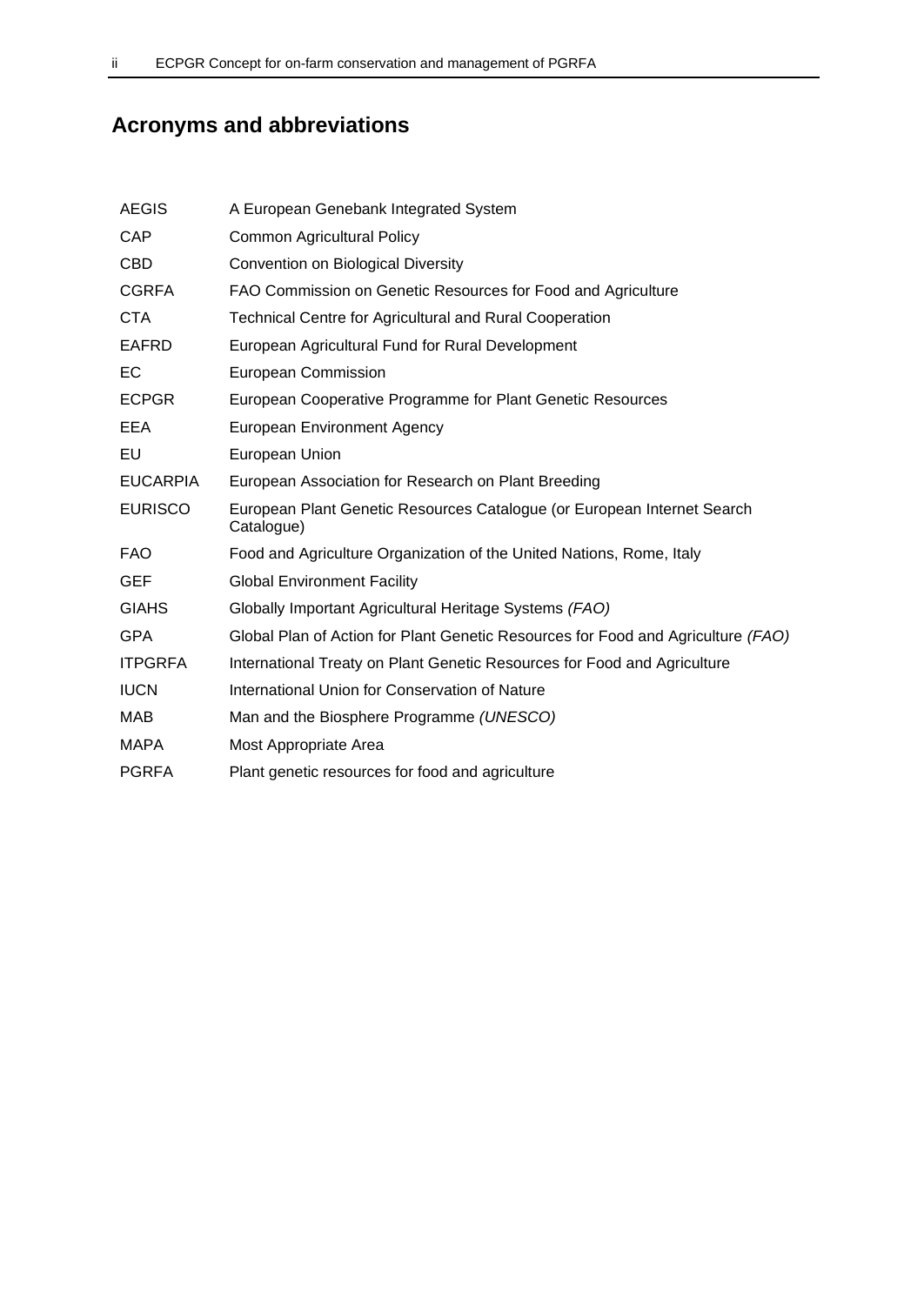## **1. Introduction**

### **1.1. The ECPGR concept**

### **Document preparation**

At its Thirteenth Meeting (Vienna, Austria, December 2012), the European Cooperative Programme for Plant Genetic Resources (ECPGR) Steering Committee agreed on the need for ECPGR to develop a concept for on-farm conservation and management of landraces, for the Steering Committee's consideration and adoption. During its preparation, realizing that the definition of landraces is not sufficiently comprehensive of all the existing, threatened and/or potentially useful diversity in cultivated fields, this concept was expanded to encompass on-farm plant genetic resources for food and agriculture (PGRFA) 1 . This document, in combination with the *Concept for*  in situ *conservation of crop wild relatives in Europe* (Maxted et al. 2015), and the AEGIS initiative<sup>2</sup>, will constitute ECPGR's contribution to a future European strategy for the conservation of genetic resources for food and agriculture.

After a short introduction describing the rationale for on-farm conservation and management in Europe, this document includes a chapter outlining the appropriate framework for the ECPGR concept (Chapter 2). The proposed ECPGR approach (Chapter 3) then identifies five areas of intervention and potential funding opportunities. Finally, an Annex to this document provides information on legislation and policies, the definitions of types of materials grown on-farm, range of management approaches, actors and stakeholders. Bibliographic references are also provided at the end of the document.

#### **Acknowledgements**

ECPGR wishes to thank the members of a Task Force who developed the first consolidated version of this concept, namely Valeria Negri, Béla Bartha, Paul Freudenthaler, Fuad Gasi, Pedro Mendes Moreira, Silvia Strãjeru, Merja Veteläinen, Rudolf Vögel, Jens Weibull and Nigel Maxted. Building on the work done by this Task Force<sup>3</sup>, the ECPGR Secretariat, in particular Lorenzo Maggioni with contributions from Jan Engels and Elinor Lipman, finalized the current document, also receiving further inputs from the same Task Force and from other experts of the ECPGR Working Group on On-farm Conservation and Management. Finally, acknowledgements are due for the contribution made by a group of experts (Béla Bartha, Frank Begemann, Zofia Bulińska-Radomska, Jan Engels, Lorenzo Maggioni, Nigel Maxted, Valeria Negri, Silvia Strãjeru and Eva Thörn), who gathered in Maccarese, Italy, in March 2015 to outline this concept. This document was eventually commented, revised and endorsed in January 2017 by the ECPGR Steering Committee.

### **1.2. Rationale for on-farm conservation and management in Europe**

Although most agricultural production in Europe is based on registered, uniform and certified varieties, landraces and occasionally obsolete cultivars and other heterogeneous materials are grown under alternative or more extensive agricultural methods especially and predominantly in marginal areas. Home garden cultivation with diverse materials is also widespread. Within specific niche sectors including organic or bio-dynamic producers, there is growing popularity to maintain and even create modern landraces.

Notwithstanding the introduction and extensive spread of high-input agriculture, landraces have often been maintained in cultivation, since they offer two key advantages: (1) adaptation to specific environments and/or (2) agronomic or cultural values for farmers and local communities owing to their

<sup>1</sup> PGRFA refers to any genetic material of plant origin of actual or potential value for food and agriculture (FAO 2001).

<sup>2</sup> The goal of AEGIS is to create A European Genebank Integrated System for plant genetic resources for food and agriculture [\(www.ecpgr.cgiar.org/aegis\)](file:///C:/Users/elipman.CGIARAD/Documents/ECPGR/CONCEPTS%20in%20situ%20on-farm/On-farm/www.ecpgr.cgiar.org/aegis)

<sup>3</sup> Negri V, Freudenthaler P, Gasi F, Maxted N, Mendes Moreira P, Strãjeru S, Tan A, Veteläinen M, Vogel R, Weibull J. 2016. A European *In Situ* (On-Farm) Conservation and Management Strategy for Landraces. In: Maxted N, Dulloo ME, Ford-Lloyd BV (eds.). Enhancing Crop Genepool Use: Capturing wild relative and landrace diversity for crop improvement. CAB International, Wallingford. pp. 297-312. ISBN 9781780646138.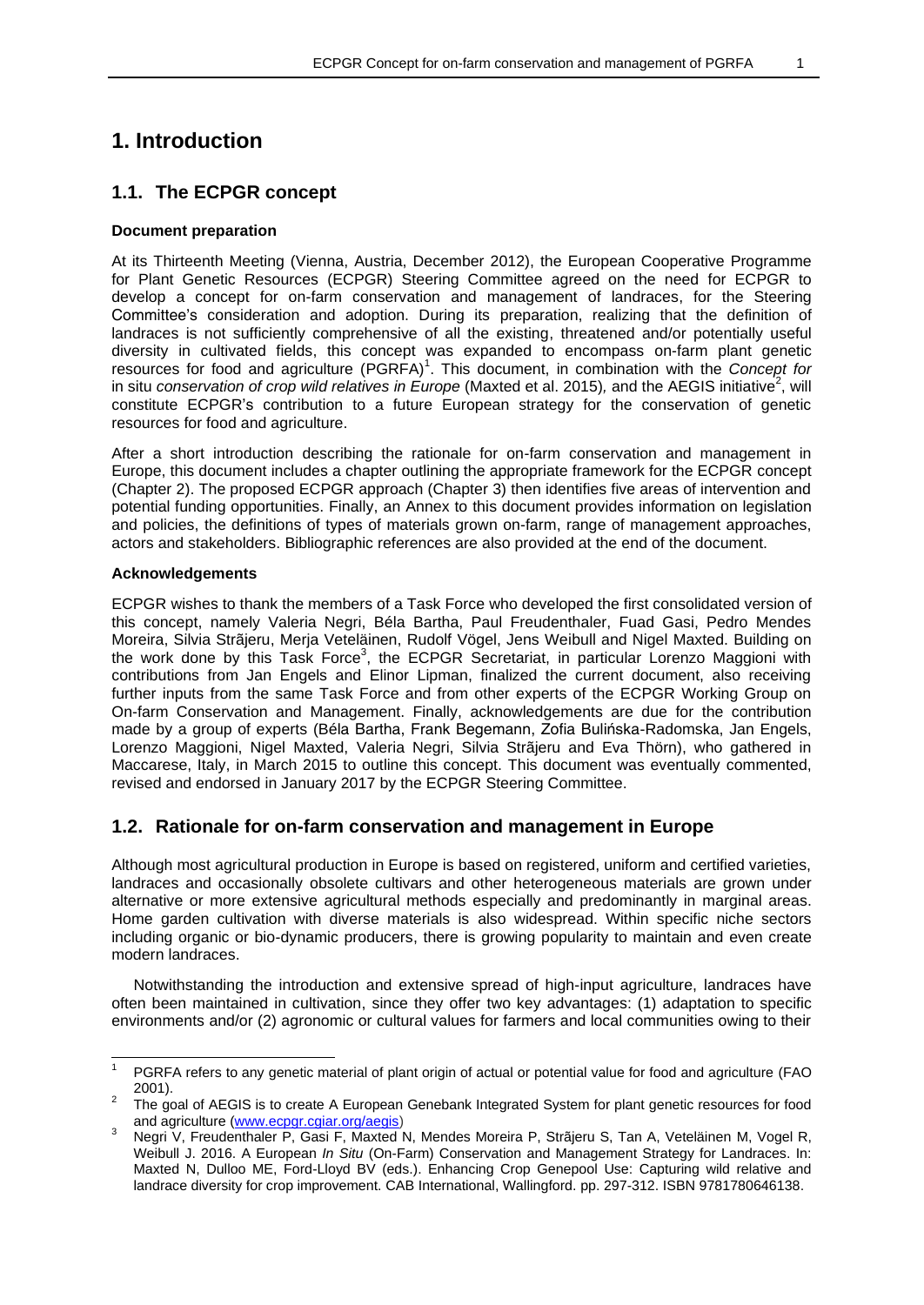taste, shapes and colours. In other cases, traditional materials have not survived in cultivation, either because they have been replaced by modern cultivars or the land use and the traditions maintained have changed.

Genetic diversity, maintained in the fields at different levels (inter- and intra-specific, spatial and temporal levels), provides a number of recognized socioeconomic, environmental and genetic values (Jarvis et al. 2016). The **economic** values consist of the direct value to the producers (such as from niche markets) and the indirect value to society at large as a source of useful traits for future crop improvement. Various segments of **society** perceive different benefits from their choice to grow or consume traditional varieties and different crops (such as maintenance of food sovereignty and diversification of food choices). Specific **adaptation** to different environmental (biotic and abiotic) conditions, possibly in a state of continuing evolution, may reduce genetic vulnerability in specific situations, as well as the need for chemical treatments. The dynamic management of landraces and other diverse plant materials, including their exposure to different production regimes, environments, farmers' selection and seed exchange systems, maintains a reservoir of continuously evolving genetic variability. The above-mentioned complex series of 'values' that are expressed by the cultivation of diversity in the field are all interconnected in a way that provides justification for on-farm conservation and management beyond the exclusive point of view of conservation of genetic diversity per se.

From numerous studies carried out in Europe (Lateur 2003; Veteläinen et al. 2009; Maxted et al. 2012) and worldwide (Jarvis et al. 2016; Maxted et al. 2016), it has been concluded that the driving force that maintains our crop heritage is **the diversity of cultivation and management strategies of a large number of smallholder farmers** who confront different production situations, have different needs and adopt different practices. Another important element is that traditional and other varieties remain in agricultural production systems because they meet the needs of farmers and/or consumers and because farmers choose to maintain them. In fact, in the end it will (and should) always be the farmers themselves who choose what to grow, and such choice needs to be assured.

In view of the aforementioned, it is important to promote on-farm conservation and management of landraces and other heterogeneous materials in Europe wherever appropriate. The approaches to maintaining diversity on-farm can be diverse, depending on the emphasis that different stakeholders and local or country-level administrations wish to give to the relative importance of benefits to conservation, production system properties, or the livelihood of farmers and local communities. Thus, the focus may be directed, for example, to the maintenance of the genetic materials themselves, to the adoption of agro-ecological approaches, to supporting farmers' rights, etc. Independently from the preferred approach, the importance of crop genetic diversity within agricultural systems, be it for genetic, productive, ecological or cultural reasons, is recognized.

### **2. Framework for the ECPGR concept**

The aim of ECPGR is the conservation, provision of access to and increased utilization of *ex situ* and *in situ* PGRFA in Europe. This specific objective is harmonized with international agreements and recommendations, and also allows ECPGR to focus its action without any intention of shaping the agricultural production systems or interfering with marketing and development choices. From the ECPGR perspective, it is therefore important to adopt an operating definition of 'on-farm conservation and management', to define which material falls within the scope of conservation and management, to list a number of potential benefits deriving from on-farm conservation and management, to acknowledge different sub-regional and national approaches to conservation and management, and finally to identify the role of ECPGR to facilitate management and conservation approaches, in addition to the achievement of related benefits. Suitable areas of intervention through a regional collaborative network approach will normally concern initiatives that can only be achieved through international collaboration, while site-level approaches will be more appropriately defined and implemented by the different national programmes.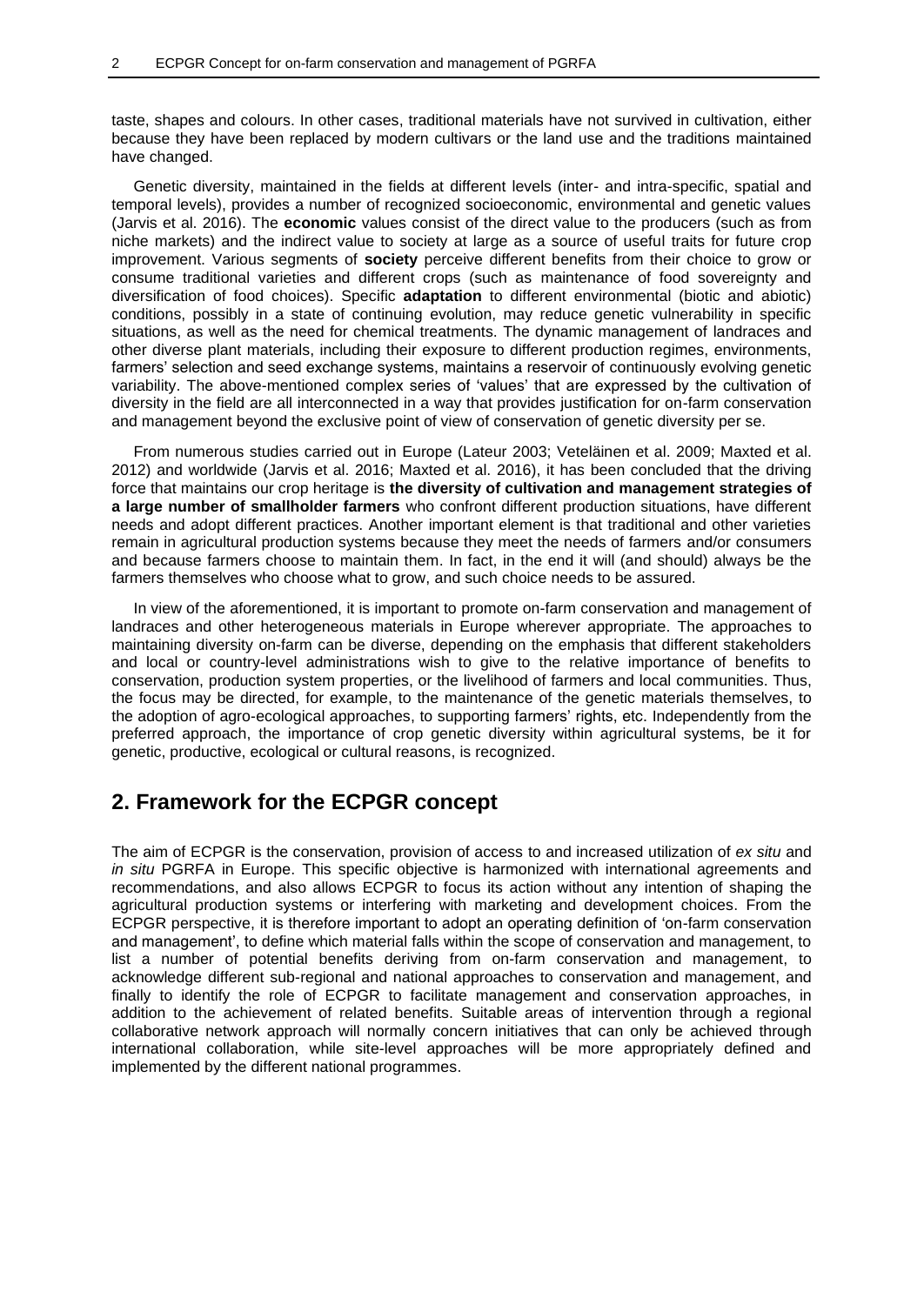### **2.1. Definition of on-farm conservation and management and static vs. dynamic processes**

The term 'conservation' is an aim or an action that is often considered to be a static process, i.e. the maintenance of the genetic integrity of a given genotype or population. On the other hand, 'management' is a more dynamic process, which involves changes in the genetic pattern of the managed populations. In recent years some confusion has arisen regarding the two terms 'on-farm conservation' and 'on-farm management' as synonymous, while they are not. The focus of **on-farm conservation** is the genetic conservation of landrace diversity held within on-farm systems. Here the landrace diversity is used directly by the farmers maintaining the diversity, while it also has potential for use by external breeders or other users interested in exploiting the full range of diversity held within landraces. In contrast, **on-farm management** focuses on maximizing the diversity of landraces held within any on-farm system. The diversity is maintained to maximize direct benefit to the local farmers (Suneson 1956; FAO 2012; Ceccarelli 2014), particularly those in marginal environments (Di Falco and Chavas 2006; Ceccarelli et al. 2012), and potential use by external breeders or other users is of less importance. Alien landrace or cultigen material may be introduced to hybridize with native landrace material to help sustain or increase production from the on-farm system. The alien landrace or cultigen material introduced may replace and cause loss of native landrace material, yet overall the local farmers benefit and the on-farm system is sustained. On-farm conservation and management should be considered as complementary approaches for maintaining and promoting on-farm systems and both should be supported. The appropriate balance between static conservation and dynamic management processes is variable, depending on the type of material that is grown in the fields and the associated prevailing purpose. Consequently, cultivation of any type of material described below under 2.2 can be regarded as 'on-farm conservation' and/or 'on-farm management' providing, at different scales, one or more of the following benefits:

- Complementary conservation approach linked to *ex situ* collections
- Conservation and development of cultural landscapes
- Conservation and development of crop diversity originating in Europe and its linked traditions
- Conservation and development of diversity that is not covered by the formal sector
- Mitigation of genetic erosion
- Crop evolution and adaptation to changing conditions in the field
- Diversification of agriculture and consequent increased consumer choice, ecosystem benefits and services
- Opportunities for sustaining current, and developing potential, niche markets.

Appropriate specific priority actions within the remit and scope of ECPGR are identified in Chapter 3 as the most conducive to promoting conservation, availability and increased use of genetic resources from a regional perspective, as well as increasing diversity within on-farm systems.

### **2.2. Types of material subject to on-farm conservation and management**

The following types of material, fully described in Chapter II of the Annex, are genetic resources grown to a varying extent on-farm. They contribute to diversification of production, livelihoods and mitigation of genetic erosion. Their conservation as potential assets for future use, including for breeding purposes should be ensured with appropriate and complementary *ex situ* conservation measures.

### **Landraces**

In the case of landraces, it is assumed that populations are subject to genetic change, being selected for agronomic traits and allowed to adapt to environmental biotic and abiotic changes, while maintaining the 'core' phenotypic traits and features that define them and for which they are valued under the management of the farmers. Conservation of genetic variability within the framework of a defined phenotype is a successful outcome of on-farm conservation and management. This pattern is valid for both autogamous (= selfing) and allogamous (= out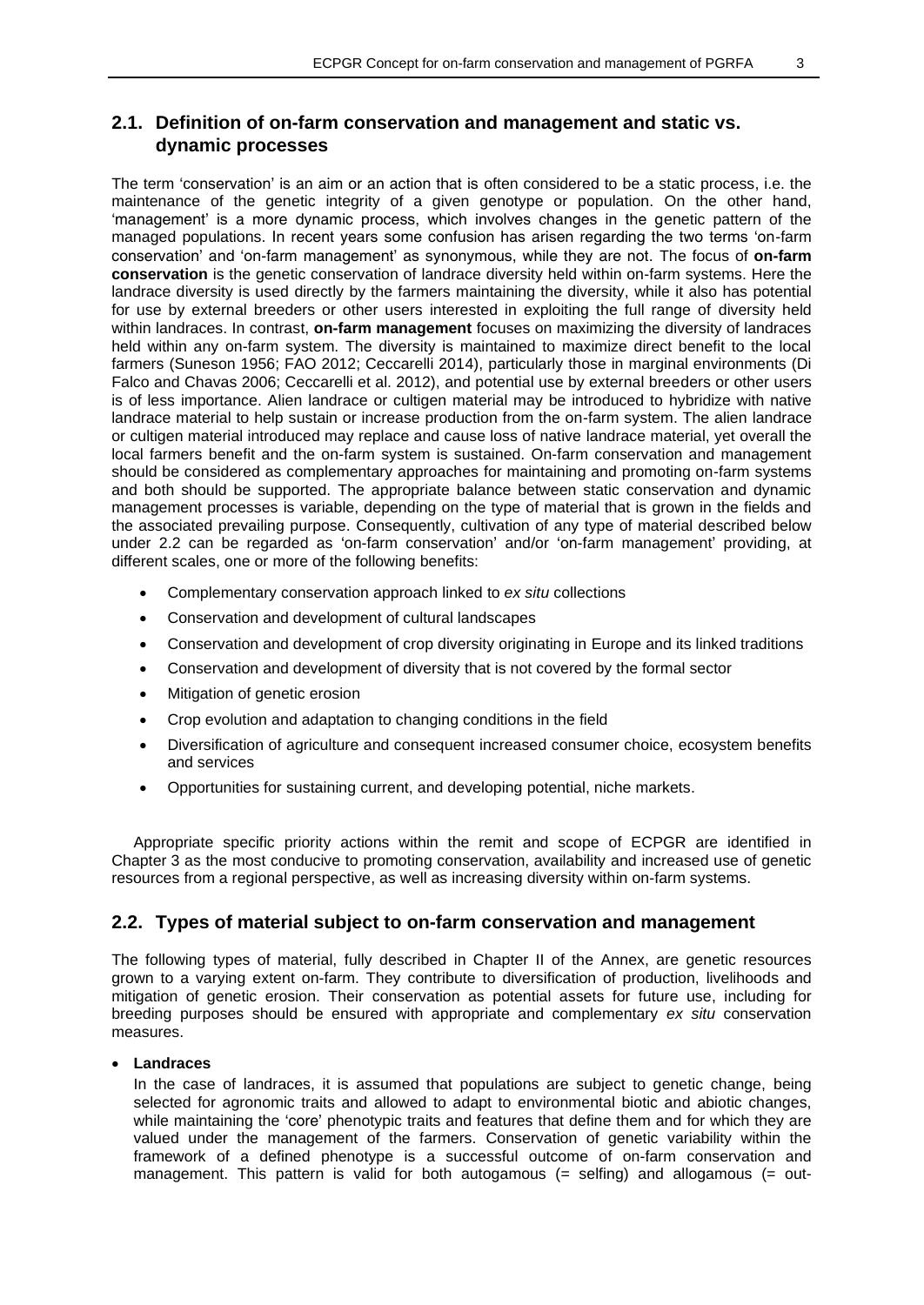crossing) herbaceous crops, as well as for clonally propagated tree crops, in case of the presence of clonal variation, while also in offering opportunities for open-pollinated crops to express new genetic variation. Cultivation of *sensu stricto* landraces is strongly rooted in a defined geographical area, thus conservation and management are very often linked to site-specific conditions. The size of these specific sites may vary considerably, ranging from highly localized areas to entire countries. Landraces under threat of genetic erosion can be identified and registered as 'Conservation varieties', as per the European Commission's Directives 2008/62/EC (European Commission 2008) and 2009/145/EC (European Commission 2009). As most of the landraces fall within the threat of genetic erosion, the process of registration and marketing of their seed can be useful to increase the chances of both conservation and use (Spataro and Negri 2013).

### **Obsolete and other cultivars having no or limited intrinsic value for commercial crop production**

Within this category, including either seed or clonally propagated crops, conservation aims at the preservation of a given genotype with an expected narrow variability. Therefore, *ex situ* conservation seems to be appropriate to ensure the genetic conservation target. Growing these genotypes on farm responds to specific production purposes, usually as niche or in-garden production. Some obsolete cultivars with limited commercial value may have continued to exist where they fulfil a niche demand, such as the long-stemmed wheat straw for thatching or local fruit cultivars well-adapted for processing products (Planchon and Lateur 1999; Ambrose and Letch 2009). The link to cultural and traditional values could sometimes be relevant, although not necessarily site-specific. Also from within this category it is possible to register 'Conservation varieties' as per the European Commission's Directives 2008/62/EC (European Commission 2008). In addition, 'Vegetable varieties with no intrinsic value for commercial production' can be registered as 'Amateur varieties', as per Commission Directive 2009/145/EC (European Commission 2009), thereby enabling seed marketing and increasing the opportunity for on-farm conservation and management.

### **Heterogeneous populations**

In this case the starting material is generally a mixture of genotypes that are suitable for production in a specific environment. In most cases they are expected to evolve and continuously adapt. Conservation of a specific genotype or phenotype is not the objective in this case, but on-farm management of this genetic diversity serves different purposes: production and income generation, ecosystem services, site-specific adaptation to low input conditions, resilience to climate change as well as generation of new genetic combinations. Within the EU, marketing of propagating material of this category is limited to the forages seed mixtures and the cereal populations described under the derogations allowed by Commission Directive 2010/60/EU (European Commission 2010) and Commission Implementing Decision C(2014) 1681 (European Commission 2014a), respectively.

### **2.3. Production systems and seed supply**

Although conservation and use of landraces and other heterogeneous materials is not strictly linked to a defined production system, it is more likely to find these genetic resources in home gardens and family farms, where production is dedicated to self-consumption or local markets. Organic and other non-conventional farmers may also prefer to use varieties with a broader genetic base, both for personal philosophy and with the intention of using materials that are agronomically more suitable to that type of production. Conventional farming may also involve the cultivation of diversity, especially when the market context is favourable, such as in the case of niche or even wider market promotion of local products. Motivation of the farmers, availability of propagating material and market value are more important factors than the production system in determining the extent and potential use of landraces and other heterogeneous materials. The following are areas that may deserve the attention of ECPGR, in its monitoring, analysis and management advisory role:

### **Personal motivation of the farmers**

What motivates farmers relates to a mix of traditions, beliefs, preferences, conveniences, economic status or lack of appropriate alternative germplasm for a certain area. Knowledge of the existing motivating forces that have assured the maintenance of genetic resources in the field to date is important to enable policy or strategic decisions that maintain, renew or promote these motivations.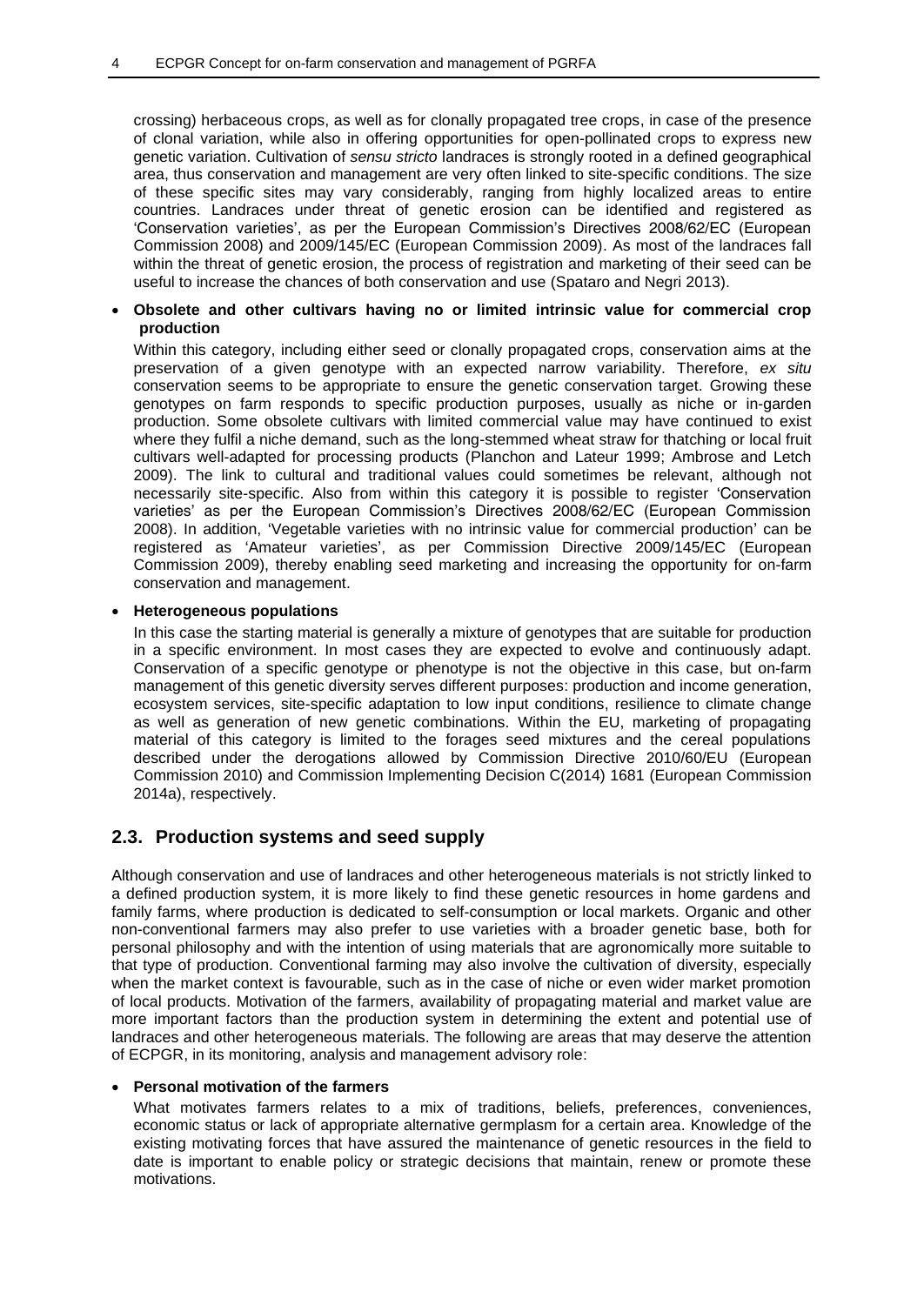#### **Supply of seed and propagating material**

Re-use, availability and supply of seed and propagating material determine maintenance of genetic diversity in the field. An inventory of the existing genetic diversity should be able to record those processes that influence its permanence, generation after generation. For example, those who maintain seed need to be identified and the ongoing dynamics of seed exchange or sale must be understood, as far as these contribute to shaping genetic diversity in the field. Whenever key individuals or processes related to seed supply are compromised, genetic diversity is likely also threatened. Thus, intervention becomes crucial. Intervention is necessary also to simplify access and availability of propagating material, to satisfy existing or new motivations of farmers. Such interventions relate to any measure that can facilitate the legal transfer or sale of the seed among farmers and from genebanks or other maintainers/seed producers to the users.

#### **Existence of market demand**

Several model examples exist of the development of niche markets and the organization of value chains, involving actors such as farmers or community associations, non-governmental organizations (NGOs), consortia and other institutions at different stages. Preparing documented case studies of how these value chains have fostered a favourable market context to grow genetically diverse materials will serve as examples for similar initiatives, thereby promoting and enhancing the conservation and use of these materials.

### **2.4. Sub-regional/national approaches to on-farm conservation and management**

Different options for on-farm conservation and management and different materials suitable for on-farm conservation exist at national and European levels. In some southern and northern regions of Europe, on-farm conservation and management are primarily based on *sensu stricto* landraces maintained because of the value of the products obtained, their links to local culture or for educational purposes, or both. In other parts of Europe, on-farm conservation and management activities are mainly based on introduced (from different areas) or re-introduced (from genebanks) landraces; or, on heterogeneous populations developed to satisfy the demands for a more environmentally-friendly agriculture and for a broader choice of diversity by the consumers.

### **3. The ECPGR approach**

The following activities are identified among the most suitable to be addressed through the ECPGR networking activity, as a contribution to on-farm conservation and management in Europe, in the spirit of the FAO International Treaty on Plant Genetic Resources for Food and Agriculture (ITPGRFA) and the Second Global Plan of Action (GPA) and without prejudice for the different approaches that may be adopted at sub-regional, national and local levels by the respective administrations.

### **3.1. Create European Inventory of on-farm genetic diversity**

It is commonly acknowledged that diversity present on farms can be wider than what is currently conserved *ex situ* in genebanks, depending on the crop, the production system and possibly other factors. Therefore, it would be important to inventory the on-farm component of crop genetic diversity to facilitate its conservation, management and use. Crop diversity in the field is, however, a moving target, since its existence over the years is only relatively stable in perennial crops such as fruit trees or permanent pastures. It is also dependent on personal choices made by the farmers from year to year in selecting seed material, and on the changing environment. Even though recognizable landraces may be generally retained over time (Maxted et al. 2009), the maintenance of up-to-date inventories of on-farm diversity might be difficult. The purposes of such inventories should be clarified and could differ by country and by types of material, as described in Section 2.2. It is not surprising that the GPA (FAO 2012) indicates significant gaps in the documentation on PGRFA, with the documentation of on-farm genetic resources being particularly inadequate.

Inventories of landraces have often been promoted, discussed and reported in Europe (Veteläinen et al. 2009; Negri et al. 2016). For landraces are the on-farm genetic material that is considered most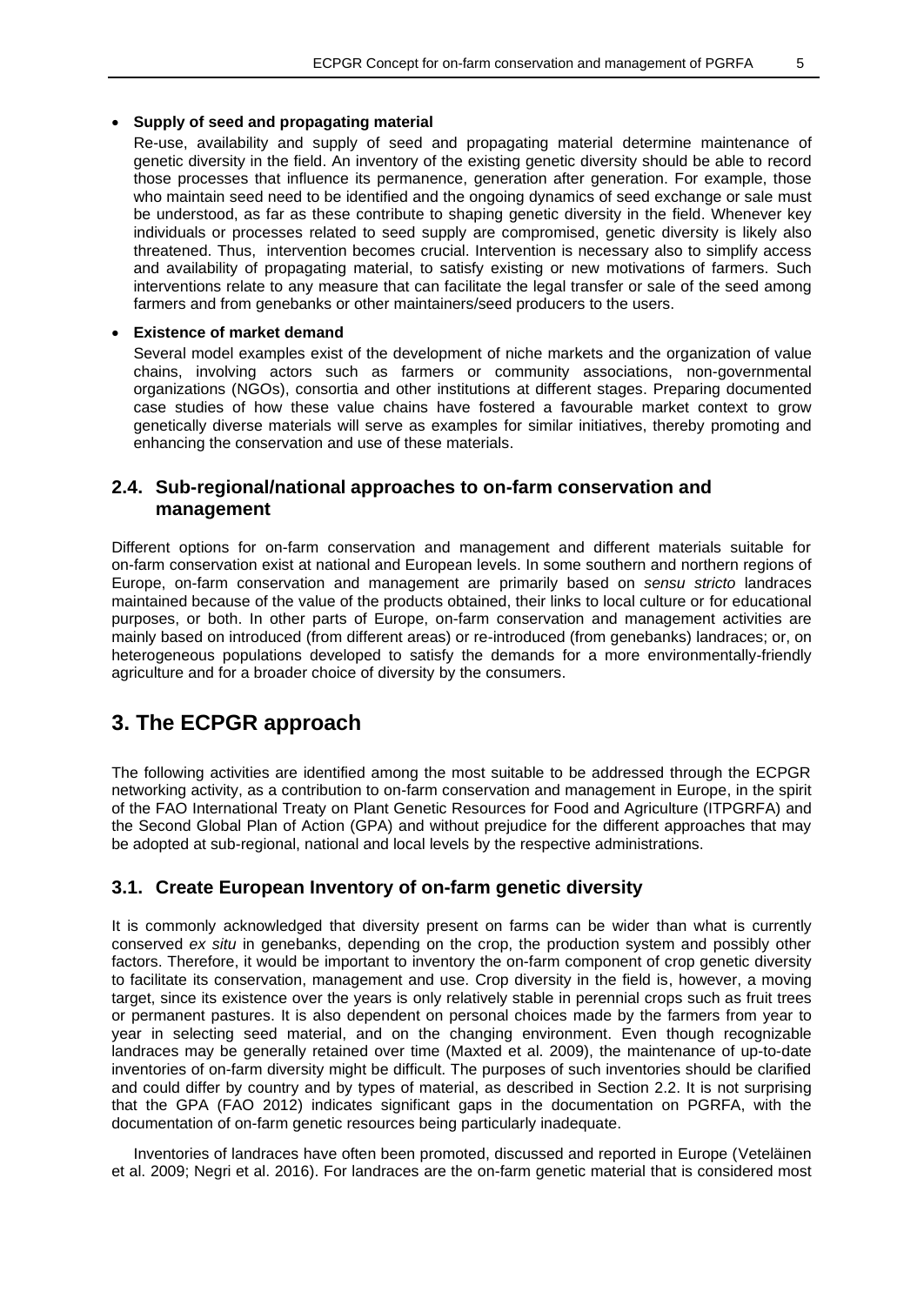vulnerable and also the most promising in terms of reservoirs of useful traits (as well as components of cultural landscapes and champions of low-input agriculture and of new market opportunities).

With the understanding that different European countries may choose different approaches for the conservation and management of the existing on-farm genetic resources, as well as for the creation of corresponding on-farm inventories, compatible with country crop priorities, needs and resources, the creation of a European Inventory of On-farm Genetic Resources is deemed necessary when it responds to the following objectives, scope and methods:

Objectives:

- a) Inventory the European on-farm diversity, within the scope defined below, in order to obtain snapshots of the situation at given intervals (e.g. every five years)
- b) Identify valuable on-farm genetic resources that require *ex situ* complementary measures
- c) Establish a knowledge base of guidelines and case studies for the assessment and monitoring of genetic erosion
- d) Identify material defined by the respective National Focal Point as 'PGRFA naturally adapted to the local and regional conditions and under threat of genetic erosion', thereby eligible to be registered as 'Conservation varieties'. Similarly, identify material eligible to be considered for the other legal categories of 'Amateur varieties', 'Populations' and 'Mixtures' (see Annex, Section II.2)
- e) Identify material that may be included in programmes or projects enhancing their use in meeting changing market demands
- f) Contribute to documenting European on-farm genetic resources in compliance with the Second GPA, the ITPGRFA and the EU 2020 Biodiversity Strategy and facilitating interoperability among different information systems
- g) Identify hotspots of on-farm diversity to support the creation of European agro-diversity sites (see 3.4 below)
- h) Inform potential users about terms and conditions of access to on-farm managed genetic resources.

Scope:

- a) Existing endangered genetic resources, with a focus on landraces and obsolete cultivars (as broadly defined in Chapter II of the Annex), as well as conservation varieties and other legal categories (see Section II.2 of the Annex)
- b) Genetic resources that are continuously grown on sites or areas that can be precisely geographically positioned and identified as the sites of adaptation or adoption, as well as genetic resources corresponding to legal categories (see Section II.2 of the Annex)
- c) Indicators of genetic erosion, as per Section 3.2 below
- d) Local knowledge associated with the given genetic resources, which is useful for its unique identification, maintenance and value adding
- e) Institutions or individuals that can be either formally or informally identified as the maintainers of a given genetic resource
- f) Terms and conditions of access for direct use, breeding, research and education.

Methods:

- a) European countries wishing to contribute to the European On-farm Inventory designate a National On-farm Inventory Focal Point through their ECPGR National Coordinator, with responsibility to make national data available according to an agreed data exchange format.
- b) A list of descriptors should be agreed by the Focal Points, including a mandatory minimum set for data exchange. Descriptors developed by PGR Secure (Negri et al. 2012) can be the starting basis to reach an agreement. Specific descriptors should be agreed in order to inventory the material according to both biological and legal categories (see Annex, Sections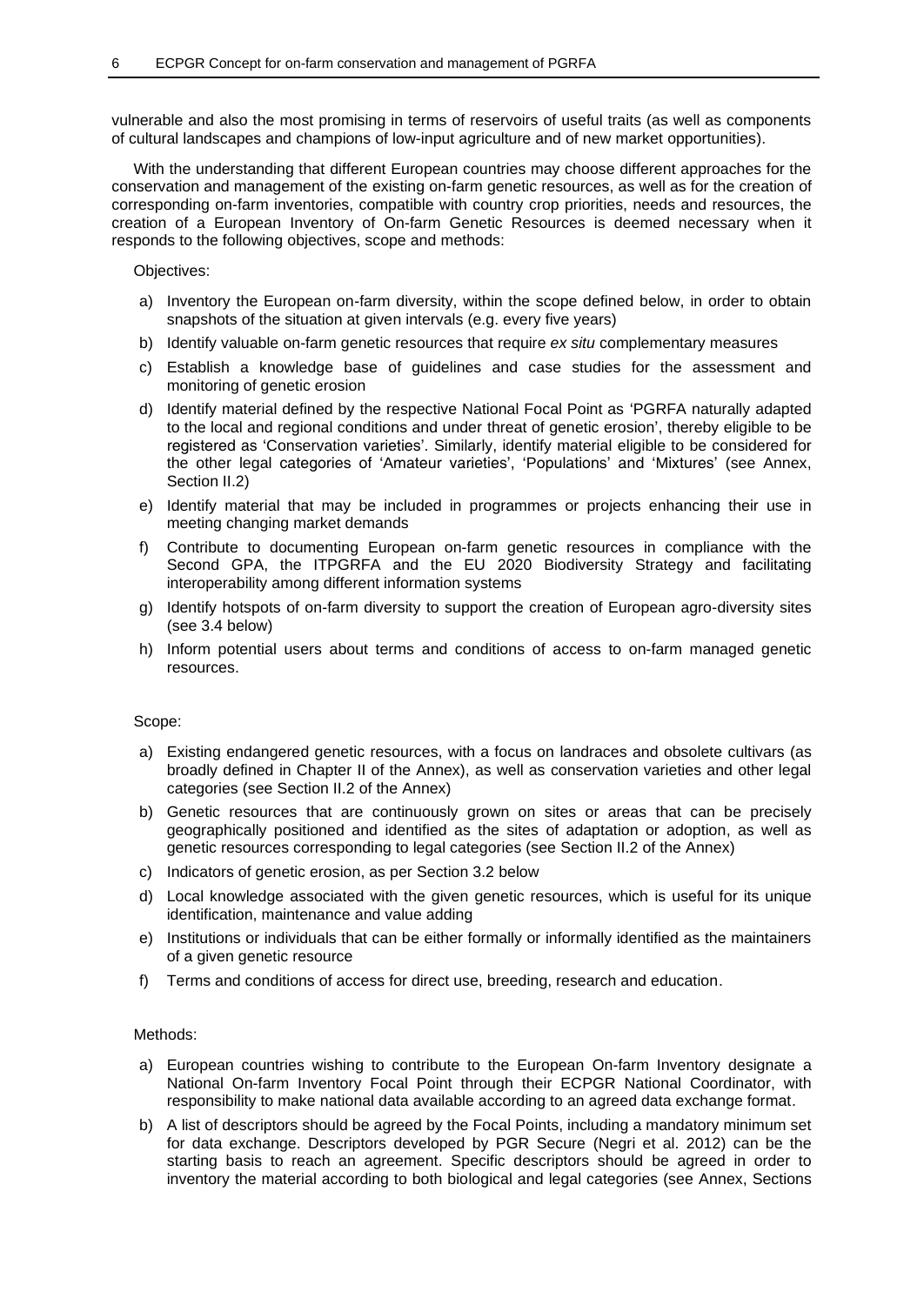II.1 and II.2), as well as to cover the scope of the Inventory, as indicated above. Descriptors of genetic erosion (see 3.2 below) should also be included.

- c) Each entry in the database should include the accession name of the given genetic resource and the corresponding cultivation site at a given time. A reference related to the grower(s) is also desirable.
- d) The European On-farm Inventory should be completed as a concerted effort at given intervals (e.g. five years) under the coordination of an ECPGR or EU body.
- e) As the Inventory also serves to monitor genetic erosion, each snapshot of genetic diversity data deployed on-farm should be archived in order to allow comparisons at time intervals.
- f) Coordination with the activities of the FAO-Treaty Global Information System should be pursued.
- g) Links and collaboration with inventories and databases maintained by seed savers' associations or farmers' associations involved in agrobiodiversity conservation should be sought.
- h) Possible synergies and complementarity between the Inventory and EURISCO should be explored.

#### Funding:

- a) National Inventory components should be funded through national funds, possibly complemented by additional regular or project funds (EC or others). Inclusion of on-farm data gathering among the activities eligible for the European Agricultural Fund for Rural Development (EAFRD) agri-environmental schemes could also be explored at the national level. Creation of a rolling European on-farm inventory at regular intervals would become more realistic if this task could be included in an EU Agrobiodiversity Strategy and become a legal obligation of the member states, similarly to the reporting requirements for the 'Habitats Directive' 92/43/CEE.
- b) Some coordination components (e.g. agreement on data exchange standards) could be funded through the ECPGR budget (Activity Grant Scheme or other) or other project funds (EC or other). Fund raising jointly with FAO Treaty could also be explored.

### **3.2. Develop indicators for monitoring diversity and threat**

PGRFA conservation, planning and decision-making require regular monitoring of the existing diversity of PGRFA, its distribution and evolution over time (FAO 2013). As indicated in the Second GPA, although modern molecular genetic techniques allow generating useful data, monitoring of genetic diversity remains a complex undertaking which requires practical and internationally accepted indicators of genetic diversity and genetic erosion.

The FAO Commission on Genetic Resources for Food and Agriculture (CGRFA) has adopted in 2013 the indicators for monitoring the implementation of the second GPA and several of them have relevance for monitoring diversity. In particular, relevant indicators concern GPA Priority Activity 1 (Surveying and inventorying PGRFA), GPA Priority Activity 2 (Supporting on-farm management and improvement of PGRFA), GPA Priority Activity 15 (Constructing and strengthening comprehensive information systems for PGRFA) and GPA Priority Activity 16 (Developing and strengthening systems for monitoring and safeguarding genetic diversity and minimizing genetic erosion of PGRFA) (FAO 2013, 2014). Technical guidelines for national level conservation and use of landraces have been provided within the context of the FAO Commission on GRFA (Maxted et al. 2013; FAO 2014).

The above FAO indicators offer a very general indication of the status of genetic diversity in the field and do not allow systematic analyses at the species, variety, pedigree and allele levels. On the other hand, 'number of landraces' was validated by Ford-Lloyd et al. (2008) as a simple and effective proxy of the genetic diversity richness in farmers' fields and of its trend over time, provided regular surveys were undertaken. More detailed measures of inter-specific and intra-specific diversity were provided by other authors (Last et al. 2014), as well as the use of molecular markers to study varietal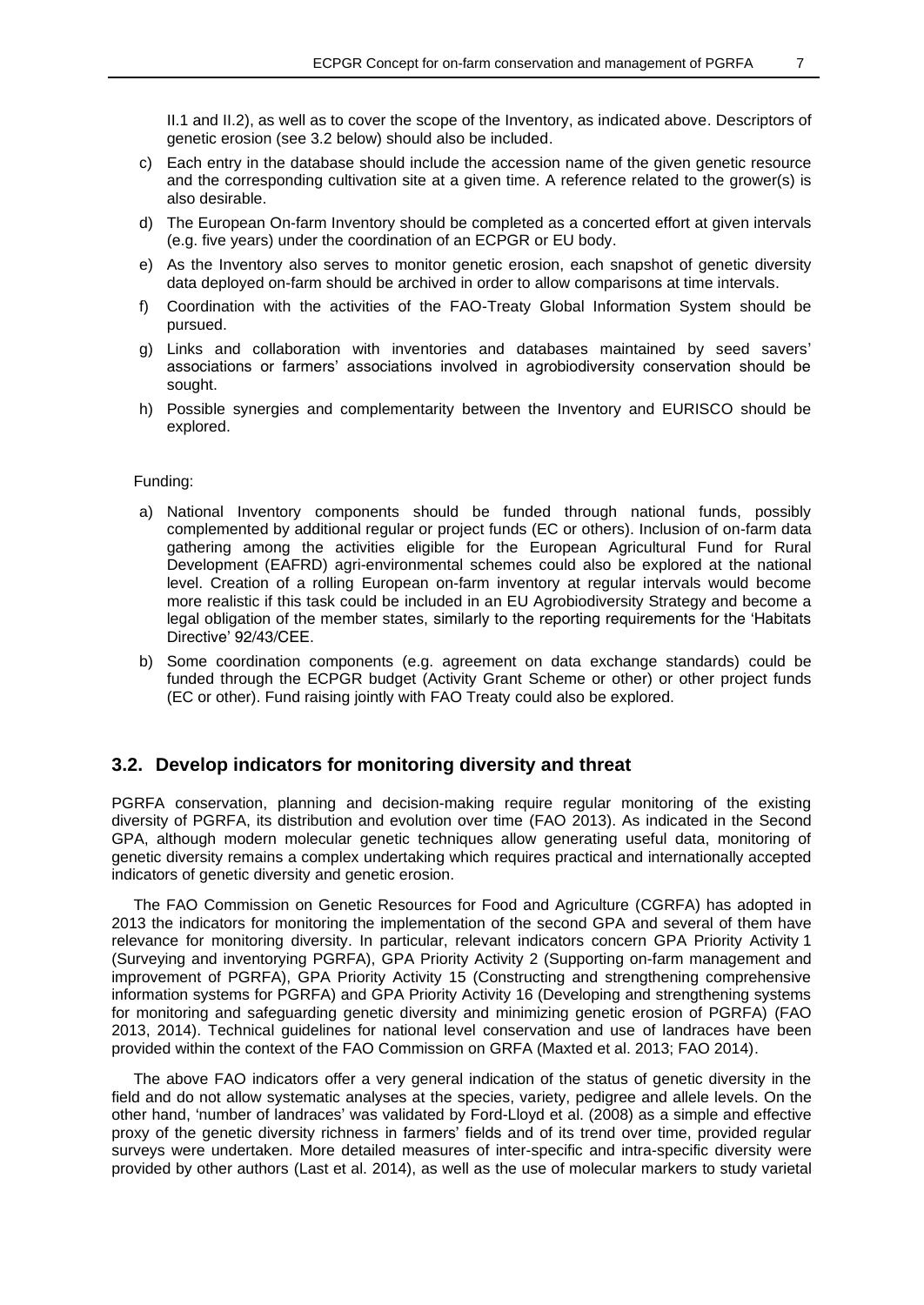richness, spatial evenness, between-variety and within-variety genetic diversity (Bonneuil et al. 2012). However, many proposed methodologies would be rather demanding and thus impractical for adoption on a large scale.

An important international forum working on biodiversity indicators is the CBD-mandated Biodiversity Indicators Partnership (http://www.bipindicators.net/), which is however so far falling short from providing useful examples of indicators for on-farm cultivated diversity, even less so internationally discussed and agreed.

With the establishment of a European Inventory, ECPGR could have a role in contributing to advance a standardized monitoring of diversity, while keeping in mind what has already been done. Although molecular data could also be used to generate a rational picture of the status and trends of diversity, it is currently financially and logistically impractical to call for systematic molecular surveying and monitoring of on-farm crop diversity in Europe. Simple indicators could however be easily derived from a European on-farm landrace Inventory. Existing more complex case studies may on the other hand be compiled and future studies promoted and monitored.

ECPGR activities can be articulated as follows:

Objectives:

- a) Reach an agreement in Europe on simple and effective indicator(s) to be used for monitoring on-farm genetic diversity and trends;
- b) Establish a knowledge base of case studies aiming to analyse genetic diversity and its trend in the field;
- c) Monitor the relevant initiatives aiming at refining indicators of genetic diversity and trends at regional or global level.

#### Methods:

- a) An ECPGR Task Force and/or the On-farm conservation and management Working Group should analyse existing options for indicators that are useful for monitoring genetic diversity and trends, and propose one or a few indicators that can be effectively and simply surveyed in Europe.
- b) The Secretariat could work towards a bibliography of case studies on genetic erosion and monitoring of diversity in the field, as well as keep the Steering Committee informed about existing major initiatives to develop relevant indicators. Coordination with EEA, FAO and other actors' activities in this field should be sought for.

#### Funding:

a) ECPGR budget, subject to availability of necessary funding.

### **3.3. Promote good practices for on-farm management and conservation and adding value**

There is no single way to promote and/or develop on-farm management and conservation, but rather an evolving set of approaches (Fasoula 1990, 1998, 2004, 2011, 2012, 2013; Fasoula and Fasoula 1997; Maxted et al. 2002; Jarvis et al. 2011, 2016; Maxted et al. 2013). Recently, draft technical guidelines for conservation and use of landraces have been proposed (FAO 2014). These guidelines include a range of approaches to consider at the national level. As part of the EC-funded project PGR Secure, national strategies on landrace *in situ* conservation have been developed in Europe by Finland, Italy and the UK, with different approaches [\(http://pgrsecure.org/\)](http://pgrsecure.org/).

Among the elements that can be found in the existing strategies and guidelines, the following can be listed as promoting good practices for on-farm management and conservation, including adding value: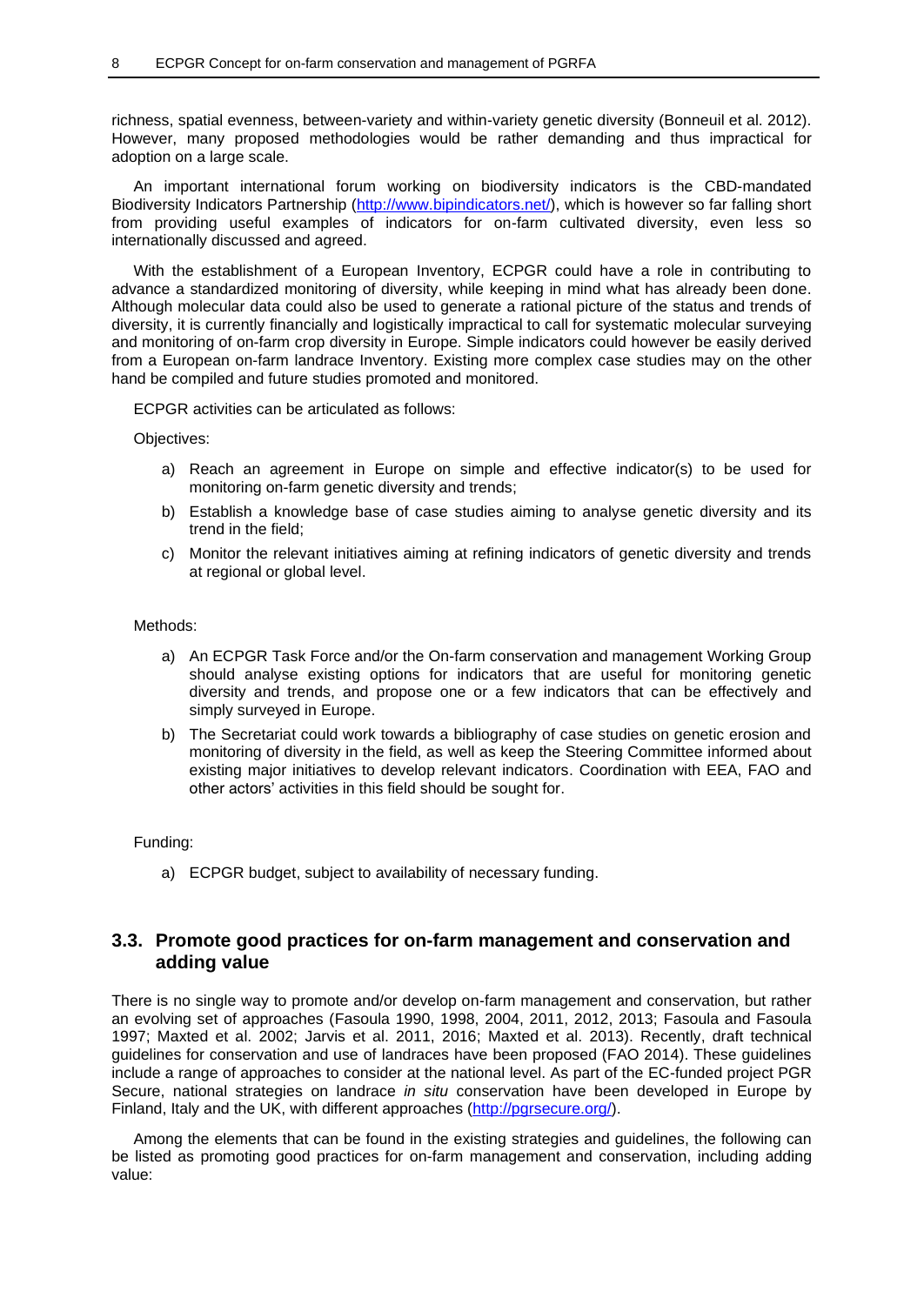- Establishment of an Inventory
- Analysis of gaps in *ex situ* collections
- Assessment of threats and prioritization of landraces and/or conservation sites
- Identification of landrace maintainers
- Raising of public awareness to promote use of landraces by farmers and consumers
- Facilitating registration into national (and European) lists
- Promotion of quality marks, typical products and local food chains
- Re-introduction of landraces and other germplasm from genebanks and other sources (community seedbanks)
- Introducing support schemes
- Promotion of research on genetic diversity and its trends, traditional knowledge and introduction into breeding programmes, including pre-breeding and participatory breeding
- Practicing prognostic breeding and using the associate indicators for accurate field phenotyping
- Increased coordination among public bodies and various stakeholders
- Multi-actor approaches to embedding diversity all along the food chain, involving both researchers and communities of practice.

National approaches to promote conservation and use of landraces can be modulated on the basis of individual country vision and objectives and drawing from existing examples. ECPGR can exercise the role of a hub, facilitating the exchange of national experiences, gathering and making available information on existing examples as well as developing elements for joint operation (e.g. European Inventory, see 3.1 above; network of conservation sites, see 3.4 below).

A fundamental principle for successful on-farm management is that it should be beneficial to the farmers and their communities. User guides and methodologies on how to approach dedicated marketing developments are often missing. An easily accessible collection of evidence-based practices of valorization of genetic resources and of value chain developments would be a useful reference point to identify applicable examples for local adaptation.

### Objectives:

a) Provide an updated store of knowledge and evidence-based practices, gathering and making available relevant information related to successful experiences of conservation and sustainable use of landraces and other heterogeneous genetic resources in Europe.

### Methods:

- a) Compilation by ECPGR Secretariat and/or Grant Scheme Activity Partners of success stories to promote good and best practices related to sustainable conservation and use of landraces, according to the following categories:
	- a. Case studies related to on-farm breeding
	- b. Development of self-sustaining food chains based on valorization of landraces and other heterogeneous genetic resources
	- c. Successful long-term funding schemes.
- b) Publication or upload on the ECPGR website of the compiled information.

### Funding:

a) ECPGR budget (Activity Grant Scheme or subject to availability of necessary funding) or other project funds (EC or other).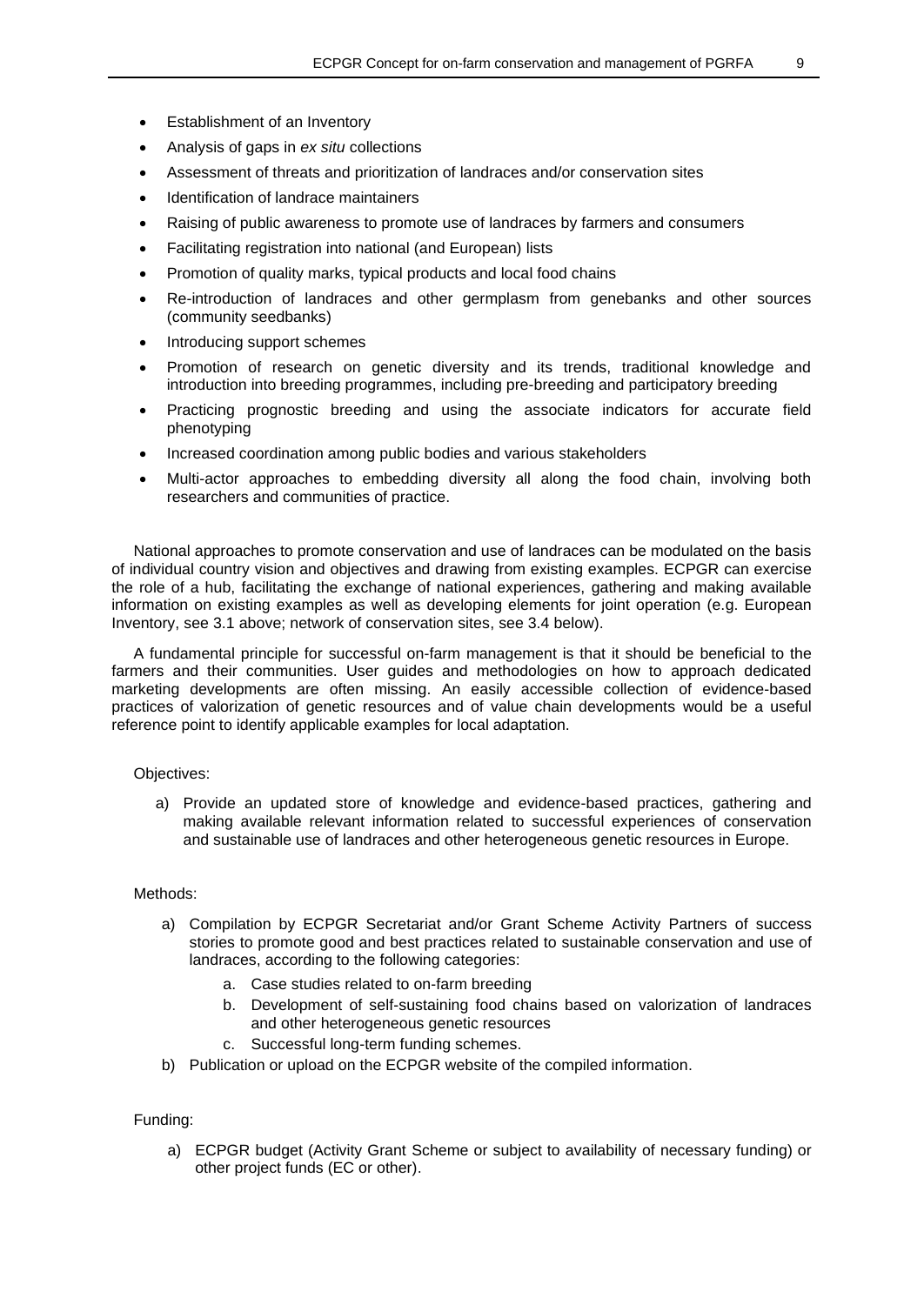### **3.4. Establish European sites of on-farm cultivated plant diversity**

In a number of countries, especially from southern Europe, on-farm conservation and management is predominantly dedicated to give value to site-specific landraces, including the entire agro-ecosystems in which they have historically developed. On-farm priority sites including populations of unique and significant landrace diversity located in areas where there is strong community support for on-farm maintenance, sharing high levels of genetic diversity, traditional value and threat of diversity loss could be designated at national and European levels as hotspots of on-farm diversity of cultivated plants (Most Appropriate Areas = MAPAs) as such following the Man and the Biosphere (MAB)-Plan – Biosphere Reserves Strategy of Sevilla [\(http://www.unesco.org/mab/doc/brs/Strategy.pdf\)](http://www.unesco.org/mab/doc/brs/Strategy.pdf). In fact, the Biosphere Reserves are intended to fulfil three complementary functions that pertain to agro-diversity hotspots: "*a conservation function, to preserve genetic resources, species, ecosystems and landscapes; a development function, to foster sustainable economic and human development, and a logistic support function, to support demonstration projects, environmental education and training, and research and monitoring related to local, national and global issues of conservation and sustainable development"*. MAPAs of on-farm diversity of cultivated plants could be included as part of the FAO Globally Important Agricultural Heritage Systems (GIAHS) and complement the Natura 2000 network of wildlife sites. Such a network of MAPA sites should then facilitate the development of plans for *in situ* / on-farm conservation and their implementation. These sites would likely attract funds for research on diversity and monitoring its trends in response to climate change and farmers' management. Unique *in situ* materials in these sites would also be easily prioritized for *ex situ* back-up and provision of access to genetic resources.

### Objectives:

- a) Agree on criteria that can be used as a basis for nomination of most appropriate areas (MAPAs) containing unique landrace populations that are managed within an on-farm system
- b) Identify MAPA sites to be recognized at the national and European levels
- c) Promote planning and implementation of *in situ* / on-farm conservation activities at the genetic (adaptive trait), landrace, and on-farm system levels within the MAPAs.

### Methods:

a) Through dedicated meeting(s) of interested country representatives, reach an agreement on the Terms of Reference for the creation of a European Network of MAPAs and the necessary steps for its implementation.

### Funding:

a) ECPGR budget (Activity Grant Scheme or subject to availability of necessary funding) or other project funds (EC or other).

### **3.5. Propose legal and technical solutions to on-farm conservation obstacles**

Issues of variable nature (ownership, access, availability, marketing, etc.) may sometimes generate difficulties to on-farm conservation and use of landraces and other heterogeneous genetic resources. For example, uncertainties regarding ownership of genetic resources may limit their access and use. Legislation regulating access may be so restrictive as to severely limit availability, or not clear enough as to create uncertainties regarding proper legal use. Availability of genetic resources may also be limited by insufficient information about the existence or the characteristics of the material or by lack of multiplication services. Marketing may be impeded by seed legislation or other disincentives of economic nature. In some cases, these types of issues might be positively addressed at the ECPGR level in order to find and propose generally applicable legal and/or technical solutions.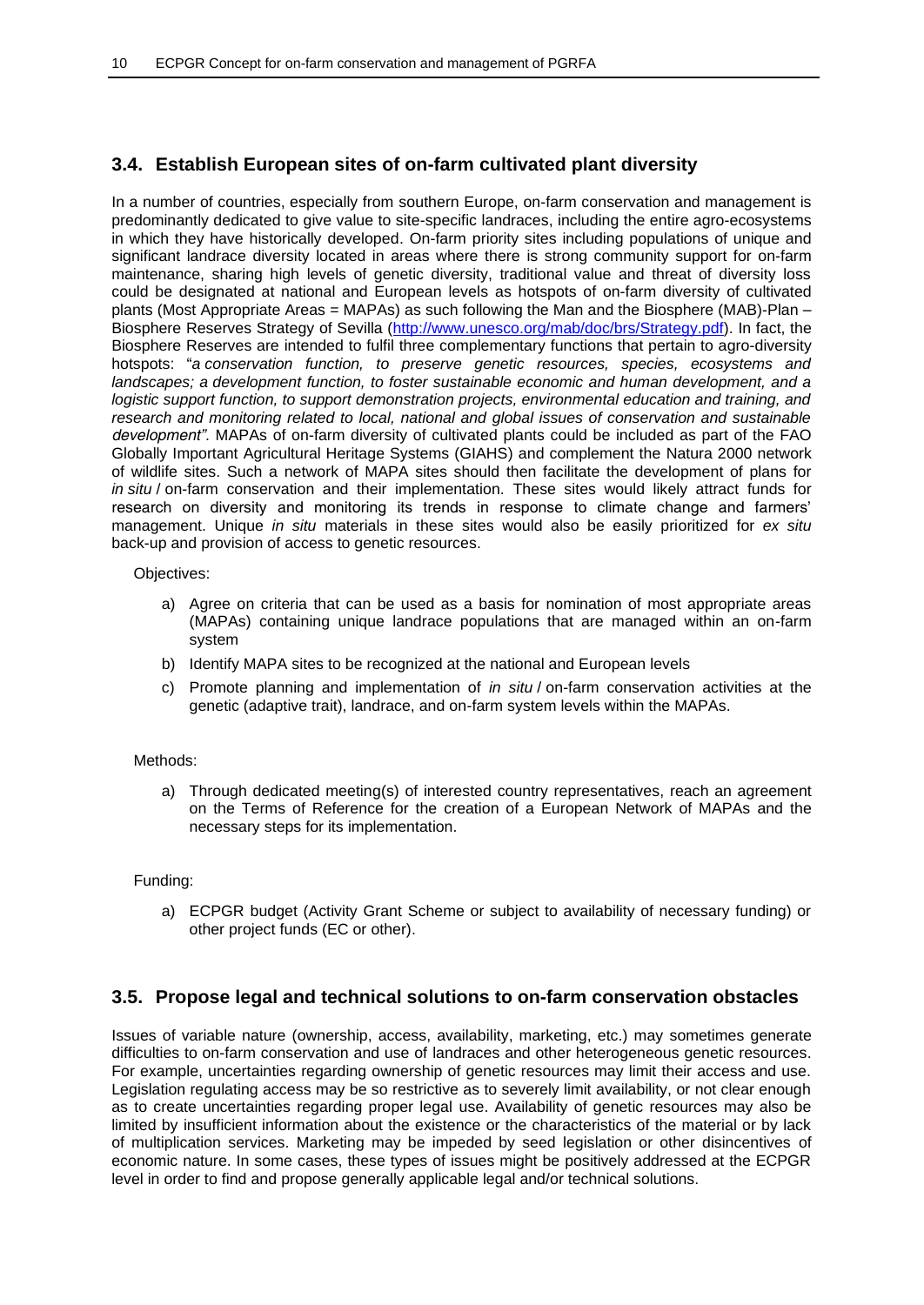Objectives:

- a) Analyse existing issues related to ownership, access, availability and marketing that are generating obstacles to on-farm conservation and use of landraces and other genetic resources in Europe;
- b) Develop solutions to existing issues that might offer reasonable compromises to appease the interests of the various stakeholders;
- c) Exercise lobbying at the appropriate level to encourage implementation of the proposed solutions.

### Methods:

- a) Establish Task Forces of dedicated experts to study, analyse and propose solutions to issues of regional interest for which the ECPGR Steering Committee agrees to consolidate an ECPGR position;
- b) Steering Committee endorses recommendations from the Task Forces and advises on suitable measures to encourage their implementation at the appropriate level.

### Funding:

a) ECPGR budget (Activity Grant Scheme or subject to availability of necessary funding) or other project funds (EC or other).

### **4. Summary of priority actions**

ECPGR on-farm conservation and management actions to be prioritized for the near future can be schematically summarized as follows:

### **a) Create European Inventory**

- Develop a European Inventory of on-farm genetic diversity
- Coordinate activity to reach agreements on common descriptors, data exchange format and data flow mechanism

### **b) Develop indicators for monitoring diversity and level of threat**

- Establish and operate a Task Force to propose indicators
- Establish a knowledge base of case studies on genetic erosion and monitoring of diversity in the field in Europe

### **c) Promote practices for on-farm management and conservation and adding value**

 Establish the knowledge base of success stories and best practices in Europe about onfarm management and conservation and adding value through food chains

### **d) Establish European sites of on-farm diversity of cultivated plants**

 Coordinate a sub-group of country representatives towards the creation of a European Network of sites of on-farm diversity of cultivated plants

### **e) Propose legal and technical solutions**

 Establish and implement Task Forces of dedicated experts to study, analyse and propose solutions to issues hampering on-farm conservation and management, as well as its complementarity to *ex situ* conservation.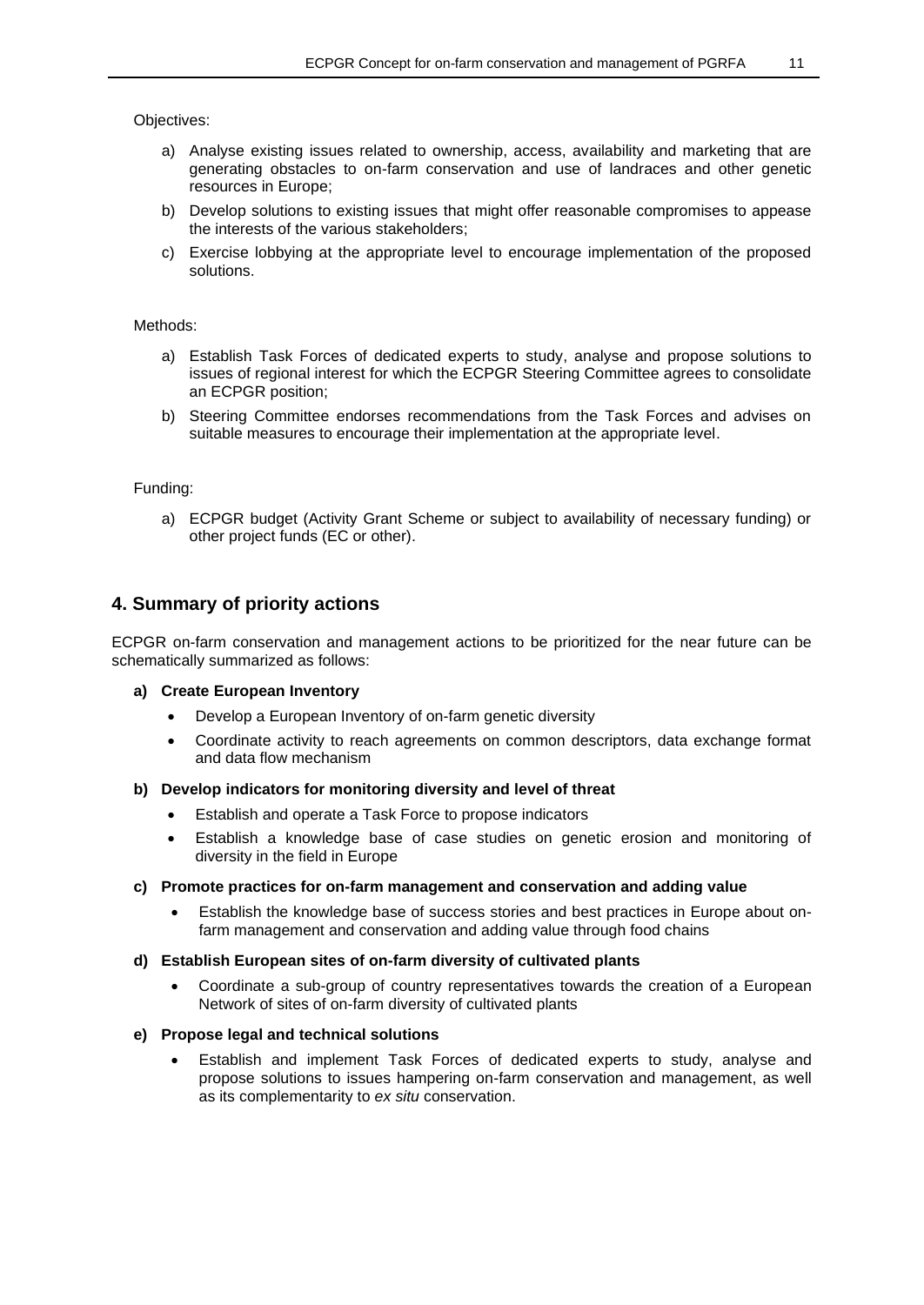### **Annex**

### **I. Legislation and policies**

Various agreements and policy instruments refer to the conservation and sustainable utilization of PGRFA on-farm. In particular:

### **I.1. International level**

- a) *The Convention on Biological Diversity* (CBD 1992) is a legally binding agreement currently involving 196 Parties and including all the European countries. The CBD applies to all types of genetic resources, both wild and domesticated. Although its main focus is on issues that are usually under the mandate of the Ministries of Environment, it has also established a Programme of Work on Agricultural Biodiversity, last reviewed in 2008. This Programme aims to promote the positive effects and mitigate the negative impacts of agricultural systems and practices on biodiversity in agro-ecosystems, to promote the conservation and sustainable use of genetic resources of actual and potential value for food and agriculture and to promote the fair and equitable sharing of benefits arising from the use of genetic resources. At the tenth meeting of the Conference of the Parties, held in 2010 in Nagoya, Aichi Prefecture, Japan, a revised and updated Strategic Plan for Biodiversity for the 2011-2020 period was adopted, including the so-called Aichi Biodiversity Targets. Two of the Aichi Targets relate to agricultural biodiversity, aiming to reach by 2020 '*a sustainable management of areas under agriculture, […] ensuring conservation of biodiversity*' (Target 7), and that '*genetic diversity of cultivated plants […] and of wild relatives […] is maintained, and strategies have been developed and implemented for minimizing genetic erosion and safeguarding their genetic diversity*' (Target 13) (CBD 2010).
- b) *The International Treaty on PGRFA* (ITPGRFA) (FAO 2001) is a legally binding agreement that entered into force in June 2004. The EU and other ECPGR countries are among the Contracting Parties, with the exception of Azerbaijan, Belarus, Bosnia and Herzegovina, Georgia, Israel, Moldova, Russian Federation, Serbia and Ukraine. The Treaty's objectives, in harmony with the CBD, are the conservation and sustainable use of PGRFA and the fair and equitable sharing of the benefits arising out of their use, for sustainable agriculture and food security. The Treaty calls for an integrated approach to the exploration, conservation and sustainable use of PGRFA. With regard to on-farm genetic resources, attention is given to '*Survey and inventory PGRFA, taking into account the status and degree of variation in existing populations […] and assess any threats to them*' (Art. 5.a), as well as to '*Promote or support, as appropriate, farmers and local communities' efforts to manage and conserve on-farm their PGRFA*' (Art. 5c). Moreover, Art. 6 promotes the sustainable use of PGRFA with measures such as '*the development and maintenance of diverse farming systems*' (Art. 6.a), '*strengthening research which enhances and conserves biological diversity by maximizing intra- and inter-specific variation for the benefit of farmers…*' (Art. 6.b), '*promoting plant breeding efforts […] with the participation of farmers…*' (Art. 6.c), '*promoting the expanded use of local and locally adapted crops, varieties and underutilized species*' (Art. 6.e), '*supporting the wider use of diversity of varieties and species in on-farm management, conservation and sustainable use of crops and creating strong links to plant breeding and agricultural development*…' (Art. 6.f); '*reviewing and, as appropriate, adjusting breeding strategies and regulations concerning variety release and seed distribution*' (Art. 6.g). The Treaty also recognizes (Art. 9) the role and rights of farmers in conserving, using and improving agricultural genetic resources and sharing the related benefits.
- c) *The Second Global Plan of Action for PGRFA* (GPA) (FAO 2012) was adopted by the FAO Council in November 2011, updating the Global Plan of Action adopted by 150 countries in 1996. The GPA is recognized as a supporting component of the International Treaty, assisting in priority setting, including the identification of funding priorities. The GPA is stressing the importance that *ex situ* and *in situ* conservation and sustainable use be coordinated in a complementary way at all levels. Specifically, conservation and development of PGRFA on-farm is valued to promote food security,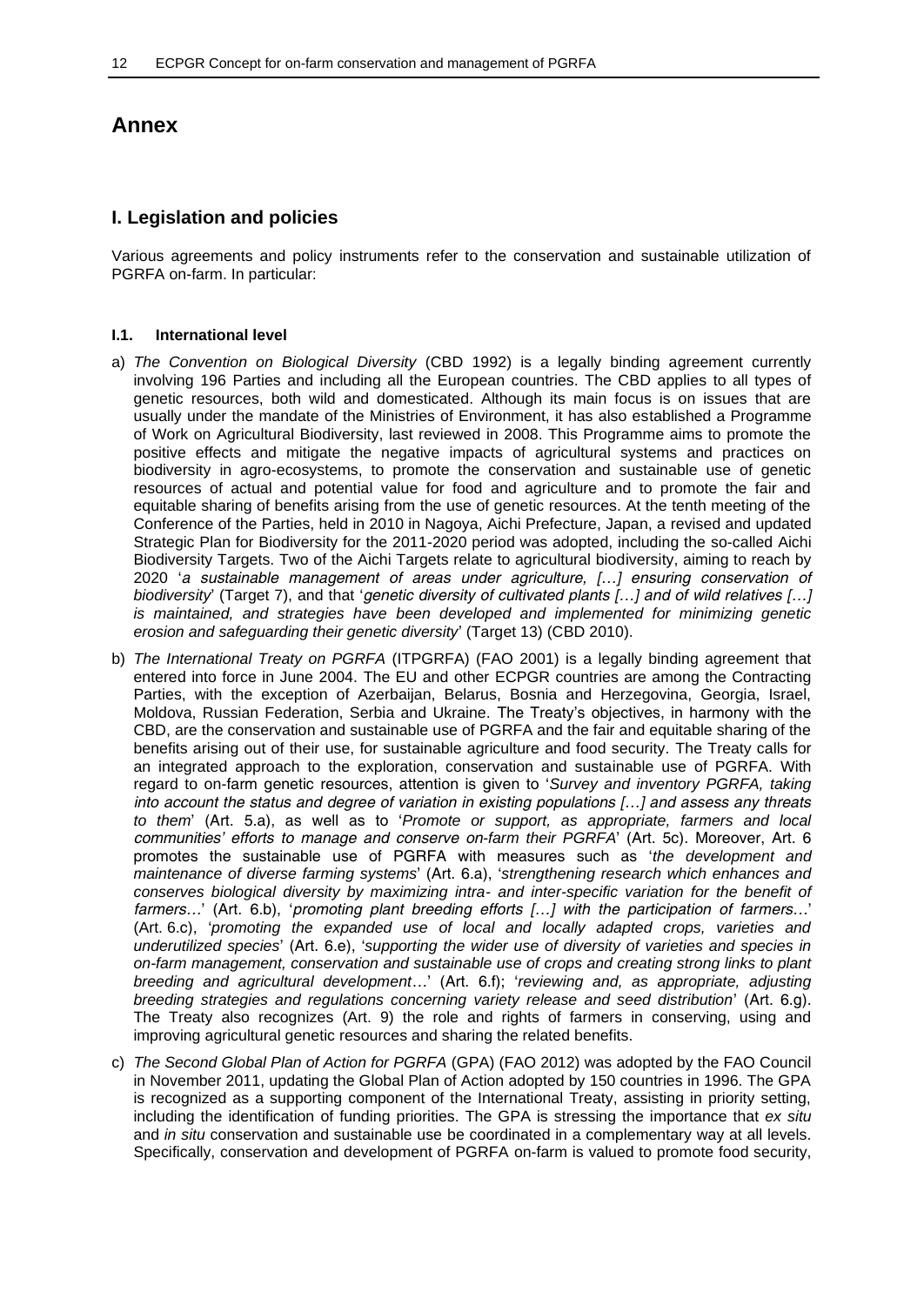adaptability and resilience, particularly among communities that live in areas with low agricultural potential.

- d) *The FAO Commission on GRFA* adopted in 2013 three targets for PGRFA (FAO 2013). According to the first target (Conservation of PGRFA), by 2020 an increasing proportion of the genetic diversity of cultivated plants and their wild relatives, as well as of wild food plant species is maintained *in situ*, on-farm and *ex situ* in a complementary manner. The rationale behind on-farm management of PGRFA alludes to the provision for the continued evolution and adaptation of these resources to changing environmental forces, and thus for the generation of new diversity that is important for future crop improvement.
- e) The *Rio+20 declaration* on 'The future we want' (United Nations 2012) reaffirmed the need to improve food security, based on sustainable agricultural practices that preserve natural resources, including genetic diversity, by building on enhanced agricultural research and stronger international cooperation.

### **I.2. European level**

- a) The *EU Biodiversity Strategy to 2020*, adopted by the EU Parliament in April 2012, aims to halt biodiversity loss and the deterioration of ecosystem services. Under Strategy Target 3A (Increase the contribution of agriculture to maintaining and enhancing biodiversity), Action 10 encourages the European Commission (EC) and Member States to the '*uptake of agri-environmental measures to support genetic diversity in agriculture and explore the scope for developing a strategy for the conservation of genetic diversity*'. No significant progress towards Target 3A was reported by the EC to the European Parliament and the Council in its Mid-term review of the EU Biodiversity Strategy to 2020 (European Commission 2015a). In response to this mid-term report, the EU Parliament issued a resolution (European Parliament 2016) in which, among others, it is remarked that biodiversity loss refers not only to species and habitats but also to genetic diversity and the Commission is called on to develop a strategy for the conservation of genetic diversity. The need is also stressed to identify and establish indicators that unequivocally and scientifically measure the state of biodiversity. The need to promote the sustainable use of PGR and traditional agricultural varieties is also highlighted.
- b) *The Common Agricultural Policy* (CAP) reform for 2014-2020 includes various instruments that can contribute to support biodiversity. In particular, the Rural Development Regulation (EU) No. 1305/2013 on support for rural development by the European Agricultural Fund for Rural Development (EAFRD) provides '*support for the conservation and for the sustainable use and development of genetic resources in agriculture*' (Article 28) (European Parliament and Council of the European Union 2013). Farmers are hereby rewarded for the preservation on the farm of plant genetic resources that are under threat of genetic erosion. Under a similar scheme during 2007- 2013, genetic resources-related actions were programmed in 26 Member States, with 72 193 contracts and some € 266 million (EAFRD) and € 424.5 million total public expenditure paid out (European Commission 2015b).
- c) *The Community Programme on the conservation, characterisation, evaluation and use of genetic resources in agriculture*, based on Council Regulation (EC) 870/2004 (Council of the European Union 2004), came to an end in 2012 and continuation of this type of action has been recommended to be further pursued under the Union's Research & Innovation Programme, allowing more practice oriented multi-actor formats (European Commission 2013).
- d) *The EC research work programme Horizon 2020* for 2014-2015 (European Commission 2015c) assigned a budget of ca. € 32 million to successful proposals under topic SFS-7 'Genetic resources and agricultural diversity for food security, productivity and resilience' in Societal Challenge 2 (Food Security, Sustainable Agriculture and Forestry, Marine, Maritime and Inland Water Research and the Bioeconomy). Calls for proposals focused on agricultural genetic resources are expected to continue in the work programme for 2016-2017 that includes one call for proposal for a Coordination and Support Action (SFS-04-2017) on 'New partnerships and tools to enhance European capacities for in situ conservation', with a budget of  $\epsilon$  2 million (European Commission 2016a).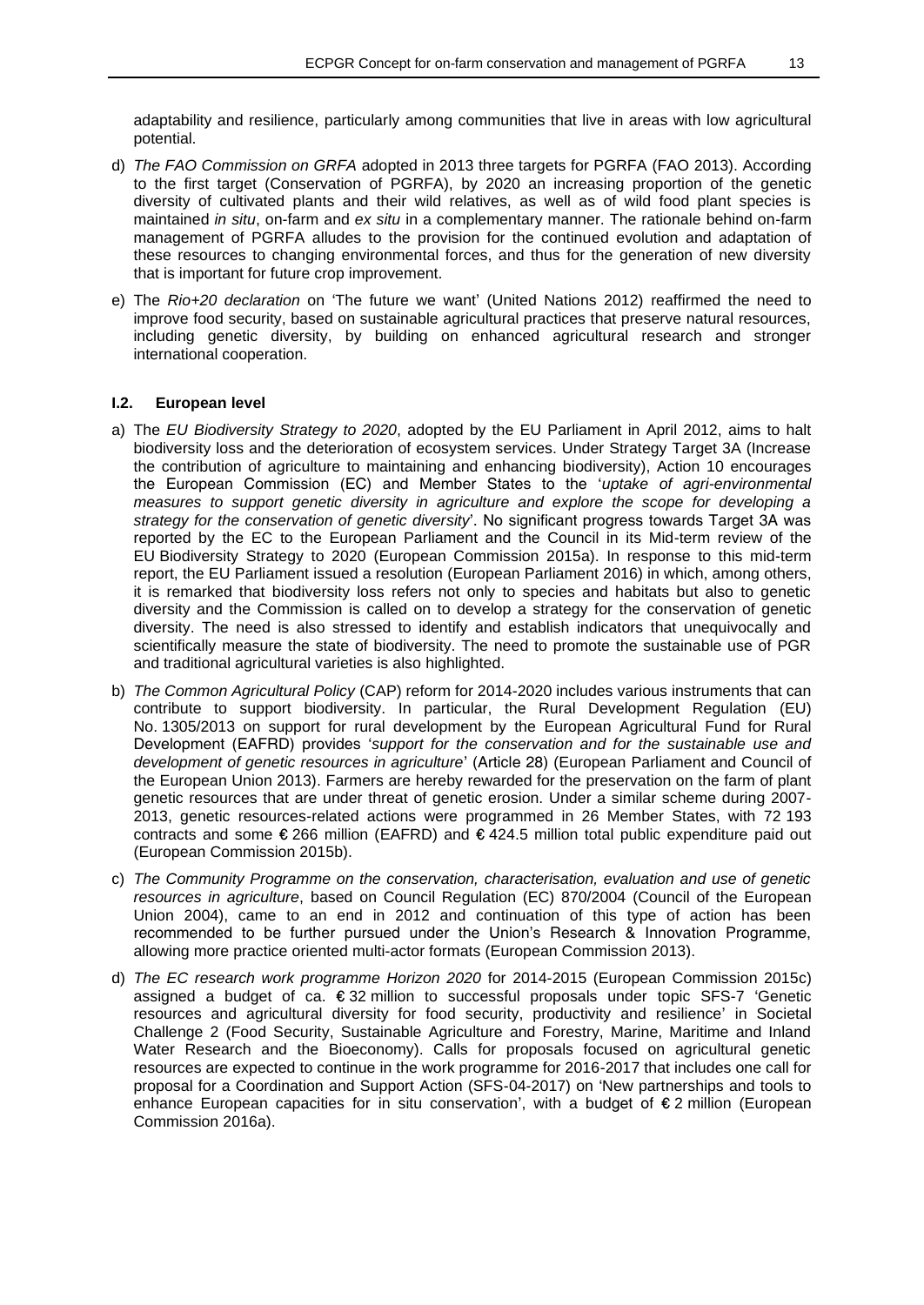- e) Regarding seed legislation, directives aiming to enhance *in situ* conservation and use of landraces and local varieties by facilitating their access to the market, were adopted in recent years by the European Commission, as follows:
	- *Commission Directive 2008/62/EC* providing for certain derogations for acceptance of agricultural landraces and varieties which are naturally adapted to the local and regional conditions and threatened by genetic erosion and for marketing of seed and seed potatoes of those landraces and varieties (European Commission 2008).
	- *Commission Directive 2009/145/EC providing for certain derogations, for acceptance of vegetable landraces and varieties which have been traditionally grown in particular localities and regions and are threatened by genetic erosion and of vegetable varieties with no intrinsic value for commercial crop production but developed for growing under particular conditions and for marketing of seed of those landraces and varieties* (European Commission 2009).
	- *Commission Directive 2010/60/EU providing for certain derogations for marketing of fodder plant seed mixtures intended for use in the preservation of the natural environment* (European Commission 2010).
	- *Commission Implementing Decision C(2014) 1681 on the organization of a temporary experiment providing for certain derogations for the marketing of populations of the plant species wheat, barley, oats and maize pursuant to Council Directive 66/402/EEC* (European Commission 2014a).

#### **I.3. Sub-regional and national differences in legislation and policy**

It is possible to find very different scenarios across Europe regarding the continuing presence of variable genetic resources on the farms. In general terms, across the Iberian, Italian and Balkan peninsulas, as well as in Turkey and the Caucasus, the presence of landraces and fruit crops with a precise cultural and geographical link is still rather widespread. This is also true in marginal mountainous Alpine and Carpathian areas. Very localized occurrences of landraces can also be found in the United Kingdom and northern countries, especially in home gardens. For the most part of North and Central Europe, different types of variable genetic materials are occasionally grown, mainly based on introductions from different areas or re-introductions from genebanks. Consequently, legislations and policies at country level take different approaches.

A number of EU member countries have started to implement the EC directives on conservation varieties. By end of April 2016, 214 conservation varieties of agricultural plant species, 91 conservation varieties of vegetable species and 807 varieties developed for growing under particular conditions were listed in the common catalogue under the respective sections (European Commission 2016b, 2016c).

According to the Rural Development Plans (2014-2020) developed by the EU countries as part of the Common Agricultural Policy, a few countries have identified lists of varieties under threat of genetic erosion that are eligible to be subsidized if maintained on-farm as per Article 28 of Regulation (EU) No. 1305/2013 (European Parliament and Council of the European Union 2013). For example, Portugal will support the use of the three conservation varieties of cereals and forages that are registered in the National Catalogue and grown over a minimum area of 0.5 ha; Austria identified a list of 75 rare varieties of cereals, forages, legumes, vegetables and other crops; specific Italian regions such as Toscana and Veneto are supporting those varieties that have been registered in their regional inventories as linked to the local territory and under threat of genetic erosion.

National Strategies for landrace *in situ* conservation have been developed as part of the EC-funded project PGR Secure by Finland, Italy and the UK.

Very few projects for the conservation of traditional varieties of onion, emmer wheat and lentil were implemented in **Armenia** with state funding. Cultivation of old varieties without support from State authorities is in most cases not considered efficient. However, landraces of cereals and fruits are occasionally still cultivated in a few farms.

In **Azerbaijan**, on-farm management is a priority and the Genetic Resources Institute involves farmers in the evaluation and valorization of traditional varieties. Local varieties of cereals and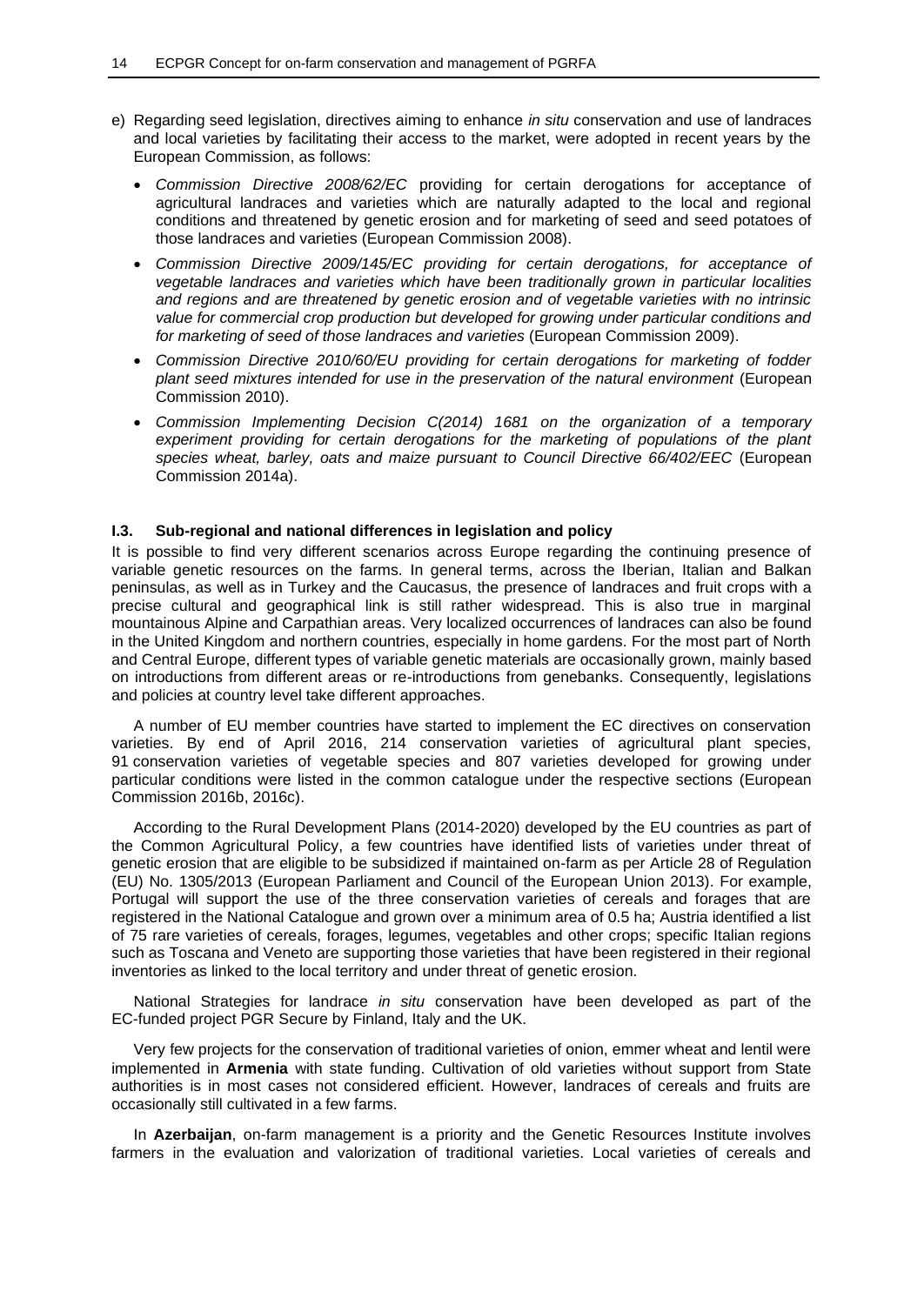vegetables are still grown in diminishing percentages. Fruit traditional varieties are still abundant due to their quality and adaptation.

In **Belgium**, an on-farm repository orchard network has been developed since ten years with the objectives to firstly duplicate threatened fruit landraces and traditional cultivars from an *ex situ* collection, then to reintroduce local landraces in their region of origin and finally, to enhance users awareness about specific quality traits of such cultivars for niche markets. Over 60 partners are actively involved in the network represented by public administrations, environmental NGOs, Natural Parks and farmers. The network is composed of 63 ha of orchards planted by 4400 standard trees and 1500 different old cultivars and sub-types.

For genetic diversity conservation purposes, a subsidiary system has been introduced in **Finland** since the year 2000, aiming to enhance the cultivation of landraces and obsolete cultivars by offering farmers annual support based on a minimum contracted cultivated area.

In **France**, in 2012, two lists were created in the official catalogue of varieties (inscription to the catalogue is required for the varieties to be marketable): since then, 11 varieties have been listed as conservation varieties and 344 have been listed as varieties without intrinsic value. For all those varieties, the criteria for registration have been reduced, and registration costs were borne by the Ministry of Agriculture on the one hand and the Interprofessional Association for Seeds and Seedlings (GNIS) on the other. Moreover, Decree N°2015-1731 of December 2015 on PGRFA conservation establishes a framework for the recognition of a national collection and of collection managers: *in situ* conservation is identified as a key element of this system. Also in 2015, a multi-stakeholder consultative body on conservation of genetic resources issues was created: farmers, considered as on-farm managers, are represented in this body.

**Georgia** holds seven collections of local grape varieties. The largest collection of grapes and fruits was established in 2008 in Jighaura, which collected more than 460 local varieties of grapes and more than 300 local varieties of fruits, as well as forest tree species. The Scientific–Research Centre of Agriculture, holding the Jighaura collection, produces grafts of autochthonous varieties both for grapes and fruits and distributes those among farmers for their further conservation. The same Centre maintains the collection of local varieties of vegetables. The Agricultural University of Georgia holds the Gene bank of cereals, melons and technical crops The NGO "Elkana" works for the maintenance of cereal and legume landraces since the 1990s. In 2005 Georgia elaborated the "**National Biodiversity Strategy and Action Plan**".

In **Germany** the general disappearance of traditional landraces from farmers' fields makes the importance of on-farm management less obvious than in other countries, according to the National Programme for the Conservation and Sustainable Use of Plant Genetic Resources of Agricultural and Horticultural Crops (2012). However, on-farm management is considered significant for the conservation of diversity of crops that are not included in commercial breeding programmes, as well as to increase the diversity in agricultural production and thus the range of foods available and a diverse nutrition.

In **Greece**, the Ministry of Rural Development and Food started in 2000 the registration into national catalogues of the local genetic resources that are threatened by genetic erosion and the implementation of projects aiming to maintain the agricultural biodiversity, to promote the sustainable management of plant genetic resources and to enhance the cultivation of local varieties and the on-farm conservation of a wide range of crops from farmers. The rural development policy for Greece is implemented through the National Rural Development Programme with the financing support of the European Agricultural Fund for Rural Development.

**Italy** has developed specific 'Guidelines for the Conservation of GRFA', as part of its National Plan for Agrobiodiversity. Focus for on-farm conservation is hereby dedicated to 'local varieties' (landraces), which are defined on the basis of their long tradition of use and specific adaptation to a limited geographic area. The Italian law on agricultural biodiversity was approved in November 2015. This law focuses on the 'local' genetic resources under threat of genetic erosion, aiming to register into a national catalogue those resources that are distinctly identifiable and to maintain them under public responsibility and control, both *ex situ* and on-farm by local custodian farmers. The latter can be supported through an annual fund of € 500 000.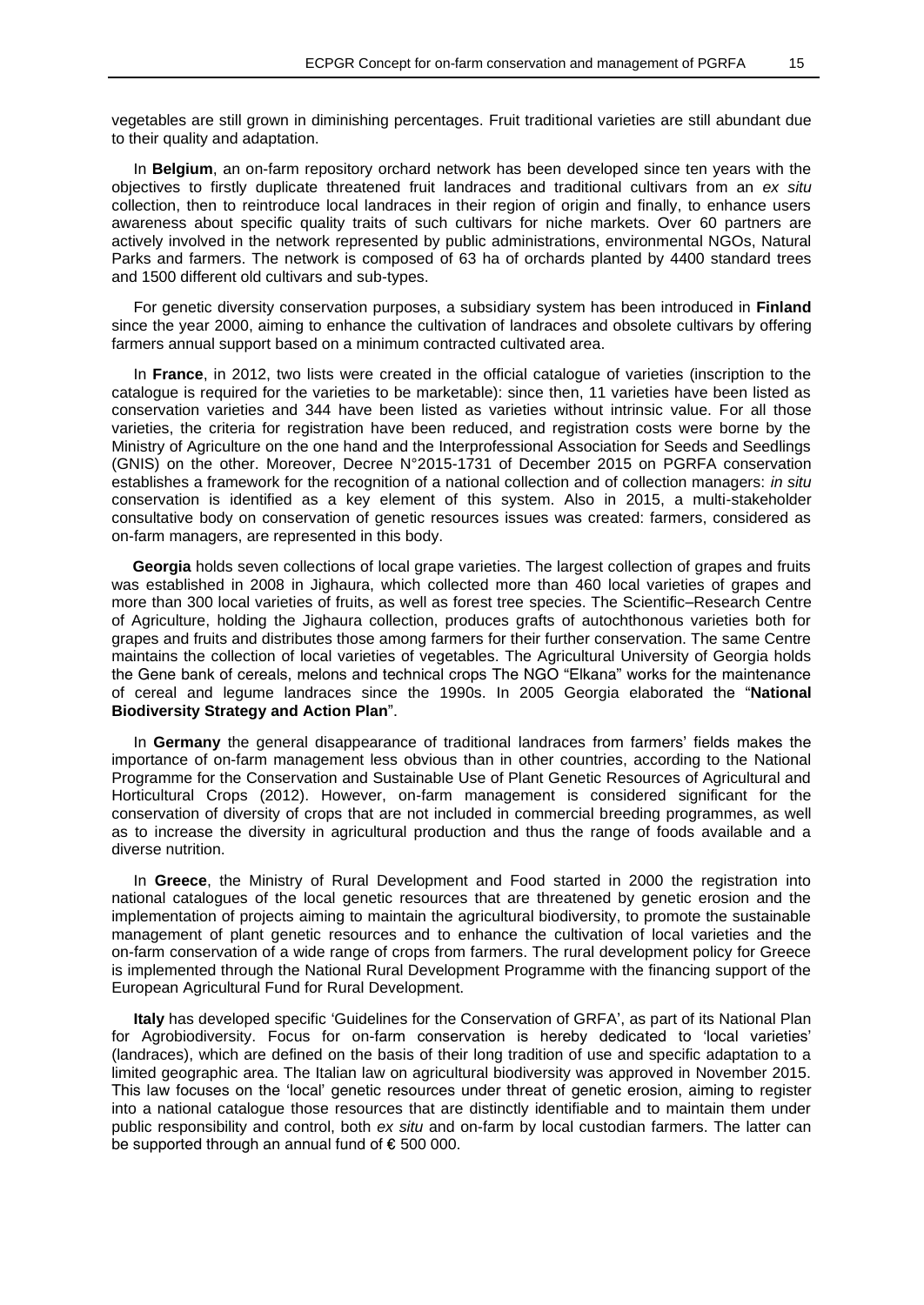In the **Netherlands** a Community Biodiversity Development and Conservation Programme is concerned with the support of farming communities which maintain genetic diversity *in situ*, as complementary to *ex situ* genebank conservation. This programme regards farmers as the central stakeholders in on-farm management of agrobiodiversity.

The Nordic Genetic Resources Center (**NordGen**) promotes the use of old local varieties by providing small quantities of seed to hobby growers.

In **Portugal**, Decreto Lei 18/2014 identifies the promotion of the use and valorization of PGR, in particular of conservation varieties, through sustainable production methods or quality schemes in view to achieving economic size and enhancement of rural areas, as a task of the Directorate General for Agriculture and Rural Development.

The Portuguese Genebank (BPGV) has supported on-farm conservation, through the reintroduction of old landraces as well as providing small quantities of seed to farmers, especially cereals and grain legumes. These farmers, besides having the responsibility to keep those seeds in production, also have been able to valorize them in special markets (Barata et al*.* 2012).

Significant landraces' diversity is still recorded in Portugal, very localized in some regions. BPGV, together with the University of Birmingham, UK is preparing a complete landrace inventory of the Portuguese landraces, leading to the establishment of a national landrace conservation strategy for Portugal.

The **Romanian** genebank uses to support on-farm conservation by providing small quantities of seeds of grain legume and vegetable landraces to farmers who take the responsibility to keep these in cultivation.

In **Sweden**, on-farm management is occasionally carried out on a micro-scale by single individuals, but no particular areas of high diversity have been identified.

Several factors determining the continuing use in **Turkey** of traditional cultivars in specific contexts have been analysed through international projects. UNDP GEF/Small Grant Projects have been utilized to protect landraces and develop sustainable markets.

In the **UK**, a significant wealth of landrace diversity is still recorded, although very localized and at risk of extinction. Agri-environment schemes are supported for the maintenance, restoration and creation of species rich grasslands and of traditional orchards. A Landrace Protection Scheme in Scotland provides a safety net by storing and providing landrace seeds produced by growers.

### **II. Type of materials grown on-farm**

A wide range of plant materials can be considered as deserving to be the object of on-farm conservation and management. Their specific value should be analysed and understood in order to orient conservationists and policy-makers in selecting their conservation priorities and fine-tuning their policy instruments. Different biological categories can be identified. Additionally, European and national legislations have also created 'legal categories', which may or may not overlap with the biological ones. Registered cultivars that are listed in National and European Common Catalogues of agricultural and horticultural crops form a category that is both biological and legal. In fact these materials, which are legally marketable, are distinct, stable and uniform and in the case of agricultural crops they have demonstrated a Value for Cultivation and Use. They are available from the market, while farmers' saved seed can be re-used, compatibly with national adoption and interpretation of UPOV conventions.

The following list of categories tries to identify all the other materials that exist in the field and contribute to on-farm biodiversity (biological categories) as well as the corresponding categories that have been defined by legislation (legal categories).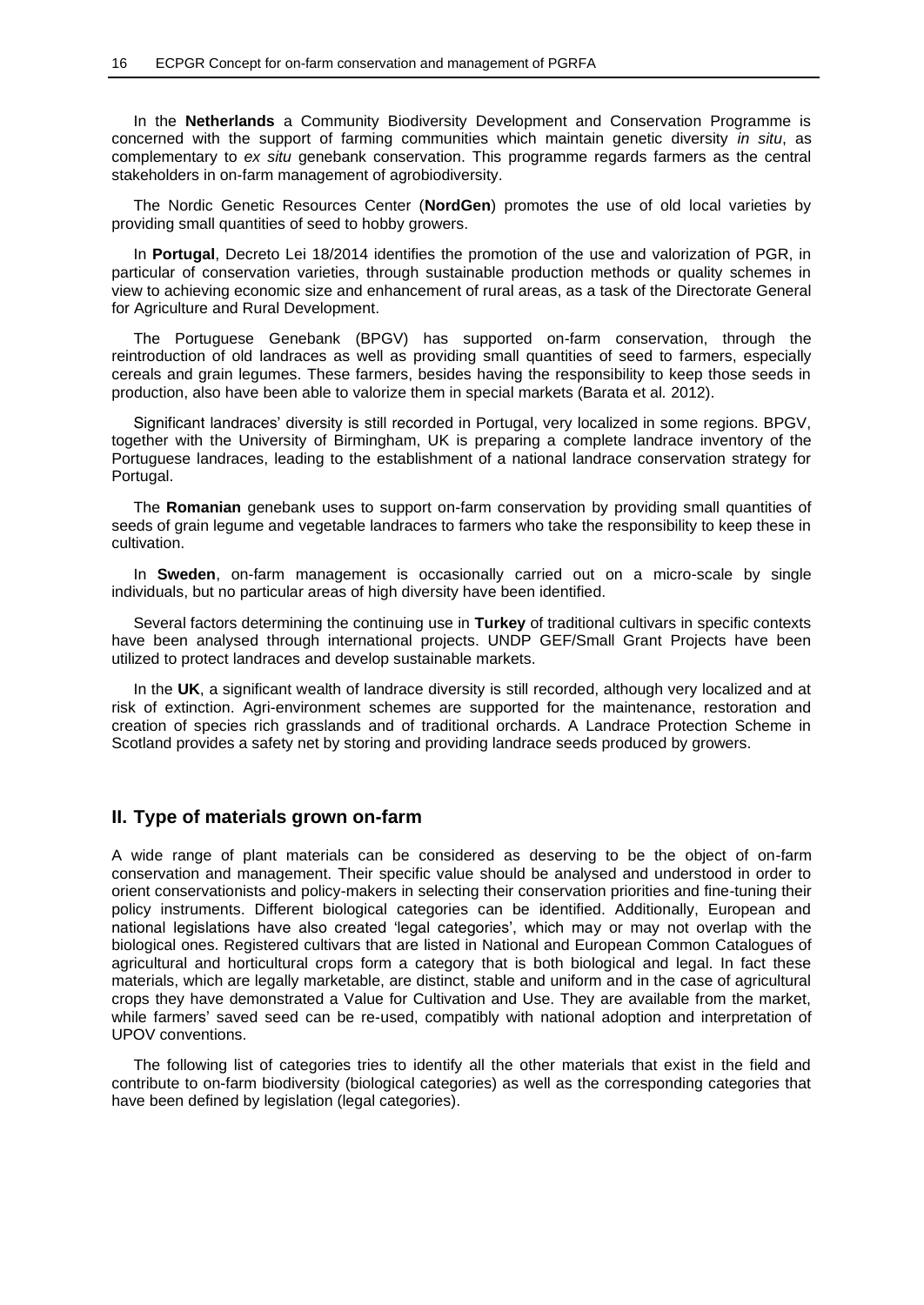#### **II.1. Biological categories**

#### *Landraces*

These are crop populations with a very specific link to a geographic location where they have been developed and have adapted under cultivation. Several definitions have been provided (Anderson and Cutler 1942; Harlan 1975; Brush 1992, 1995; Papa 1996; Zeven 1998; Asfaw 2000; Friis-Hansen and Sthapit 2000; Negri 2003, 2005; Camacho Villa et al. 2005; Saxena and Singh 2006; Mendes Moreira et al. 2008; Polegri and Negri 2010). A comprehensive definition from Negri et al. (2009) summarizes and extends the existing ones: *'Landraces are variable populations, which are identifiable, usually have a local name, (generally) lack formal crop improvement, are commonly characterized by a specific adaptation to the environmental conditions of the cultivation area (tolerant to the biotic and abiotic stresses of that area) and are closely associated with uses, knowledge, habits, dialects and celebrations of the people who have developed and continue to grow it'*. In short, *sensu stricto*  landraces are extant landraces that have continuously maintained their link with the original territory where they have developed their distinctive characteristics.

Also clonally propagated crops (e.g. vines, olive trees, fruit trees, garlic, artichokes, etc.) often possess some within-cultivar genetic variability (clonal polymorphism) (Tignon et al. 2001; Cipriani et al. 2002; Fornek et al. 2003; Halapija Kazija et al. 2013) and therefore certain populations may fit with the above definition of landraces.

As landraces are by definition dependent for their survival on a specific interaction between traditionally grown plant material and the human and physical environment that has shaped them, they are often under threat of extinction. This is owing to the tendency of modern agriculture to use seed of commercial varieties and owing to the changing structure of society, which tends to reduce the number of farmers maintaining a link with old traditions. On the other hand, the high intrinsic diversity and the continuing evolution of landraces under their specific managed environment makes them particularly valuable as genetic resources deserving high conservation priority, together with the agro-ecosystem that has generated them. They also often have a specific historical value as well as contribute to the overall sense of identity of people living in a specific territory.

The term 'landraces' is often used as a synonym of other terminologies (and vice-versa), such as 'farmers' varieties', 'heirloom varieties', 'traditional varieties', 'folk varieties', 'heritage varieties', 'old varieties', etc. These terms are intended to cover all the products of breeding or selection carried out by farmers, either deliberately or not, continuously over many generations (FAO 1998). All these materials, that have been created by farmers, and are recognized by farmers for their characteristics, are lumped in this concept into the term 'landraces'. Some of these 'landraces' might have been introduced for cultivation into different areas from their area of origin, or may have been re-introduced in the same area where they had previously originated and then had been abandoned. Therefore these materials may harbour different levels of genetic variability (owing for example to bottleneck effects or stronger farmer's selection), and have different levels of adaptation (owing to a short time exposure to a new environment) and identity values (owing to absent or broken tradition of cultivation). Thus, '*sensu stricto'* landraces should be distinguished from 're-introduced' and 'introduced' landraces, as well as from less heterogeneous farmer's varieties.

#### *Obsolete cultivars*

Many cultivars (possibly derived or developed historically from landraces through formal improvement) were once registered on national seed and variety lists and were cultivated commercially, but are presently obsolete, either dropped or not from the lists, having been replaced in use by newer commercial varieties. They are no longer widely marketed though they may continue to be marketed in restricted areas where they possess historic or traditional value. These generally hold a limited level of genetic diversity within cultivar. Conservation of this material in genebanks can therefore be effective. However, where seed-propagated obsolete cultivars continue to be cultivated and their seed saved under on-farm management, their intrinsic diversity will evolve over time.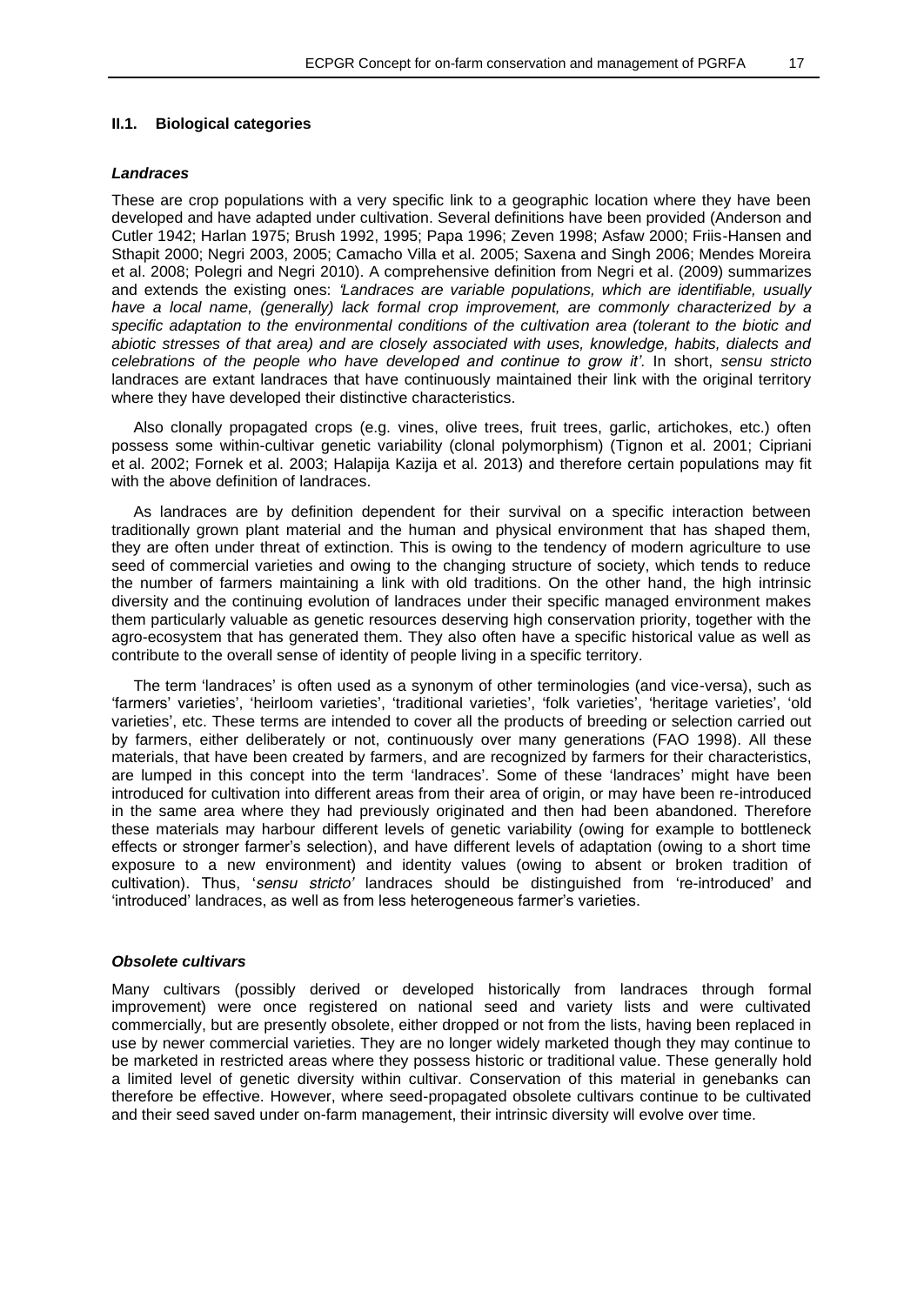### *Other heterogeneous populations*

Heterogeneous populations, other than landraces, is a term used here to indicate all those cultivated varieties that, being constituted by several genotypes, are susceptible to change in genotypic composition with time and under the pressure of different factors. They may include several types of materials purposely developed by farmers, farmer organizations and/or by breeders, including through participatory plant breeding. These materials contribute to diversity in the fields and may either be left to evolve on-farm or require re-planting of the original seed. Whether the seed of these materials can be legally marketed or not has to be verified on a case by case basis. The following types of material can be listed in this group:

- Mixtures of registered varieties
- Large mixtures of a wide range of germplasm, including wild relatives, landraces from several countries and modern breeding material, used as 'evolutionary populations' (Ceccarelli 2012)
- Multiline varieties (composed of up to 10 lines that are isogenic for almost all agronomic traits, but only genetically dissimilar in resistance against one particular disease; for example, the Dutch wheat variety 'Tumult' (Lammerts van Bueren 2002)
- Line mixture varieties (lines which are carefully selected for mixing ability on the basis of phenotypic uniformity for a number of traits but which are genetically different) (Lammerts van Bueren 2002)
- Composite cross populations (populations of segregating individuals derived from intercrossing a number of parents and then exposed to natural selection in each subsequent generation = evolutionary population breeding)
- Synthetic populations (for example 'Fandango', that includes 75 maize inbred lines and has been cultivated since 1985 in Sousa Valley (Portugal) under participatory plant breeding; Mendes Moreira et al. 2009).

### **II.2. Legal categories**

It is important to clarify whether plant genetic resources as defined above in different categories are legally eligible to be grown, exchanged and/or whether their seed can be sold in the market.

No legal restrictions exist to the possibility of growing any plant material belonging to the abovementioned biological categories (apart from possible phytosanitary restrictions and crop-specific rules such as those governing the planting of vines in the EU). Limitations may be related to ease of access, lack of multiplication and low agronomic or commercial value of the genetic resources for direct growing.

The exchange of seed or propagating material that is not intended for commercial purposes is also allowed in the EU, although different interpretations of the seed directives have been made in individual member countries at this regard. On the other hand, marketing of seed and propagating material is strictly regulated in the EU and limited to plant material that is included in the EU Common Catalogue. As registered material needs to be distinct, uniform and stable, most heterogeneous genetic resources which may be the focus of attention in terms of on-farm conservation and management would not qualify for registration. However, derogations to the strict rules for marketing of seed of specific genetic resources were recently made as described below.

### *Conservation varieties*

Commission Directives 2008/62/EC (European Commission 2008) and 2009/145/EC (European Commission 2009) establish the requirements of plant material of agricultural species (i.e. most of open field crops like cereals and potatoes) or vegetables that can be referred as 'conservation varieties' and thereby accepted with certain derogations for inclusion (i.e. registration) in the Common Catalogue and for the marketing of their seed. These materials should be either 'landraces' (defined in the same Directives as 'a set of populations or clones of a plant species which are naturally adapted to the environmental conditions of their region'), or 'varieties which are naturally adapted to the local and regional conditions' (in the case of agricultural plants), or 'varieties which have been traditionally grown in particular localities or regions' (in the case of vegetables). The Directives' definitions of 'landraces' and of 'naturally adapted (or traditionally grown) varieties' are rather vague, make no clear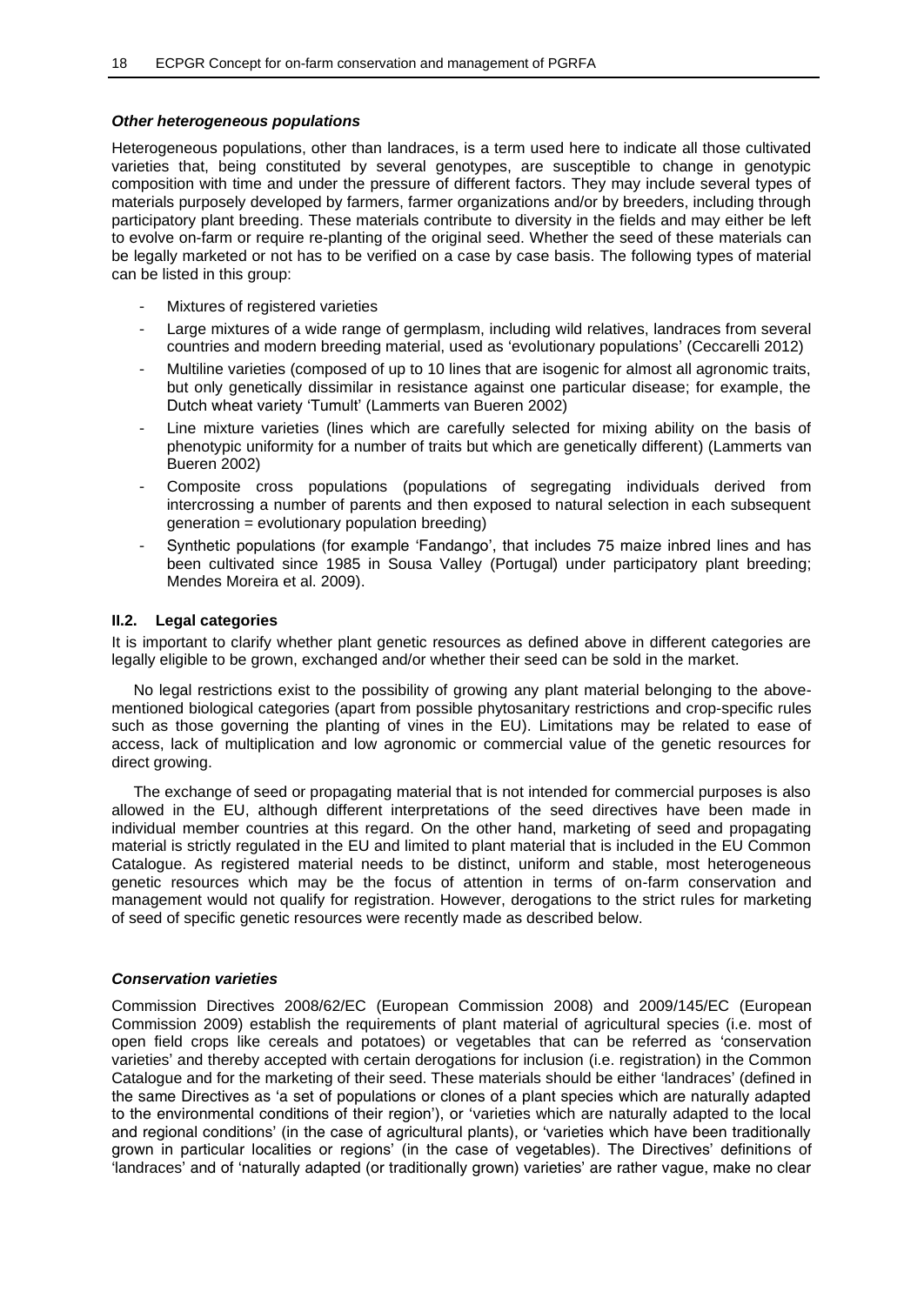reference to the level of intrinsic genetic diversity but only to 'adaptation' or to 'local' and 'regional' conditions or to 'traditional growing'. As there is no prescription on how adaptation can be measured, as well as the geographic extension of a 'region' is not defined, ample discretion is left to the member countries to give an interpretation of these requirements. As regards distinctness, stability and uniformity, member states are also allowed to adopt their own provisions, although within certain limits. However, in order to be registered as a 'conservation variety', the above-mentioned landraces and varieties need to 'present an interest for the conservation of plant genetic resources' and specifically be 'threatened by genetic erosion'. This last parameter is defined as 'the loss of genetic diversity between and within populations or varieties of the same species over time, or reduction of the genetic basis of a species due to human intervention or environmental change'.

In practical terms, landraces can be registered as conservation varieties, as long as they can be distinguished from others and have a history of cultivation in a certain geographical area (as a proxy of 'natural adaptation' or of 'traditional growth'). A threat to their genetic integrity must also be documented. Registration of 'conservation varieties' in the Common Catalogue allows the marketing of their propagating material with some geographic and quantitative restrictions.

#### *Vegetable varieties with no intrinsic value for commercial production (Amateur varieties)*

These are the varieties cited in Commission Directive 2009/145/EC (European Commission 2009) that provides derogations for acceptance (i.e. for the registration) in the Common Catalogue and the marketing of their seed of *vegetable varieties* (i.e. of those vegetables covered by Commission Directive 2002/55/EC (European Commission 2002) *with no intrinsic value for commercial crop production but developed for growing under particular conditions*. In practice, these are varieties intended for amateur gardening. In this case there is no relation with a threat to genetic erosion and/or with a history of cultivation in a precise geographical area. Requirements of distinctness, stability and uniformity are relaxed in the same way as for conservation varieties. Marketing restrictions are not geographic in this case, but only quantitative and the seed should be sold in small packages. Amateur varieties can be old or modern and can be the result of farmers' selection or professional breeding.

#### *Populations of the plant species wheat, barley, oats and maize*

Commission Implementing Decision of 18 March 2014 (European Commission 2014a) organized a temporary experiment providing certain derogations for the marketing of cereal populations. The rationale here is the intention to allow marketing of populations that do not fulfil the variety definition as regards uniformity, under the assumption that such diverse populations could be beneficial in conditions of low-input agriculture for example to reduce the spread of diseases. Eligible populations need to be identifiable on the basis of i) the varieties used in the crossing for the creation of the population, ii) the breeding schemes, iii) the region of production, iv) the degree of heterogeneity and v) their important characteristics.

### *Mixtures of forage species for use in the preservation of the natural environment*

These are a combination of populations of different species. They may be employed when maintaining/restoring an environment and provide a good example of integrating farming with nature conservation activities. Derogations to seed commercialization of forage mixtures for this purpose are foreseen in the EU Directive 2010/60/EU.

### **III. Different management approaches and their objectives**

There are different approaches in Europe to use and manage diverse materials on-farm, depending on the diversity richness in the country, type of material, type of crops, actors involved and their objectives. Examples of approaches and the related objectives are listed below:

a) Family production

A high proportion of the landraces still cultivated in Europe is maintained for prevalently selfconsumption on a family farm or garden, owing to adaptation to a specific location which ensures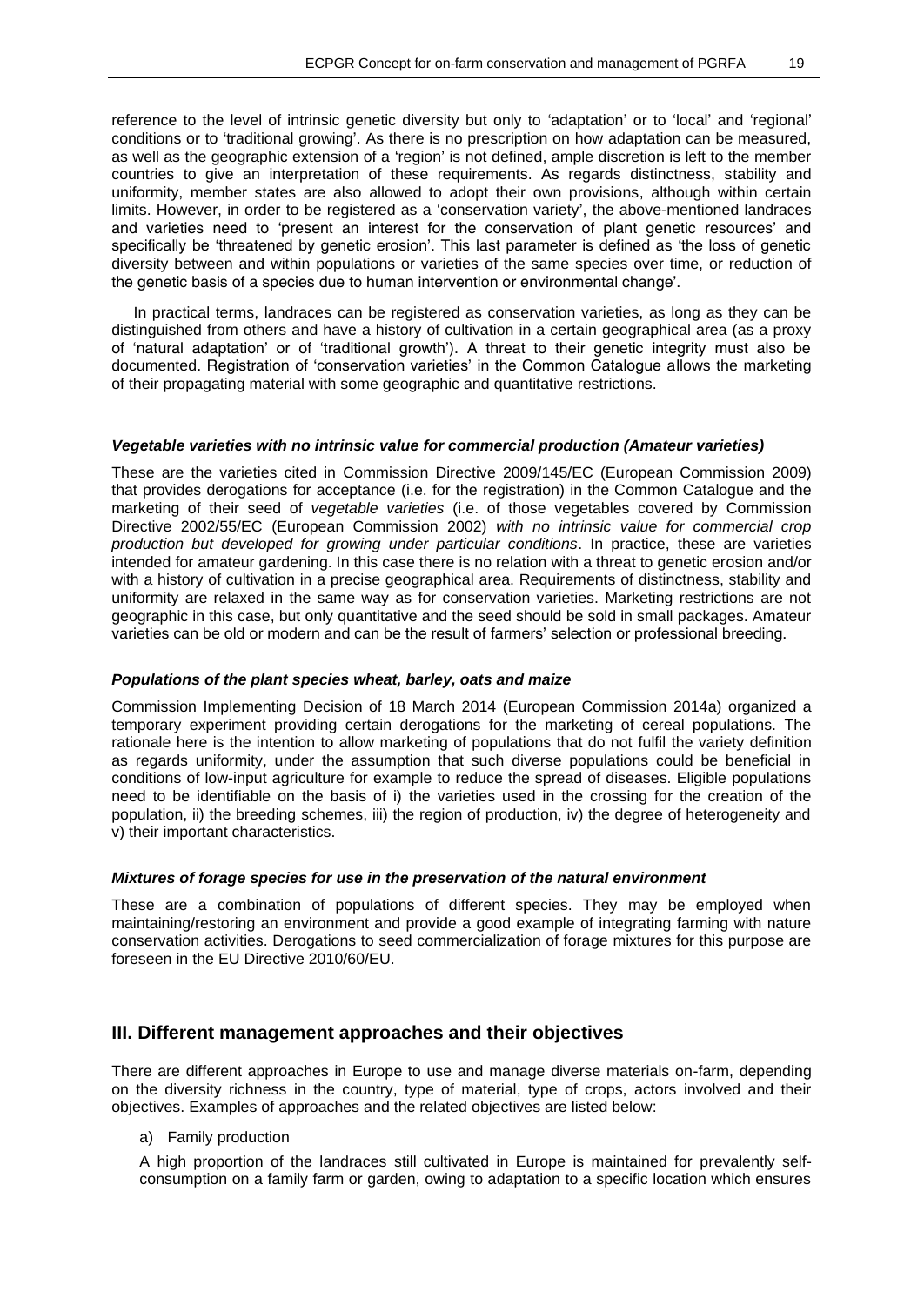good productivity and/or for traditional use by that family. Farm-saved seed or propagating material is selected in order to maintain a crop ideotype, but also, in some cases, new off-types emerging from casual crosses are maintained. This approach is therefore generally conservative, but with a certain degree of dynamism, since the landraces may evolve in response to unpredictable events (climate change, farmer's choices, casual crosses, etc.).

### b) *Special products for niche or secured market production*

Landraces or other diverse materials are marketed locally or more widely as specialty products having peculiar traits and/or a link with local history, culture and tradition. Often a label helps identify the added value of the product, which may also consist in its contribution to biodiversity conservation. Certain forms of production (i.e. organic) may add attractive components to the package for given consumers. This type of production is usually managed by local farmers or their associations who benefit from better prices derived from the added value guaranteed by the label and appreciated by the consumers. The products are often associated with the touristic package of a certain place. Examples also exist of local consortia of stakeholders curating the entire value chain, including multiplication of the starting genetic material, quality standard check, extension service, link with cultural tradition, marketing strategy and sale of the product.

This approach tends to ensure the genetic conservation of specific populations, whenever the label and/or the production protocols are linked to the obligation to use defined genotypes or combinations thereof.

### c) *Educational activities*

Increasingly, open air museums of agriculture and botanical gardens use plant traditional varieties as a demonstration of historic agriculture and for various educational activities. The main objective here is neither conservation nor development, but raising public awareness of PGRFA diversity.

### d) *Specialist companies producing and selling landraces*

There are a growing number of small seed companies focusing on commercializing amateur varieties, conservation varieties, landraces and obsolete cultivars, provided they are legally marketable in the respective countries. Special trademarks such as 'Green cultural heritage' can also be applied. This approach benefits from the opportunity to market less uniform materials than those that are strictly distinct, uniform, stable and with certified value for cultivation. This approach facilitates the conservation of material that is well described and has a clear denomination (in the case of conservation varieties and amateur varieties) and which has been declared at threat of genetic erosion (in the case of conservation varieties).

### e) *Provision of financial support*

A number of EU countries are using Rural Development Funds provided by the EU to compensate farmers who are cultivating specific varieties considered under threat of genetic erosion. Other funding schemes may be set up with public funds at different levels. Financial support may be dedicated to protection of landraces that are strictly linked to relatively narrow geographical areas, or they may not set any geographic limitation within the country. This approach is mainly dedicated to conservation on farm of well-defined landraces.

### f) *Development of alternative farming systems based on diversity*

Organic and low-input farming is increasing across Europe. In these farming systems the use of obsolete cultivars, landraces and heterogeneous materials is increasing, since high productivity is not the main target and farmers believe diversity provides a buffer against agro-environment constraints (i.e. climate extremes, soil and pest variability). Consequently farmers' requests for seed of such materials are increasing. The conservation objective of specific genotypes is in this case less emphasized than the use of diverse material. This context facilitates the creation of new combinations and selection of new materials that are suitable for the specific purpose.

### g) *Development of local food supply systems (including community and home gardens)*

The full range of available diverse materials is increasingly the subject of local food supply system development. Farmer or community organizations may promote campaigns to sell vegetables in the same area where they are produced ('Zero kilometre food'), including part of urban and peri-urban agriculture. Diversity of products (local landraces or varieties introduced even from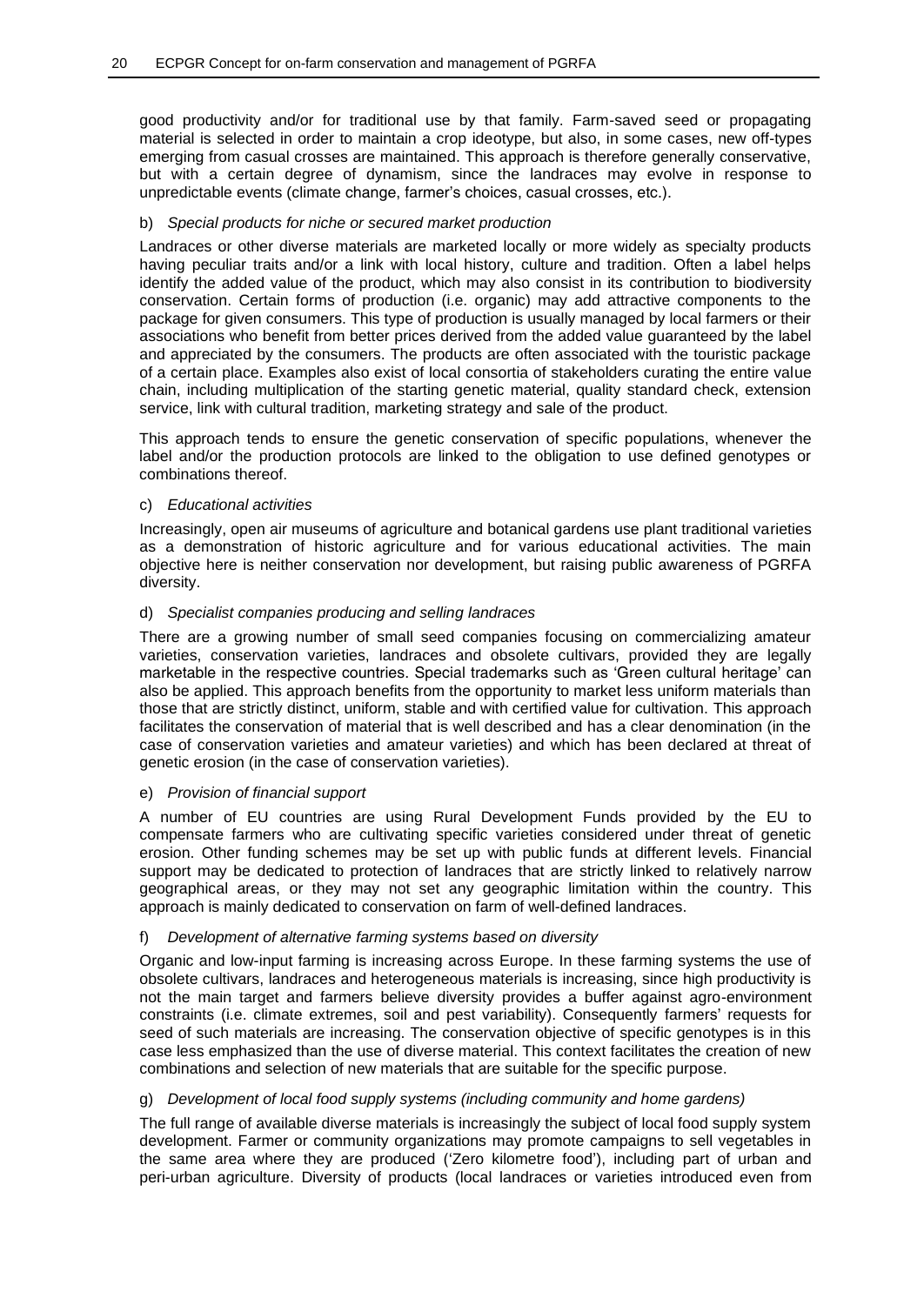other regions of Europe) can be an element associated to this type of campaigns. This approach may encompass several objectives: to maintain the characteristics of the material used (as in the conservation varieties), to change it depending on the need, to adapt it to new conditions (as in the case of new introductions) or to suit the needs or fancies of the main end-users (as in community and home gardens).

### h) *Participatory breeding and evolutionary populations*

The need or the aspiration to develop new materials for specific, usually organic/low-input, farming systems and well adapted to the growing locations can be satisfied through participatory breeding processes and/or the development of constantly adapting evolutionary populations. Such an approach is based on different types of materials and it aims at retaining or developing a direct link between materials and the local environment as well as between materials and the society which cultivates and uses them. This dynamic approach tends to create new diversity and improved materials through a process where the farmer is the main driver of the genetic change. Products from this process can be either uniform and stable or largely heterogeneous new genetic resources, depending on the specific aims.

### **IV. Actors and stakeholders**

On-farm conservation and management involves a range of different stakeholders (i.e. farmers, amateur gardeners, farmer/gardener networks, diversity seed companies, commercial seed companies, breeders, retailers, distribution chains, local communities and associations, public authorities and the European Union) which are active also at national and sub-national levels and sometimes operate in an integrated manner.

### a) *Single farmers*

These are the main actors that have maintained landraces and other heterogeneous materials in the fields, especially but not exclusively in the southern part of Europe. As a consequence, most of the unknown and so far untapped genetic resources like landraces are held in their fields.

### b) *Amateur gardeners*

Individuals sometimes maintain landraces and other heterogeneous materials in their gardens for family use. Maintenance of specific genotypes can be linked to traditional use, but long-term survival *in situ* is fragile, depending on the continuation of the family tradition over time. Specific cases of amateur gardeners who may maintain traditional varieties are found in convents or monasteries.

### c) *Gardeners networks*

Networks of gardeners, such as ProSpecieRara (Switzerland), Arche Noah (Austria), Garden Organic Heritage Seed Library (UK) and Colher para Semear (Portugal) maintain and propagate seeds for use by their members. These networks consist mostly of amateur gardeners who do not have a commercial interest. Some of the members are specialized in seed production of the network varieties, which are sold through seed catalogues. Among the objectives of these networks there is the ambition to maintain landraces and other heterogeneous materials available for the general public. Sometimes they are linked to national genebanks and they multiply genebank material for the broader public or for their members. Some networks invest in breeding programmes, particularly for neglected crops or crops with special taste or cooking characteristics. These kinds of networks are mostly established in the northern and eastern countries.

### d) *Farmers networks*

These are farmer communities (e.g. Réseau Semences Paysannes (France), Rete Semi Rurali (Italy) and Red de Semillas (Spain)) caring for a specific set of local landraces. Propagation and conservation is closely linked to commercial production by selling the product directly from the farms or from local markets. Seeds are rarely sold but may be exchanged between farmers within the same community. Farmer networks mutually exchange cultivation, seed propagation, selection and value enhancement knowledge. Some farmer networks collaborate with local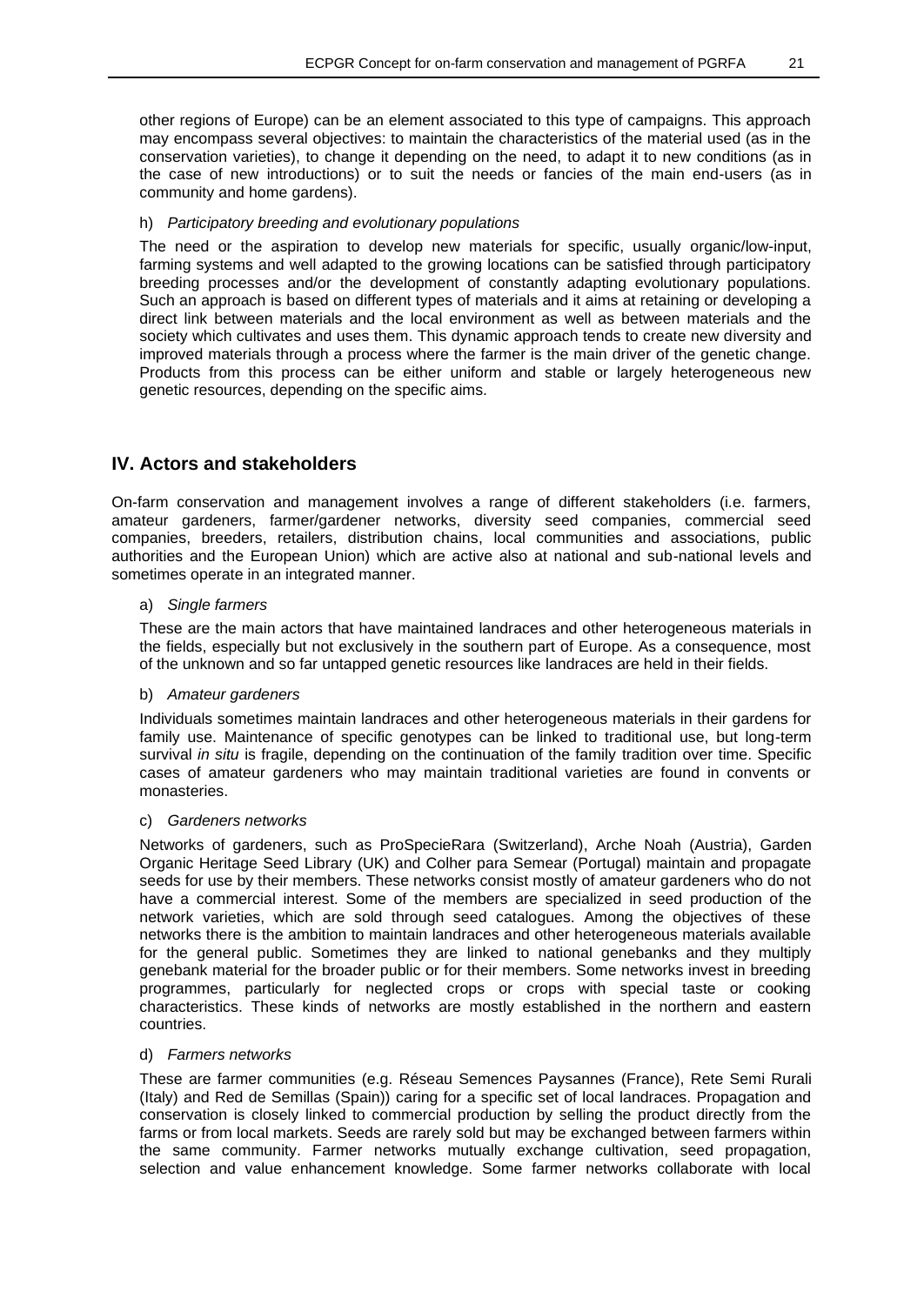genebanks to propagate and bulk-up varieties and cooperate with institutional authorities. Farmer networks are mostly established in southern regions of Europe.

### e) *'Diversity seed' companies interacting with farmer / gardener networks*

Many seed savers or farmer networks specialize in producing seeds for commercial purposes. Seeds are commonly sold using a network brand and a central catalogue, e.g. Dreschflegel in Germany or Le Biau Germe in France. These networks can be relatively small and localized, or larger organic seed companies such as Sativa Rheinau AG or Bingenheimer Saatgut. These companies often promote seed that is labelled as organically produced or as rare varieties (such as the ProSpecieRara label). Cultivars developed for special purposes (amateur varieties) are often offered, as well as other varieties from the national or European catalogues. These companies promote the use of diversity in farms and gardens and can also be involved in plant breeding.

### f) *Commercial seed companies*

In the case of vegetable crops, for which a specific EU seed regulation exists (Council Directive 2002/55/EC of 13 June 2002 [Council of the European Union 2002]), (typically) small seed companies sell on the local seed market varieties which are (or are essentially derived from) local landraces, under the local name, as belonging to the EU 'standard seed' category.

### g) *Commercial breeders*

Commercial plant breeders consider landraces as an important source for new genetic resources. Biotic and abiotic stress resistance and tolerance are especially target traits. In addition, landraces may be of interest when breeding for efficient nutrient uptake and utilization. Breeders hold private collections of variable materials from multiple sources and origins, including breeding lines under development. These materials are usually maintained for the short term, multiplied, evaluated and used for crosses and selection.

### h) *Local communities*

No-profit local communities organized in associations or consortia may support the cultivation of landrace materials that are strictly linked to a certain territory and have historical or cultural value. Annual fairs are organized and prizes awarded to the best grower (e.g. the Portuguese competition for the 'Sousa Valley Best Ear' (Mendes-Moreira et al. 2014).). Local landrace products are sold to people visiting the fairs. Examples of this type are the celery landrace named 'Sedano Nero di Trevi' in Italy (Torricelli et al. 2013) or the plum cultivar 'Požegača' in South East Europe (Halapija Kazija et al. 2013).

### i) *Public authorities*

National authorities co-fund activities for the on-farm conservation of obsolete cultivars and neglected species under the umbrella of the Rural Development Fund. In some cases, also public authorities such as Regions, Provinces, Municipalities or Parks promote on-farm conservation activities with their own provisions.

### j) *Consumers*

Consumer's choices can be critical to influence production patterns. A strong demand for diversified food may act as a driver to encourage farmers to look for diversified seed, including landraces, conservation varieties and other heterogeneous materials.

### k) *European Union*

The EU has provided relevant documents and policy-supportive measures that promote on-farm conservation and management by developing specific seed legislation as well as the Community Programme on conservation, characterization, evaluation and use of genetic resources (Council Regulation (EC) No 870/2004 [Council of the European Union 2004]), which was terminated in 2012. In 2014, DG AGRI launched a Preparatory action on EU plant and animal genetic resources to deliver inputs on how to improve communication, knowledge exchange and networking among all the actors potentially interested in activities related to the conservation of genetic resources in agriculture and to find ways towards a sustainable and economically viable use of these resources. This action has delivered its recommendations in June 2016. At the same time, the Union Research and Innovation Policy Horizon 2020 has included actions on investigating and investing in agricultural genetic resources-related research. A Report from the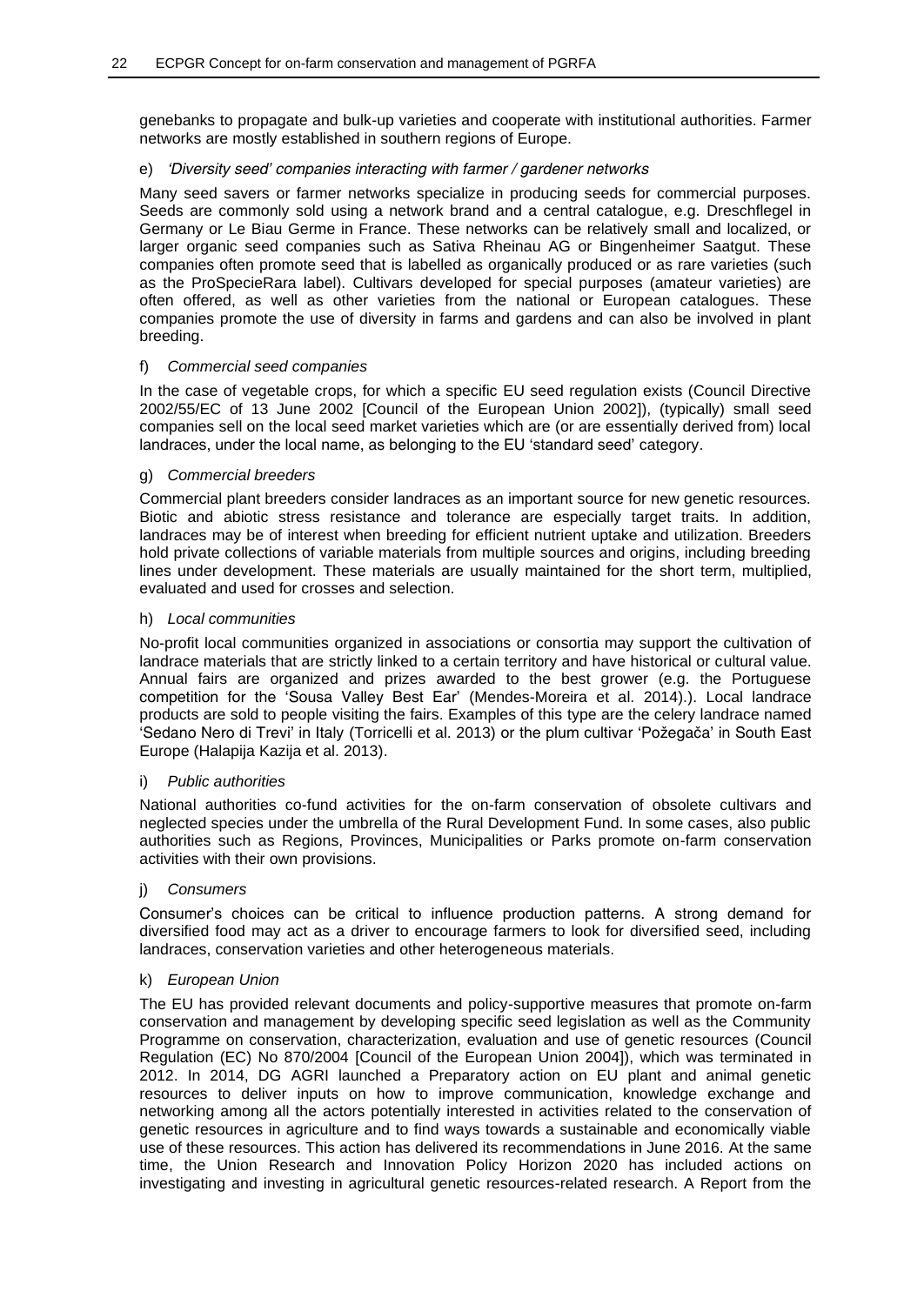Commission to the Parliament (European Commission 2013) recommends a better coordination of genetic resources conservation efforts through sustainable use and effective interplay among the relevant actors. The available instruments that are indicated to achieve this goal are the possibilities offered by the Rural Development Programmes, the European Innovation Partnership instruments as well as by Horizon 2020.

### **V. Inventories of on-farm data in Europe**

In most cases existing examples of landrace inventories are compilations of names of the landraces derived either from farmer interviews, genebanks or seed catalogues or from historical documents. These inventories do not document the on-farm situation. One exception is the recent Italian *in situ* landrace inventory (Negri et al. 2013) which links every landrace in the catalogue to a defined farmer. On the other hand, the vegetable inventory of England and Wales, compiled in 2009, focuses on defined maintainers of the landraces, which are either true *in situ* occurrences or institutions multiplying the seed *ex situ*. These two inventories (from Italy and the UK) provide a snapshot of the situation at a given point in time and no mechanism to keep them constantly up to date has been formalized in the respective countries. Another example of *in situ* inventory is the national survey carried out in Germany in 2007-2009, that covers the exact proportions of the grapevine varieties in the historically mixed vineyards of the various wine regions. The survey allowed the identification of several historical varieties, including a number that had been considered extinct. The database establishes a link between *in situ* occurrences and sites of *ex situ* conservation in genebanks. A German cereal landrace inventory also exists, showing where and on which area endangered cereal varieties are grown, from a list of about 70 varieties that are multiplied and distributed by the Centre for the Conservation of Plant Genetic Resources, based in Münster. Another example in Belgium is the survey organized in 2014 by Natural Parks to identify old fruit tree cultivars still cultivated in old standard tree pastured orchards. More than 1000 trees have been evaluated and samples of fruits were collected for cultivar identification.

### **VI. Identification of funding opportunities for implementation of ECPGR activities (EU and others)**

In the European context, the obvious donor is the EC which should be considered as the primary body for providing resources for **regional** on-farm conservation and management activities. In practice, the EC is already committed to preserving agro-diversity at the **national level** through the Common Agricultural Policy (CAP). Indeed, Rural Development Regulation (EU) No. 1305/2013 on support for rural development by EAFRD may provide '*support for the conservation and for the sustainable use and development of genetic resources in agriculture*' (Article 28) (European Parliament and Council of the European Union 2013). As detailed in Commission Delegated Regulation (EU) No 807/2014 of 11 March 2014, supplementing Regulation No. 1305/2013 (European Commission 2014b), eligible actions for funding include not only (Article 7) support *to preserve plant genetic resources naturally adapted to the local and regional conditions and under threat of genetic erosion*, but also (Article 8.2):

- *a) Targeted actions promoting the* in situ *and* ex situ *conservation, characterisation, collection and utilisation of genetic resources in agriculture, including web-based inventories of genetic resources currently conserved in situ, including on-farm and of ex situ collections and databases.*
- *b) Concerted actions promoting the exchange of information for the conservation, characterisation, collection and utilisation of genetic resources in Union agriculture, among competent organisations in the Member States.*
- *c) Accompanying actions such as information, dissemination and advisory actions involving nongovernmental organisations and other relevant stakeholder, training courses and preparation of technical reports.*

It is therefore apparent that EAFRD has offered several opportunities to the EU member countries for national level support to on-farm conservation during the period 2014-2020, even though only very few countries have included the above-mentioned activities within their National Rural Development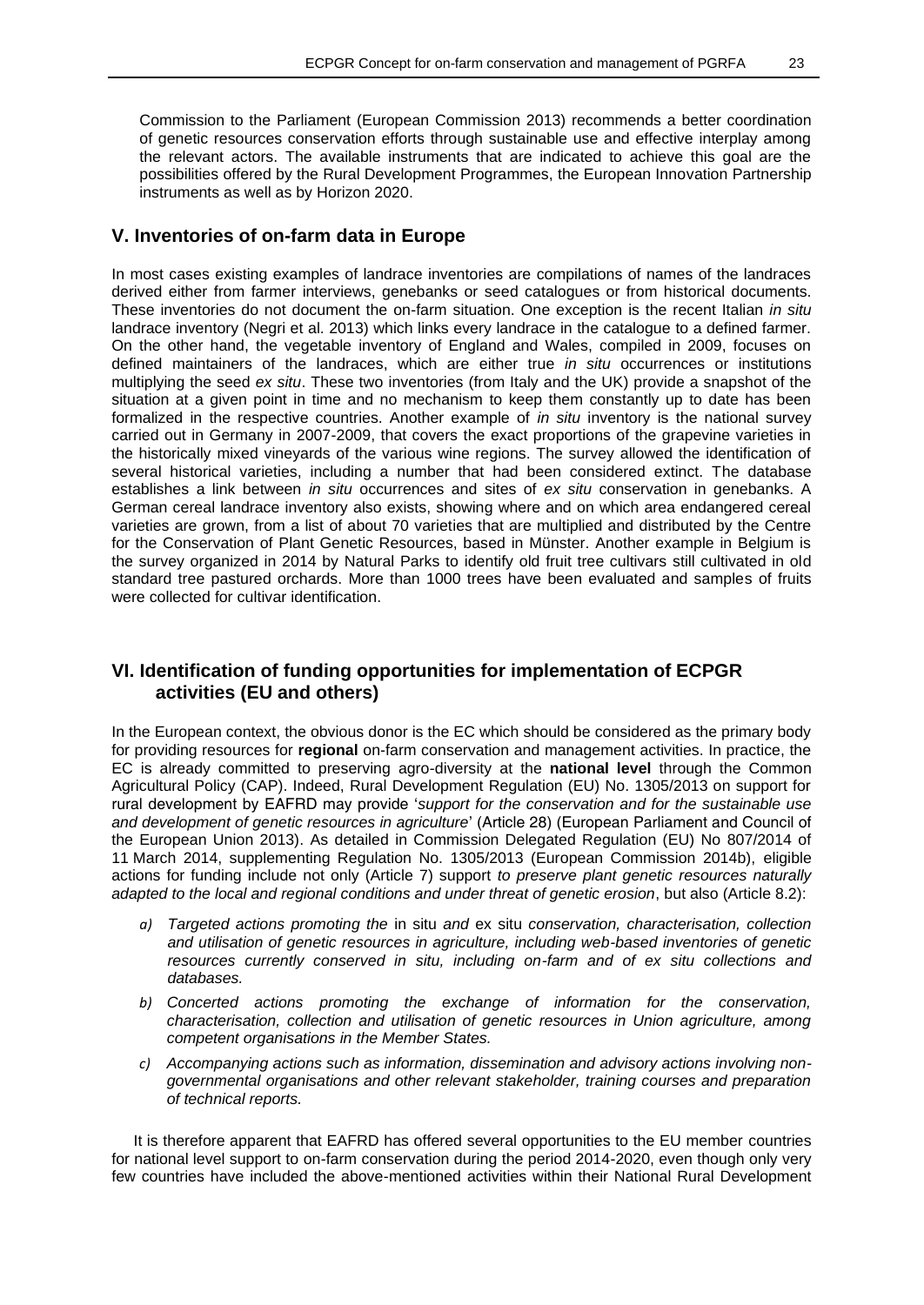Programmes. A strengthened link between ECPGR National Coordinators and their respective Rural Development Managing Authorities is recommended to overcome such missed opportunities.

As EAFRD only provides funds to implement measures defined by national rural development implementation plans, actions at regional level, such as those outlined in the present concept, are not covered by any permanent funding scheme.

Regional actions outlined in the present concept require funding beyond the budget capacity of ECPGR, unless the overall ECPGR budget is increased by the member countries or specific actions can be funded through voluntary contributions by any ECPGR member country.

Implementation of the above activities can be covered only to a limited extent by the current ECPGR budget level. Additional funding could be obtained through EC funding schemes such as those offered by Horizon 2020. Funding opportunities can be monitored at [http://ec.europa.eu/research/participants/portal/desktop/en/opportunities/index.html.](http://ec.europa.eu/research/participants/portal/desktop/en/opportunities/index.html) However, H2020 applications only respond to published calls and so there is a critical need for more effective and coordinated lobbying to ensure PGR issues are included in published calls. Currently the opportunities are few and those that are funded may not accord with ECPGR agreed priorities, particularly in the funding of too specific projects that do not move forward the strategic agenda.

Other opportunities for funding may arise from any decision deriving from the EU Preparatory action on genetic resources [\(http://www.geneticresources.eu/\)](http://www.geneticresources.eu/).

Activities of other funding agencies and institutions concerned with conservation and use of PGRFA should be monitored and opportunities explored to carry out joint initiatives or fund raising. The following entities can be listed: FAO International Treaty for PGRFA, Global Environment Facility (GEF), International Union for Conservation of Nature (IUCN), Conservation International, the European Environment Agency (EEA), the Institute for Environment and Sustainability (one of the EC's Joint Research Centres) and the Technical Centre for Agricultural and Rural Cooperation (CTA).

A source of permanent funding would be necessary in order to ensure adequate coordination and implementation of longer-term initiatives such as a European Inventory of on-farm landraces, genetic diversity monitoring, coordination of a Network of sites of on-farm diversity of cultivated plants, etc. A possible link to the Common Agricultural Policy (CAP) could potentially provide such stability and would be appropriate.

Unless the ECPGR member countries agree to increase their direct investment in ECPGR, the most effective driver for the implementation of the present concept could be the establishment of a permanent commitment by the EC in support of ECPGR activities. Attainment of such a scenario may depend on effective lobbying of EU member country representatives with the European Commission and/or the Parliament.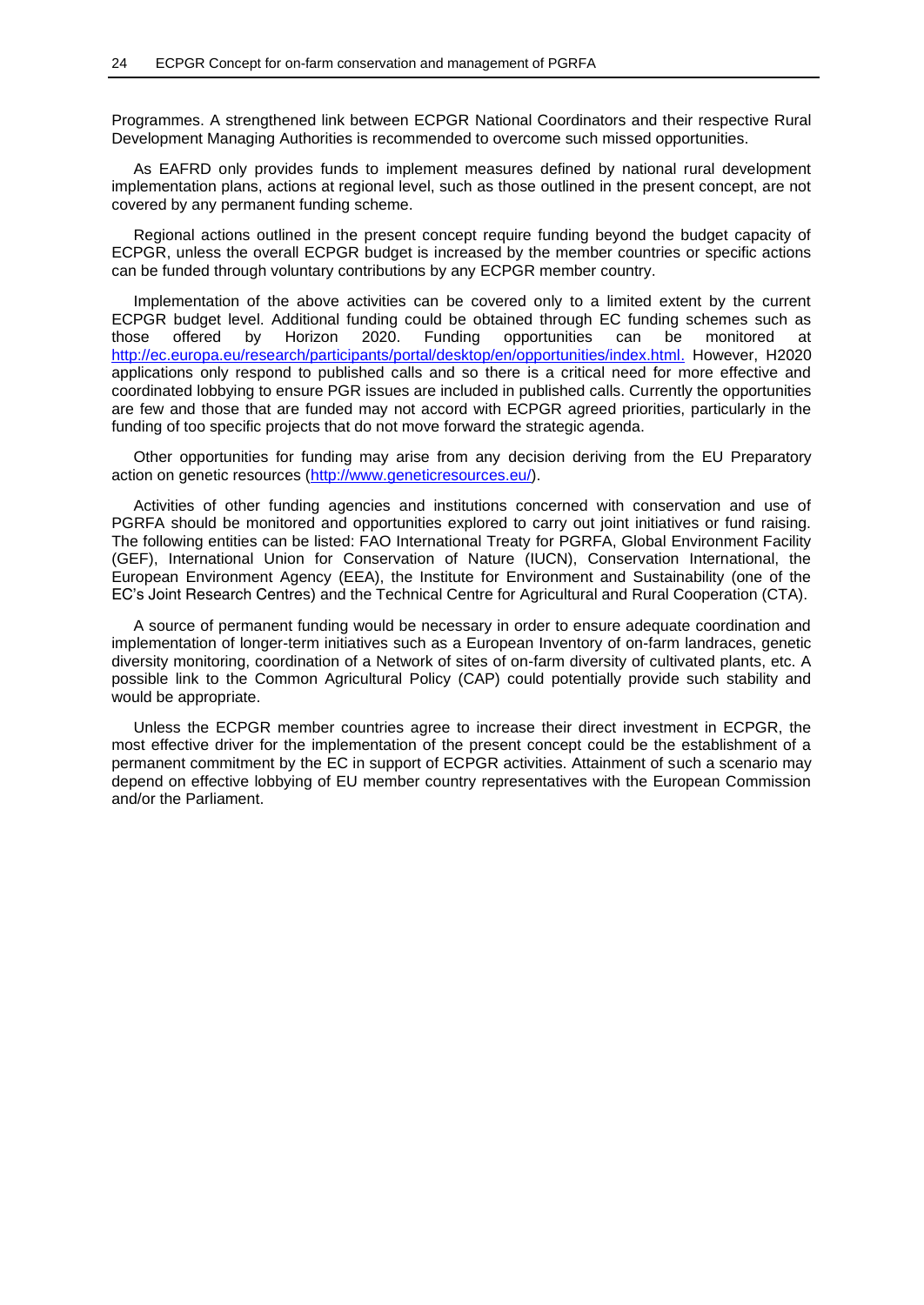# **References<sup>4</sup>**

- Ambrose M, Letch S. 2009. Thatching with long-straw wheat in relation to on-farm conservation in England. In: Veteläinen M, Negri V, Maxted N (eds.). European Landraces: On-farm Conservation, Management and Use. Bioversity Technical Bulletin No. 15. Bioversity International, Rome, Italy. pp. 197-202. Also available from: [http://www.bioversityinternational.org/index.php?id=19&user\\_bioversitypublications\\_pi1\[showUid\]=3252](http://www.bioversityinternational.org/index.php?id=19&user_bioversitypublications_pi1%5bshowUid%5d=3252)
- Anderson E, Cutler HC. 1942. Races of *Zea mays*: I. Their recognition and classification. Annals of Missouri Botanical Garden 29:69–89.
- Asfaw Z. 2000. The barleys of Ethiopia. In: Brush SB (ed.). Genes in the field. On-farm conservation of crop diversity. IPGRI, Rome / IDRC, Ottawa /Lewis Publishers, Boca Raton, FL. pp. 77-107.
- Barata AM, Reis A, Rocha F, Lopes VR, Bettencourt E., Miranda J. 2012. 20 Portuguese Landraces: On-Farm Conservation, Management and Use. In: Maxted N, Dulloo ME, Ford-Lloyd BV (eds.). Enhancing Crop Genepool Use: Capturing wild relative and landrace diversity for crop improvement. CAB International, Wallingford. pp. 142-151.
- Bonneuil C, Goffaux R; Bonnin I, Montalent P, Hamon C, Balfourier F, Goldringer I. 2012. A new integrative indicator to assess crop genetic diversity. Ecological Indicators 23:280-289.
- Brush SB. 1992. Ethnoecology, biodiversity and modernization in Andean potato agriculture. Journal of Ethnobiology 12:161-185.
- Brush SB. 1995. In situ conservation of landraces in centers of crop diversity. Crop Science 35(2):346-354.
- Camacho Villa TC, Maxted N, Scholten MA, Ford-Lloyd BV. 2005. Defining and identifying crop landraces. Plant genetic resources: characterization and utilization 3(3):373–384.
- CBD. 1992. Convention on Biological Diversity: Text and Annexes. Secretariat of the Convention on Biological Diversity, Montreal. Available from[: http://www.cbd.int/convention/](http://www.cbd.int/convention/)
- CBD. 2010. Strategic Plan for Biodiversity 2011-2020. Secretariat of the Convention on Biological Diversity, Montreal, CA. [\(https://www.cbd.int/undb/media/factsheets/undb-factsheet-sp-en.pdf\)](https://www.cbd.int/undb/media/factsheets/undb-factsheet-sp-en.pdf)
- Ceccarelli S. 2012. Living Seed Breeding as Co-evolution. In: Seed Freedom: A Global Citizens Report, Navdanya.
- Ceccarelli S. 2014. GMO Crops, Organic Agriculture and Breeding for Sustainability. Sustainability 6:4273–4286. doi:10.3390/su6074273
- Ceccarelli S, Galié A, Mustafa Y, Grando S. 2012. Syria: Participatory barley breeding—farmers' input becomes everyone's gain. In: Ruiz M, Vernooy R (eds.). Custodians of biodiversity: sharing access and benefits to genetic resources. Earthscan, IDRC. pp. 53-66.
- Cipriani G, Marrazzo MT, Marconi R, Cimato A, Testolin R. 2002. Microsatellite markers isolated in olive (*Olea europaea* L.) are suitable for individual fingerprinting and reveal polymorphism within ancient cultivars. Theoretical and Applied Genetics 104(2-3):223–228.
- Di Falco S, Chavas JP. 2006. Crop Genetic Diversity, Farm Productivity and the Management of Environmental Risk in Rainfed Agriculture. European Review of Agricultural Economics 33(3):289-314.
- Council of the European Union. 2002. Council Directive 2002/55/EC of 13 June 2002 on the marketing of vegetable seed. OJ L 193, 20.7.2002, pp. 33-59. Available from: [http://eur-lex.europa.eu/legal](http://eur-lex.europa.eu/legal-content/EN/TXT/?qid=1460483001100&uri=CELEX:32002L0055)[content/EN/TXT/?qid=1460483001100&uri=CELEX:32002L0055](http://eur-lex.europa.eu/legal-content/EN/TXT/?qid=1460483001100&uri=CELEX:32002L0055)
- Council of the European Union. 2004. Council Regulation (*EC*) No 870/2004 of 24 April 2004 establishing a Community programme on the conservation, characterisation, collection and utilisation of genetic resources in agriculture and repealing Regulation (*EC*) No 1467/94 (Text with EEA relevance). OJ L 162, 30.4.2004, pp. 18–28. Available from: [http://eur-lex.europa.eu/legal](http://eur-lex.europa.eu/legal-content/EN/TXT/?qid=1460532086932&uri=CELEX:32004R0870)[content/EN/TXT/?qid=1460532086932&uri=CELEX:32004R0870](http://eur-lex.europa.eu/legal-content/EN/TXT/?qid=1460532086932&uri=CELEX:32004R0870)
- European Commission. 2008. Commission Directive 2008/62/EC of 20 June 2008 providing for certain derogations for acceptance of agricultural landraces and varieties which are naturally adapted to the local and regional conditions and threatened by genetic erosion and for marketing of seed and seed potatoes of those landraces and varieties (Text with EEA relevance). OJ L 162, 21.6.2008, pp 13-19. Available from: [http://eur](http://eur-lex.europa.eu/search.html?qid=1460528596036&text=2008/62/EC&scope=EURLEX&type=quick&lang=en)[lex.europa.eu/search.html?qid=1460528596036&text=2008/62/EC&scope=EURLEX&type=quick&lang=en](http://eur-lex.europa.eu/search.html?qid=1460528596036&text=2008/62/EC&scope=EURLEX&type=quick&lang=en)
- European Commission. 2009. Commission Directive 2009/145/EC of 26 November 2009 providing for certain derogations, for acceptance of vegetable landraces and varieties which have been traditionally grown in particular localities and regions and are threatened by genetic erosion and of vegetable varieties with no intrinsic value for commercial crop production but developed for growing under particular conditions and for marketing of seed of those landraces and varieties (Text with EEA relevance). OJ L 312, 27.11.2009,

 $\overline{a}$ 

<sup>4</sup> All links mentioned were accessed 14 April 2016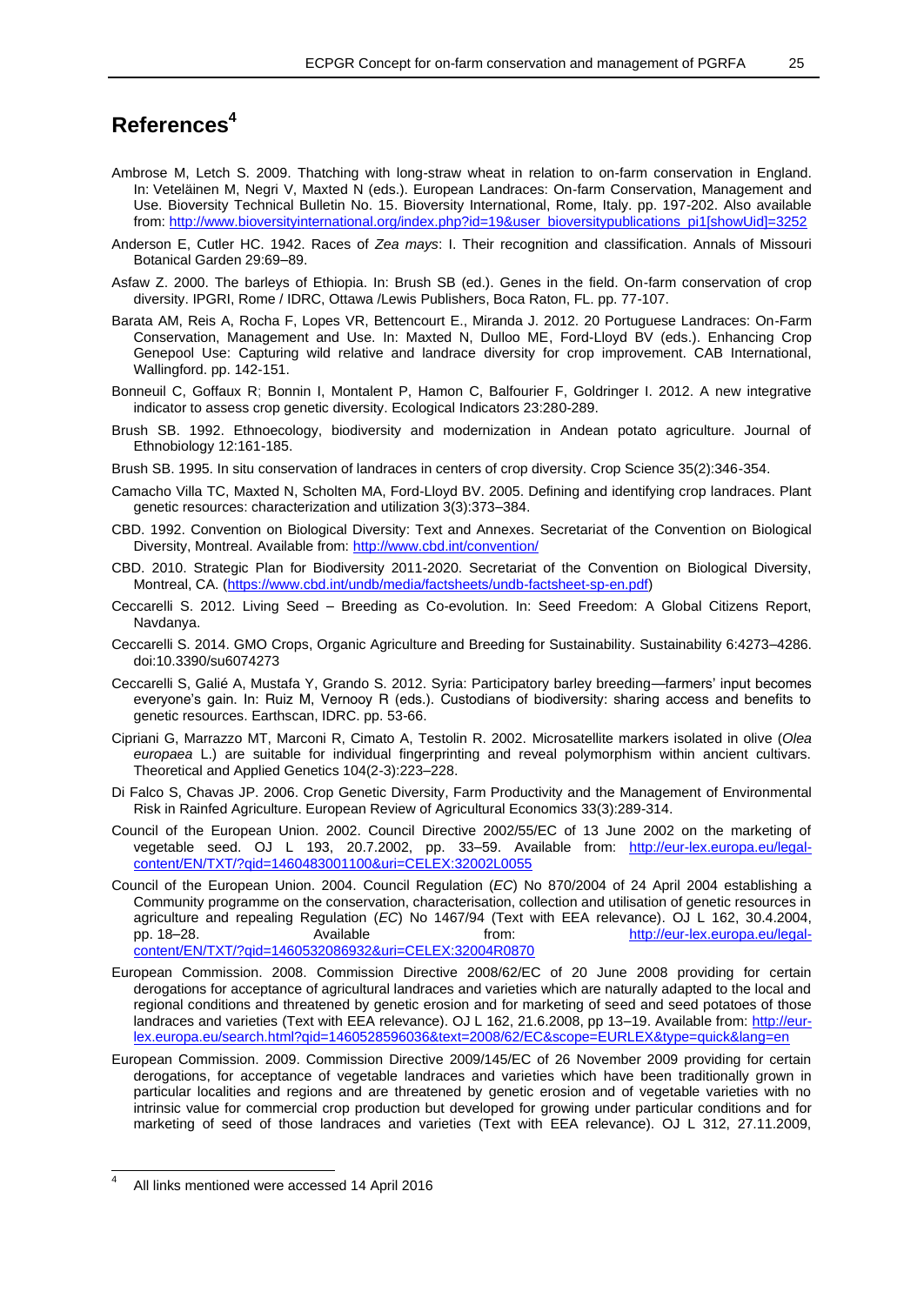pp. 44-54. Available from: [http://eur](http://eur-lex.europa.eu/search.html?qid=1460528701199&text=2009/145/EC&scope=EURLEX&type=quick&lang=en)[lex.europa.eu/search.html?qid=1460528701199&text=2009/145/EC&scope=EURLEX&type=quick&lang=en](http://eur-lex.europa.eu/search.html?qid=1460528701199&text=2009/145/EC&scope=EURLEX&type=quick&lang=en)

- European Commission. 2010. Commission Directive 2010/60/EU of 30 August 2010 providing for certain derogations for marketing of fodder plant seed mixtures intended for use in the preservation of the natural environment Text with EEA relevance. OJ L 228, 31.8.2010, pp. 10-14. Available from: [http://eur](http://eur-lex.europa.eu/legal-content/EN/TXT/?qid=1460482834354&uri=CELEX:32010L0060)[lex.europa.eu/legal-content/EN/TXT/?qid=1460482834354&uri=CELEX:32010L0060](http://eur-lex.europa.eu/legal-content/EN/TXT/?qid=1460482834354&uri=CELEX:32010L0060)
- European Commission. 2013. SWD(2013) 486 final. Commission Staff Working Document / Accompanying the document / Report from the Commission to the European Parliament, the Council and the Economic and Social Committee / Agricultural Genetic Resources - from conservation to sustainable use. {COM(2013) 838 final}. Available from: [http://eur-lex.europa.eu/legal](http://eur-lex.europa.eu/legal-content/EN/TXT/?qid=1460482544347&uri=CELEX:52013SC0486)[content/EN/TXT/?qid=1460482544347&uri=CELEX:52013SC0486](http://eur-lex.europa.eu/legal-content/EN/TXT/?qid=1460482544347&uri=CELEX:52013SC0486)
- European Commission. 2014a. 2014/150/EU. Commission Implementing Decision of 18 March 2014 on the organisation of a temporary experiment providing for certain derogations for the marketing of populations of the plant species wheat, barley, oats and maize pursuant to Council Directive 66/402/EEC (notified under document C(2014) 1681) Text with EEA relevance. OJ L 82, 20.3.2014, pp. 29-36. Available from: [http://eur](http://eur-lex.europa.eu/legal-content/EN/TXT/?qid=1460482706199&uri=CELEX:32014D0150)[lex.europa.eu/legal-content/EN/TXT/?qid=1460482706199&uri=CELEX:32014D0150](http://eur-lex.europa.eu/legal-content/EN/TXT/?qid=1460482706199&uri=CELEX:32014D0150)
- European Commission. 2014b. Commission Delegated Regulation (EU) No 807/2014 of 11 March 2014 supplementing Regulation (EU) No 1305/2013 of the European Parliament and of the Council on support for rural development by the European Agricultural Fund for Rural Development (EAFRD) and introducing transitional provisions. OJ L 227, 31.7.2014, pp. 1–17. Available from: [http://eur-lex.europa.eu/legal](http://eur-lex.europa.eu/legal-content/EN/TXT/?qid=1460478126407&uri=CELEX:32014R0807)[content/EN/TXT/?qid=1460478126407&uri=CELEX:32014R0807](http://eur-lex.europa.eu/legal-content/EN/TXT/?qid=1460478126407&uri=CELEX:32014R0807)
- European Commission. 2015a. COM(2015) 478 final. Report from the Commission to the European Parliament and the Council. The Mid-Term Review of the EU Biodiversity Strategy to 2020. {SWD(2015) 187 final}. Available from:<http://eur-lex.europa.eu/legal-content/EN/TXT/?uri=CELEX%3A52015DC0478>
- European Commission. 2015b. SWD (2015) 187 final. Commission Staff Working Document / EU Assessment of progress in implementing the EU Biodiversity Strategy to 2020 / Accompanying the document / Report from the Commission to the European Parliament, the Council and the Economic and Social Committee / Agricultural Genetic Resources - from conservation to sustainable use {COM(2015) 478 final}. Available from: <http://eur-lex.europa.eu/legal-content/EN/TXT/?qid=1460959941312&uri=CELEX:52015SC0187>
- European Commission. 2015c. Horizon 2020. Work Programme 2014-2015. 9. Food security, sustainable agriculture and forestry, marine and maritime and inland water research and the Bioeconomy. Revised. (European Commission Decision C (2015)2453 of 17 April 2015). Available from: [https://ec.europa.eu/programmes/horizon2020/en/h2020-section/food-security-sustainable-agriculture-and](https://ec.europa.eu/programmes/horizon2020/en/h2020-section/food-security-sustainable-agriculture-and-forestry-marine-maritime-and-inland-water)[forestry-marine-maritime-and-inland-water](https://ec.europa.eu/programmes/horizon2020/en/h2020-section/food-security-sustainable-agriculture-and-forestry-marine-maritime-and-inland-water)
- European Commission. 2016a. Horizon 2020. Work Programme 2016-2017. 9. Food security, sustainable agriculture and forestry, marine and maritime and inland water research and the bioeconomy (European Commission Decision C(2016)1349 of 9 March 2016). Available from: [https://ec.europa.eu/programmes/horizon2020/en/h2020-section/food-security-sustainable-agriculture-and](https://ec.europa.eu/programmes/horizon2020/en/h2020-section/food-security-sustainable-agriculture-and-forestry-marine-maritime-and-inland-water)[forestry-marine-maritime-and-inland-water](https://ec.europa.eu/programmes/horizon2020/en/h2020-section/food-security-sustainable-agriculture-and-forestry-marine-maritime-and-inland-water)
- European Commission. 2016b. Common catalogue of varieties of agricultural plant species, third supplement to the 34th complete edition. OJ: JOC\_2016\_124\_R\_0001. Available from: [http://publications.europa.eu/en/publication-detail/-/publication/8c22dece-fc8a-11e5-b713-](http://publications.europa.eu/en/publication-detail/-/publication/8c22dece-fc8a-11e5-b713-01aa75ed71a1/language-en) [01aa75ed71a1/language-en](http://publications.europa.eu/en/publication-detail/-/publication/8c22dece-fc8a-11e5-b713-01aa75ed71a1/language-en)
- European Commission. 2016c. Common catalogue of varieties of vegetable species, third supplement to the 34th complete edition. OJ C 147, 26.4.2016, pp. 1–26. Available from: http://eur-lex.europa.eu/legalcontent/EN/TXT/?uri=CELEX%3AC2016%2F147%2F01
- European Parliament. 2016. P8\_TA-PROV(2016)0034. Mid-term review of the EU's Biodiversity Strategy. European Parliament resolution of 2 February 2016 on the mid-term review of the EU's Biodiversity Strategy (2015/2137(INI)). Available from: [http://www.europarl.europa.eu/sides/getDoc.do?pubRef=-](http://www.europarl.europa.eu/sides/getDoc.do?pubRef=-//EP//TEXT+TA+P8-TA-2016-0034+0+DOC+XML+V0//EN) [//EP//TEXT+TA+P8-TA-2016-0034+0+DOC+XML+V0//EN](http://www.europarl.europa.eu/sides/getDoc.do?pubRef=-//EP//TEXT+TA+P8-TA-2016-0034+0+DOC+XML+V0//EN)
- European Parliament, Council of the European Union. 2013. Regulation (EU) No 1305/2013 of the European Parliament and of the Council of 17 December 2013 on support for rural development by the European Agricultural Fund for Rural Development (EAFRD) and repealing Council Regulation (EC) No 1698/2005.<br>OJ L 347, 20.12.2013, pp. 487-548. Available from: http://eur-lex.europa.eu/legalOJ L 347, 20.12.2013, pp. 487-548. Available from: [http://eur-lex.europa.eu/legal](http://eur-lex.europa.eu/legal-content/EN/TXT/?qid=1460527782154&uri=CELEX:32013R1305)[content/EN/TXT/?qid=1460527782154&uri=CELEX:32013R1305](http://eur-lex.europa.eu/legal-content/EN/TXT/?qid=1460527782154&uri=CELEX:32013R1305)
- FAO. 1998. The State of the World's Plant Genetic Resources for Food and Agriculture. Food and Agriculture Organization of the United Nations, Rome, Italy.
- FAO. 2001. International Treaty on Plant Genetic Resources for Food and Agriculture. Available from: <http://www.planttreaty.org/>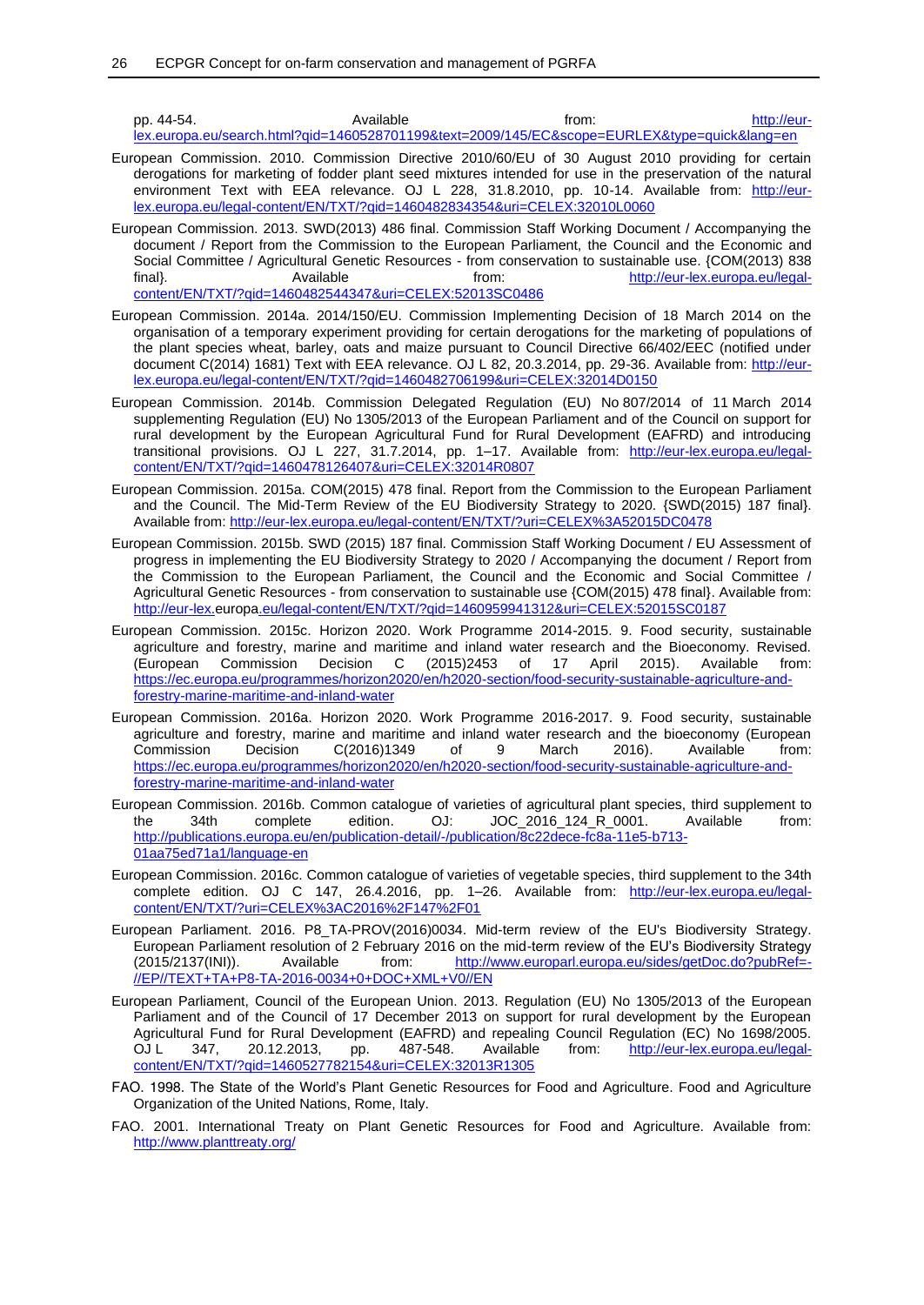- FAO. 2012. Second Global Plan of Action for Plant Genetic Resources for Food and Agriculture. Adopted by the FAO Council, Rome, Italy, 29 November 2011. FAO, Rome, Italy. Available from: <http://www.fao.org/docrep/015/i2624e/i2624e00.htm>
- FAO. 2013. CGRFA-14/13/Report. Report of the Commission on Genetic Resources for Food and Agriculture. Fourteenth Regular Session, Rome, 15–19 April 2013. FAO, Rome. Available from: <http://www.fao.org/nr/cgrfa/cgrfa-meetings/cgrfa-comm/fourteenth-reg/en/>
- FAO. 2014. CGRFA-15/15/Inf.23. Commission on Genetic Resources for Food And Agriculture. Item 5.2 of the Provisional Agenda. Fifteenth Regular Session. Rome, 19–23 January 2015. National level conservation and use of landraces. Draft technical guidelines. Food and Agriculture Organization of the United Nations, Rome. [\(http://www.fao.org/3/a-mm564e.pdf\)](http://www.fao.org/3/a-mm564e.pdf)
- Fasoula DA 1990. Correlations between auto-, allo-, and nil-competition and their implications in plant breeding. Euphytica 50:57-62.
- Fasoula DA, Fasoula VA. 1997. Competitive ability and plant breeding. Plant Breeding Reviews 14:89-138.
- Fasoula DA. 1998. Constant improvement of wheat cultivars through nonstop selection. Proceedings of the 9th International Wheat Genetics Symposium, University Extension Press, University of Saskatchewan, 2:207- 209.
- Fasoula DA. 2004. Accurate whole-plant phenotyping: An important component for successful marker assisted selection (MAS). In: Vollmann J, Grausgruber H, Ruckenbauer P (eds). Genetic variation for Plant Breeding Proceedings of the 17th EUCARPIA Congress, 8-11 September 2004, Tulln, Austria. BOKU – University of Natural Resources and Applied Life Sciences, Vienna, Austria. pp. 203-206.
- Fasoula DA. 2012. Nonstop selection for high and stable crop yield by two prognostic equations to reduce yield losses. Agriculture 2(3):211-227. doi[:10.3390/agriculture2030211](http://dx.doi.org/10.3390/agriculture2030211)
- Fasoula DA. 2011. An overlooked cause of seed degradation and its implications in the efficient exploitation of plant genetic resources. Plant Genetic Resources: Characterization and Utilization 9(2):321-323. DOI: <http://dx.doi.org/10.1017/S1479262111000219>
- Fasoula VA. 2013. Prognostic breeding: a new paradigm for crop improvement. Plant Breeding Reviews 37:297- 346.
- Ford-Lloyd BV, Brar D, Khush GS, Jackson MT, Virk PS. 2008. Genetic erosion over time of rice landrace agrobiodiversity. Plant Genetic Resources 7(2):163-168.
- Fornek A, Konradi J, Blaich R. 2003. A genetic variation analysis of *V. vinifera* cv. Pinot noir. In: Hajdu E, Borbás É. (eds.). Proceedings of the VIIIth International Conference on Grape Genetics and Breeding. Acta Horticulturae 603:167-170.
- Friis-Hansen E, Sthapit B. 2000. Participatory Approaches to the Conservation and use of Plant Genetic Resources. International Plant Genetic Resources Institute, Rome, Italy.
- Halapija Kazija D, Vujević P, Jelačić T, Milinović B, Pejića I, Šimon S, Žulj M, Drkenda P, Gaši F, Kurtović M, Nikolić D. 2013. Genetic identification of 'Bistrica' and its synonyms 'Požegača' and 'Hauszwetsche' (*Prunus domestica* L.) using SSRs. In: Evans KM, Lata B, Kellerhals M (eds.). Proceedings of the 13th Eucarpia Symposium on Fruit Breeding and Genetics. Acta Horticulturae 976:285-289.
- Harlan JR. 1975. Our vanishing genetic resources. Science 188:618-621.
- Jarvis D, Hodgkin T, Brown AHD, Tuxill JD, López Noriega I, Smale M, Shtapit B, Samper S. 2016. Crop Genetic Diversity in the Field and on the Farm. Principles and Applications in Research Practices. Yale Agrarian Studies Series. Bioversity International, Maccarese / Swiss Agency for Development and Cooperation (SDC), Bern / Yale University Press, New Haven.
- Jarvis DI, Hodgkin T, Sthapit BR, Fadda C, López-Noriega I. 2011. An heuristic framework for identifying multiple ways of supporting the conservation and use of traditional crop varieties within the agricultural production system. Critical Reviews in Plant Science 30:125-176.
- Laliberté B, Maggioni L, Maxted N, Negri V, compilers. 2000. ECP/GR *In situ* and On-farm Conservation Network. Report of a joint meeting of a Task Force on Wild Species Conservation in Genetic Reserves and a Task Force on On-farm Conservation and Management, 18-20 May 2000, Isola Polvese, Italy. International Plant Genetic Resources Institute, Rome, Italy.
- Lammerts van Bueren ET. 2002. Organic plant breeding and propagation: concepts and strategies. PhD Thesis Wageningen University, The Netherlands / Louis Bolk Instituut, Netherlands, Department of Plant breeding. Louis Bolk Instituut Publications, no. G36. Louis Bolk Instituut. Available from: <http://orgprints.org/2212/>
- Last L, Arndorfer M, Balázs K et al. 2014. Indicators for the on-farm assessment of crop cultivar and livestock breed diversity: a survey-based participatory approach. Biodiversity Conservation 23:3051-3071.
- Lateur M. 2003. The integration of different sectors is a key factor for the conservation, the evaluation and the utilisation of our Belgian fruit tree biodiversity. Bulletin de l'Institut Royal des Sciences Naturelles de Belgique – Biologie, 73-SUPPL.:85-95.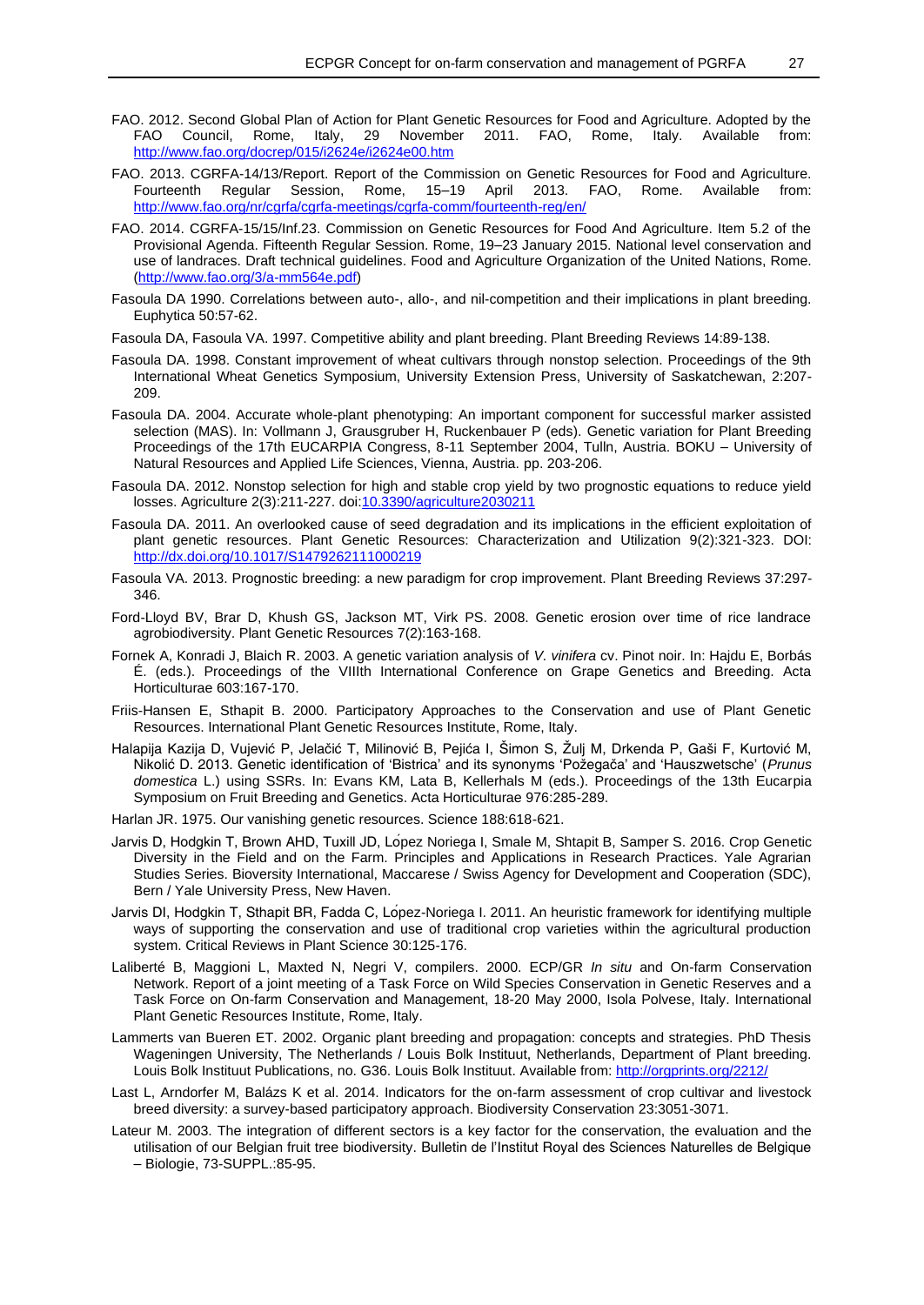- Maxted N, Avagyan A, Frese L, Iriondo JM, Magos Brehm J, Singer A, Kell SP. 2015. ECPGR Concept for *in situ* conservation of crop wild relatives in Europe. Wild Species Conservation in Genetic Reserves Working Group, European Cooperative Programme for Plant Genetic Resources, Rome, Italy.
- Maxted N, Dulloo ME, Ford-Lloyd BV (eds.) 2016. Enhancing Crop Genepool Use: Capturing Wild Relative and Landrace Diversity for Crop Improvement. CAB International, Wallingford, UK.
- Maxted N, Dulloo ME, Ford-Lloyd BV, Frese L, Iriondo JM, Pinheiro de Carvalho MAA. (eds.) 2012. Agrobiodiversity Conservation: Securing the Diversity of Crop Wild Relatives and Landraces. CAB International, Wallingford.
- Maxted N, Guarino L, Myer L, Chiwona EA. 2002. Towards a methodology for on-farm conservation of plant genetic resources. Genetic Resources and Crop Evolution 49:31-46.
- Maxted N, Magos Brehm J, Kell SP. 2013. Resource book for the preparation of national plans for conservation of crop wild relatives and landraces. [\(http://www.fao.org/fileadmin/templates/agphome/documents/PGR/PubPGR/ResourceBook/TEXT\\_ALL\\_2511](http://www.fao.org/fileadmin/templates/agphome/documents/PGR/PubPGR/ResourceBook/TEXT_ALL_2511.pdf) [.pdf\)](http://www.fao.org/fileadmin/templates/agphome/documents/PGR/PubPGR/ResourceBook/TEXT_ALL_2511.pdf)
- Maxted N, Veteläinen M, Negri V. 2009. Landrace inventories: needs and methodologies. In: Veteläinen M, Negri V, Maxted N (eds.). European Landraces: On-farm Conservation, Management and Use. Bioversity Technical Bulletin No. 15. Bioversity International, Rome, Italy. pp. 45-52. Also available from: [http://www.bioversityinternational.org/index.php?id=19&user\\_bioversitypublications\\_pi1\[showUid\]=3252](http://www.bioversityinternational.org/index.php?id=19&user_bioversitypublications_pi1%5bshowUid%5d=3252)
- Mendes-Moreira PM, Mendes-Moreira J, Fernandes A, Andrade E, Hallauer AR, Pêgo SE, Vaz Patto M. 2014. Is ear value an effective indicator for maize yield evaluation? Field Crops Research 161:75-86. [doi:10.1016/j.fcr.2014.02.015](http://dx.doi.org/10.1016/j.fcr.2014.02.015)
- Mendes Moreira PMR, Pêgo SE, Vaz Patto MC, Hallauer AR. 2008. Comparison of selection methods on 'Pigarro', a Portuguese improved maize population with fasciation expression. Euphytica 163:481-499.
- Mendes Moreira P, Vaz Patto MC, Mota M, Mendes-Moreira J, Santos JPN, Santos JPP, Andrade E, Hallauer AR, Pêgo SE. 2009. 'Fandango': long term adaptation of exotic germplasm to a Portuguese on-farmconservation and breeding project. Maydica 54:269-285.
- Negri V. 2003. Landraces in central Italy: Where and why they are conserved and perspectives for their on-farm conservation. Genetic Resources and Crop Evolution 50:871-885.
- Negri V. 2005. Agro-Biodiversity Conservation in Europe: Ethical Issues. Journal of Agricultural and Environmental Ethics 18(1):3-25.
- Negri V, Maxted N, Veteläinen M. 2009. European LR conservation: an introduction. In: Veteläinen M, Negri V, Maxted N (eds.). European Landraces: On-farm Conservation, Management and Use. Bioversity Technical Bulletin No. 15, Bioversity International, Rome, Italy. pp. 1-22. Also available from: [http://www.bioversityinternational.org/index.php?id=19&user\\_bioversitypublications\\_pi1\[showUid\]=3252](http://www.bioversityinternational.org/index.php?id=19&user_bioversitypublications_pi1%5bshowUid%5d=3252)
- Negri V, Pacicco L, Bodesmo M, Torricelli R. 2013. The first Italian inventory of in situ maintained landraces. On CD ROM. ISBN 978-88-6074-279-7. Morlacchi Editrice. Perugia. Also available at CD ROM. ISBN 978-88-6074-279-7. Morlacchi Editrice, Perugia. Also available at <http://vnr.unipg.it/PGRSecure/start.html/>
- Negri V, Maxted N, Torricelli R, Heinonen M, Veteläinen M, Dias S. 2012. Descriptors for web-enabled national *in situ* landrace Inventories. 18 pp.
- Negri V, Freudenthaler P, Gasi F, Maxted N, Mendes Moreira P, Strãjeru S, Tan A, Veteläinen M, Vogel R, Weibull J 2016. A European *In Situ* (On-Farm) Conservation and Management Strategy for Landraces. In: Maxted N, Dulloo M.E., Ford-Lloyd B.V. (eds.). Enhancing Crop Genepool Use: Capturing wild relative and landrace diversity for crop improvement. CAB International, Wallingford. pp. 297-312..
- Papa C. 1996. The 'farre de Montelione': landrace and representation. In: Padulosi S, Hammer K, Heller J. (eds.). Hulled Wheats. Promoting the Conservation and Use of Underutilised and Neglected Crops. No. 4. Proceedings of the First International Workshop on Hulled Wheats, Castelvecchio Pascoli, Italy, 21-22 July, 1995. IPGRI, Rome, Italy. pp 154-171.
- Planchon V, Lateur M. 1999. The use of apple and pear genetic resources for selecting partially disease resistant cultivars suitable for juice processing. In: Michalczuk L, Plocharski W. (eds.). Fruit and Vegetables Juices and drinks - Today and in the XXI Century. Ministry of Agriculture and Rural Development of Poland, Rytro, 237-242.
- Polegri L, Negri V. 2010. Molecular markers for promoting agro-biodiversity conservation: a case study from Italy. How cowpea landraces were saved from extinction. Genetic Resources and Crop Evolution 57:867-880.
- Saxena S, Singh AK. 2006. Revisit to definitions and need for inventorization or registration of landrace, folk, farmers' and traditional varieties. Current Science 91:1451-1454.
- Spataro G, Negri V. 2013. The European seed legislation on conservation varieties: focus, implementation, present and future impact on landrace on-farm conservation. Genetic Resources and Crop Evolution 60:2421- 2430.
- Suneson CA. 1956. An Evolutionary Plant Breeding Method. Agronomy Journal 48:188–191.